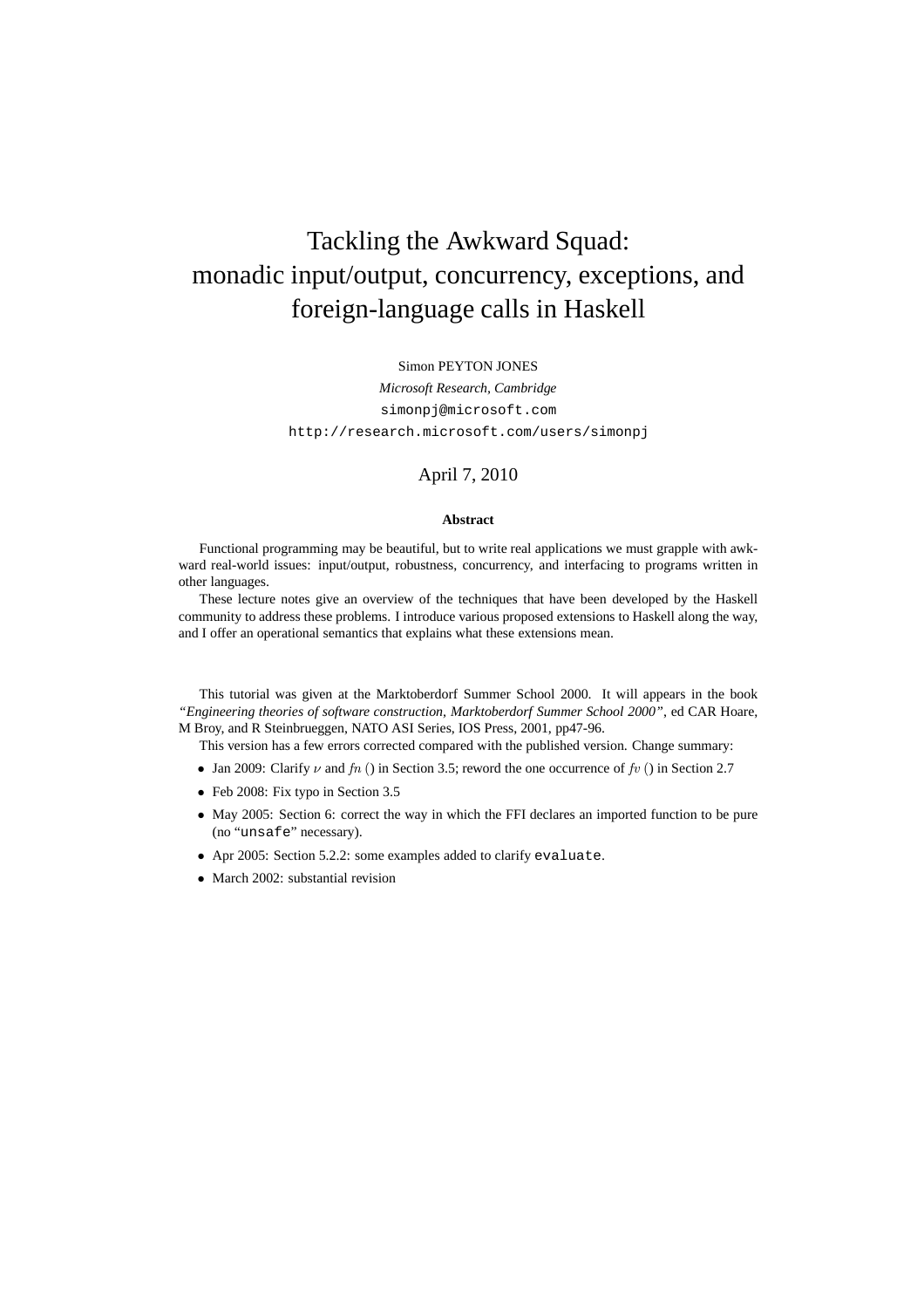# **1 Introduction**

There are lots of books about functional programming in Haskell [44, 14, 7]. They tend to concentrate on the beautiful core of functional programming: higher order functions, algebraic data types, polymorphic type systems, and so on. These lecture notes are about the bits that usually *aren't* written about. To write programs that are *useful* as well as *beautiful*, the programmer must, in the end, confront the Awkward Squad, a range of un-beautiful but crucial issues, generally concerning interaction with the external world:

- Input and output.
- Error detection and recovery; for example, perhaps the program should time out if something does not happen in time.
- Concurrency, when the program must react in a timely way to independent input sources.
- Interfacing to libraries or components written in some other language.

The call-by-value (or strict) family of functional languages have generally taken a pragmatic approach to these questions, mostly by adopting a similar approach to that taken by imperative languages. You want to print something? No problem; we'll just have a function printChar that has the side effect of printing a character. Of course, printChar isn't really a function any more (because it has a side effect), but in practice this approach works just fine, provided you are prepared to specify order of evaluation as part of the language design — and that is just what almost all other programming languages do, from FORTRAN and Java to mostly-functional ones like Lisp, and Standard ML.

Call-by-need (or lazy) languages, such as Haskell, wear a hair shirt because their evaluation order is deliberately unspecified. Suppose that we were to extend Haskell by adding side-effecting "functions" such as printChar. Now consider this list

$$
xs = [printChar 'a', printChar 'b']
$$

(The square brackets and commas denote a list in Haskell.) What on earth might this mean? In SML, evaluating this binding would print 'a' followed by 'b'. But in Haskell, the calls to printChar will only be executed if the elements of the list are evaluated. For example, if the only use of xs is in the call (length xs), then nothing at all will be printed, because length does not touch the elements of the list.

The bottom line is that *laziness* and *side effects* are, from a practical point of view, incompatible. If you want to use a lazy language, it pretty much has to be a *purely* functional language; if you want to use side effects, you had better use a strict language.

For a long time this situation was rather embarrassing for the lazy community: even the input/output story for purely-functional languages was weak and unconvincing, let alone error recovery, concurrency, etc. Over the last few years, a surprising solution has emerged: the monad. I say "surprising" because anything with as exotic a name as "monad" — derived from category theory, one of the most abstract branches of mathematics — is unlikely to be very useful to red-blooded programmers. But one of the joys of functional programming is the way in which apparently-exotic theory can have a direct and practical application, and the monadic story is a good example. Using monads we have found how to structure programs that perform input/output so that we can, in effect, do imperative programming where that is what we want, and only where we want. Indeed, the IO monad is the unifying theme of these notes.

The "standard" version of Haskell is Haskell 98, which comes with an I/O library that uses the monadic approach. However, Haskell 98 is not rich enough to deal with the rest of the Awkward Squad (exceptions, concurrency, etc), so we have extended Haskell 98 in a number of experimental ways, adding support for concurrency [35], exceptions [37, 29], and a foreign-languageinterface [36, 11]. So far, these developments have mostly been documented in scattered research papers; my purpose in these lectures is to gather some of it together into a coherent account. In what follows, when I refer to "Haskell", I will always mean Haskell 98, rather than earlier versions of the language, unless otherwise specified.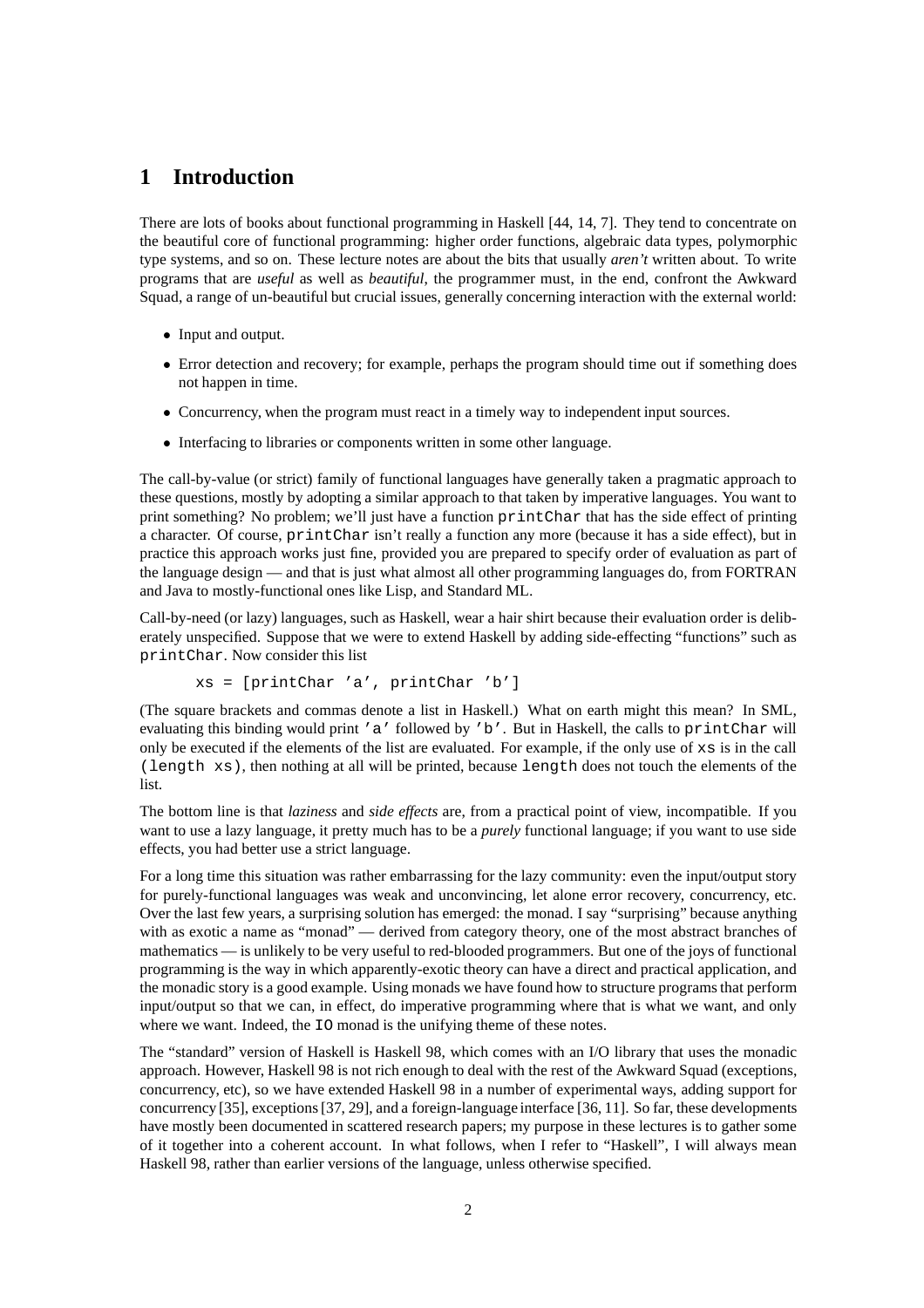As a motivating example, we will explore the issues involved in writing a web server in Haskell. It makes an interesting case study because it involves every member of the Awkward Squad:

- It is I/O intensive.
- It requires concurrency.
- It requires interaction with pre-existing low-level I/O libraries.
- It requires robustness. Dropped connections must time out; it must be possible to reconfigure the server without dropping running connections; errors must be logged.

The Haskell web server we use as a case study is remarkably small [27]. It uses only 1500 lines of Haskell to implement (more than) the HTTP/1.1 standard. It is robust enough to run continuously for weeks at a time, and its performance is broadly comparable with the widely-used Apache server. Apache handles 950 connections/sec on the machine we used, while the Haskell web server handles 700 connections/sec. But this is a bit of an apples-and-oranges comparison: on the one hand Apache has much more functionality while, on the other, the Haskell web server has had very little performance tuning applied.

I began this introduction by saying that we must confront the Awkward Squad if we are to write useful programs. Does that mean that useful programs are awkward? You must judge for yourself, but I believe that the monadic approach to programming, in which actions are first class values, is itself interesting, beautiful, and modular. In short, Haskell is the world's finest imperative programming language.

# **2 Input and output**

The first member of the Awkward Squad is input/output, and that is what we tackle first.

# **2.1 The problem**

We begin with an apparently fundamental conflict. A purely functional program implements a *function*; it has no side effect. Yet the ultimate purpose of running a program is invariably to cause some side effect: a changed file, some new pixels on the screen, a message sent, or whatever. Indeed it's a bit cheeky to call input/output "awkward" at all. I/O is the raison d'être of every program. — a program that had no observable effect whatsoever (no input, no output) would not be very useful.

Well, if the side effect can't be in the functional program, it will have to be outside it. For example, perhaps the functional program could be a function mapping an input character string to an output string:

```
main :: String -> String
```
Now a "wrapper" program, written in (gasp!) C, can get an input string from somewhere (a specified file, for example, or the standard input), apply the function to it, and store the result string somewhere (another file, or the standard output). Our functional programs must remain pure, so we locate all sinfulness in the "wrapper".

The trouble is that one sin leads to another. What if you want to read more than one file? Or write more than one file? Or delete files, or open sockets, or sleep for a specified time, . . . ? The next alternative, and one actually adopted by the first version of Haskell, is to enrich the argument and result type of the main function:

main :: [Response] -> [Request]

Now the program takes as its argument a (lazy) list of Response values and produces a (lazy) list of Request values (Figure 1). Informally a Request says something like "please get the contents of file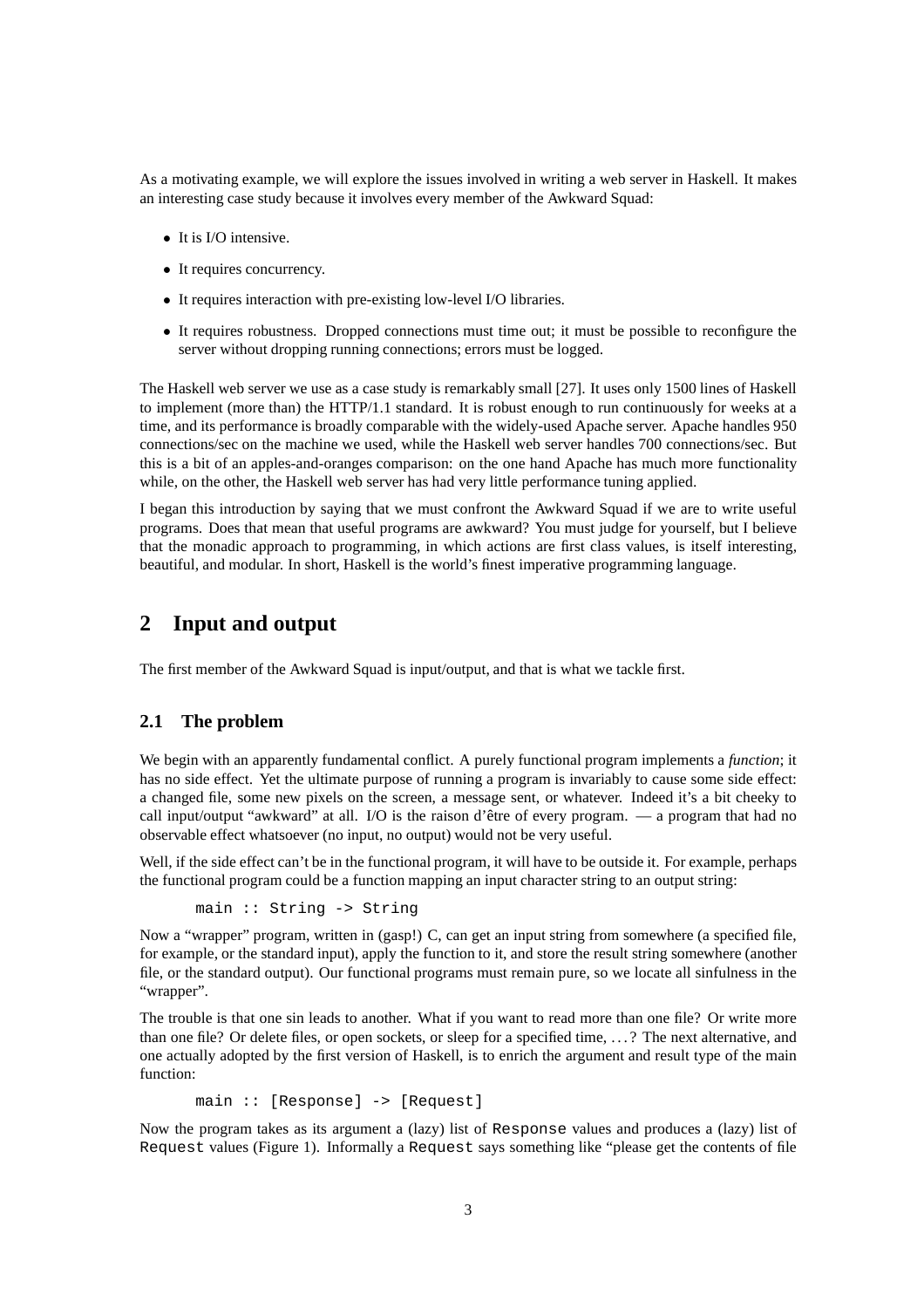

Figure 1: The stream I/O model

/etc/motd", while a Response might say "the contents you wanted is No email today". More concretely, Request and Response are both ordinary algebraic data types, something like this:

```
type FilePath = String
data Request = ReadFile FilePath
               WriteFile FilePath String
               | ....
data Response = RequestFailed
                ReadSucceeded String
                WriteSucceeded
                 | ...
```
There is still a wrapper program, as before. It repeatedly takes a request off the result list, acts on the request, and attaches an appropriate response to the argument list. There has to be some clever footwork to deal with the fact that the function has to be applied to a list of responses before there *are* any responses in the list, but that isn't a problem in a lazy setting.

This request/response story is expressive enough that it was adopted as the main input/output model in the first version of Haskell, but it has several defects:

- It is hard to extend. New input or output facilities can be added only by extending the Request and Response types, and by changing the "wrapper" program. Ordinary users are unlikely to be able to do this.
- There is no very close connection between a request and its corresponding response. It is extremely easy to write a program that gets one or more "out of step".
- Even if the program remains in step, it is easy to accidentally evaluate the response stream too eagerly, and thereby block emitting a request until the response to that request has arrived – which it won't.

Rather than elaborate on these shortcomings, we move swiftly on to a better solution, namely *monadic I/O*. Hudak and Sundaresh give a useful survey of approaches to purely-functional input/output [15], which describes the pre-monadic state of play.

# **2.2 Monadic I/O**

The big breakthrough in input/output for purely-functional languages came when we learned how to use so-called *monads* as a general structuring mechanism for functional programs. Here is the key idea: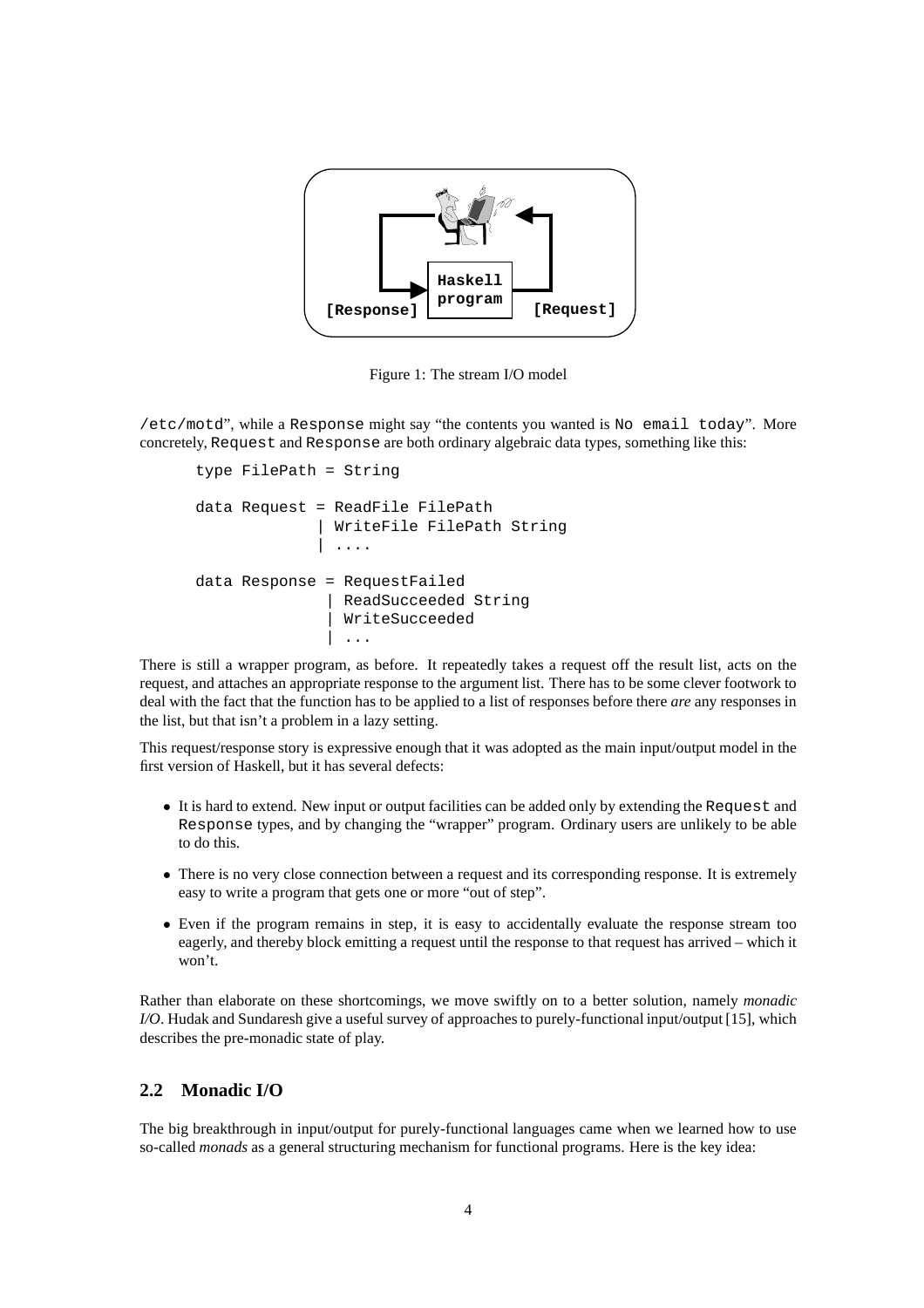A value of type IO a is an "action" that, when performed, may do some input/output, before delivering a value of type a.

This is an admirably abstract statement, and I would not be surprised if it means almost nothing to you at the moment. So here is another, more concrete way of looking at these "actions":

type IO a = World -> (a, World)

This type definition says that a value of type  $\overline{10}$  a is a function that, when applied to an argument of type World, delivers a new World together with a result of type a. The idea is rather program-centric: the program takes the state of the entire world as its input, and delivers a modified world as a result, modified by the effects of running the program. I will say in Section 3.1 why I don't think this view of IO actions as functions is entirely satisfactory, but it generates many of the right intuitions, so I will use it unashamedly for a while. We may visualise a value of type IO a like this:



The World is fed in on the left, while the new World, and the result of type a, emerge on the right. In general, we will call a value of type IO a an *I/O action* or just *action*. In the literature you will often also find them called *computations*.

We can give 10 types to some familiar operations, which are supplied as primitive:

```
getChar :: IO Char
putChar :: Char -> IO ()
```
getChar is an I/O action that, when performed, reads a character from the standard input (thereby having an effect on the world outside the program), and returns it to the program as the result of the action. putChar is a function that takes a character and returns an action that, when performed, prints the character on the standard output (its effect on the external world), and returns the trivial value (). The pictures for these actions look like this (the box for putChar takes an extra input for the Char argument):



Suppose we want to read a character, and print the character we have read. Then we need to glue together putChar and getChar into a compound action, like this:



To achieve this we use a glue function, or combinator, also provided as primitive:

 $(\gg)=)$  :: IO a ->  $(a \to 10 b)$  -> IO b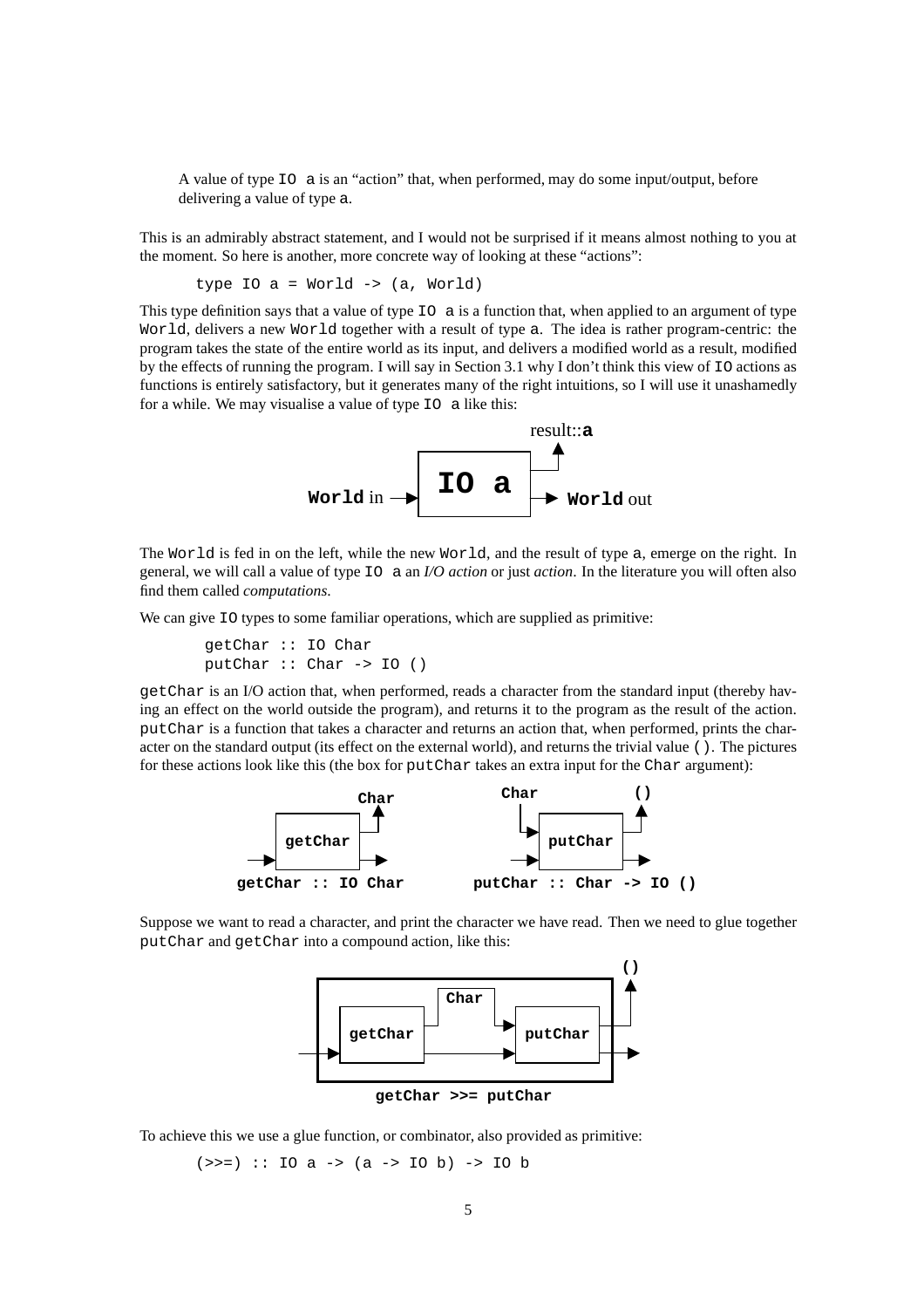```
echo :: IO ()
echo = getChar >>= putChar
```
The combinator (>>=) is often pronounced "bind". It implements sequential composition: it passes the result of performing the first action to the (parameterised) second action. More precisely, when the compound action ( $a \gg = f$ ) is performed, it performs action a, takes the result, applies f to it to get a new action, and then performs that new action. In the echo example, (getChar >>= putChar) first performs the action getChar, yielding a character  $c$ , and then performs putChar  $c$ .

Suppose that we wanted to perform echo twice in succession. We can't say (echo  $\gg$  = echo), because (>>=) expects a *function* as its second argument, not an action. Indeed, we want to throw away the result, (), of the first echo. It is convenient to define a second glue combinator, (>>), in terms of the first:

```
(>>) :: IO a -> IO b -> IO b
(>>) a1 a2 = a1 >>= (\xrightarrow x - 3)
```
The term  $(\xrightarrow x - a^2)$  is Haskell's notation for a lambda abstraction. This particular abstraction simply consumes the argument, x, throws it away, and returns a2. Now we can write

```
echoTwice :: IO ()
echoTwice = echo >> echo
```
" $($  >  $)$ " is often pronounced "then", so we can read the right hand side as "echo then echo".

In practice, it is very common for the second argument of  $(\ge)$  to be an explicit lambda abstraction. For example, here is how we could read a character and print it twice:

```
echoDup :: IO ()
echoDup = qetChar \gg = (\csc 2) (putChar c >> putChar c))
```
All the parentheses in this example are optional, because a lambda abstraction extends as far to the right as possible, and you will often see this laid out like this:

```
echoDup :: IO ()
echoDup = getChar >>= \c ->
         putChar c >>
         putChar c
```
The fact that this looks a bit like a sequence of imperative actions is no coincidence — that is exactly what we wish to specify. Indeed, in Section 2.3 we will introduce special syntax to mirror an imperative program even more closely.

How could we write an I/O action that reads two characters, and returns both of them? We can start well enough:

```
getTwoChars :: IO (Char,Char)
qetTwoChars = qetChar \implies \c1 ->qetChar \gg = \c2 \rightarrow???
```
But what are we to put for the "???" part? It must be of type IO (Char, Char), but we have done all the input/output required. What we need is one more combinator:

return :: a -> IO a

The action (return v) is an action that does no I/O, and immediately returns v without having any side effects. We may draw its picture like this: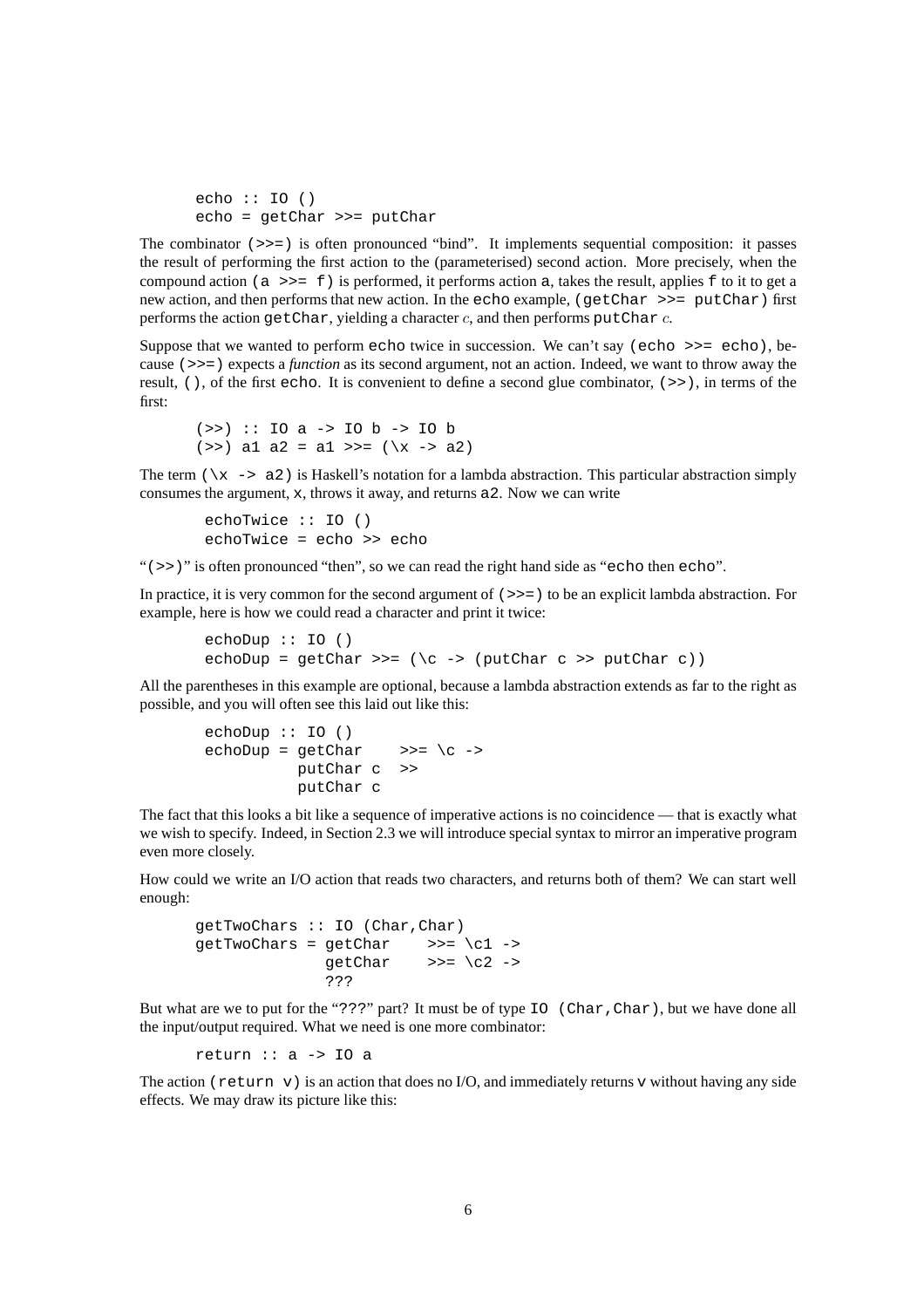

Now we can easily complete getTwoChars:

getTwoChars :: IO (Char,Char)  $getTwoChars = getChar \implies \c1 ->$ getChar >>=  $\{c2 -$ > return (c1,c2)

Here is a more realistic action that reads a whole line of input:

```
getLine :: IO [Char]
qetLine = qetChar >>= \c ->
          if c == ' \n\times breturn []
          else
              qetLine \rightarrow >>= \cs ->
              return (c : cs)
```
In this example, the "[]" is Haskell's notation for the empty list, while the infix constructor ":" is the list constructor.

A complete Haskell program defines a single big I/O action, called main, of type IO (). The program is executed by performing the action. Here, for example, is a program that reads a complete line from the input, reverses it, and prints it on the output:

```
main :: IO()main = getLine >>= \ cs ->
      putLine (reverse cs)
```
We have not yet defined putLine  $::$  [Char] -> IO (); we leave it as an exercise.

Notice that the only operation that combines, or composes I/O actions is (>>=), *and it treats the world in a single-threaded way*. That is, it takes the world produced from the first action and passes it on to the second action. The world is never duplicated or thrown away, no matter what code the programmer writes. It is this property that allows us to implement getChar (and other IO primitives) by performing the operation right away — a sort of "update in place". I will say more about implementation in Section 2.8.

You might worry that there is an unbounded number of possible I/O "primitives", such as putChar and getChar, and you would be right. Some operations can be defined in terms of existing ones (such as getLine) but many cannot. What is needed, of course, is a way to call arbitrary I/O libraries supplied by the operating system, a topic I discuss in detail in Section 6.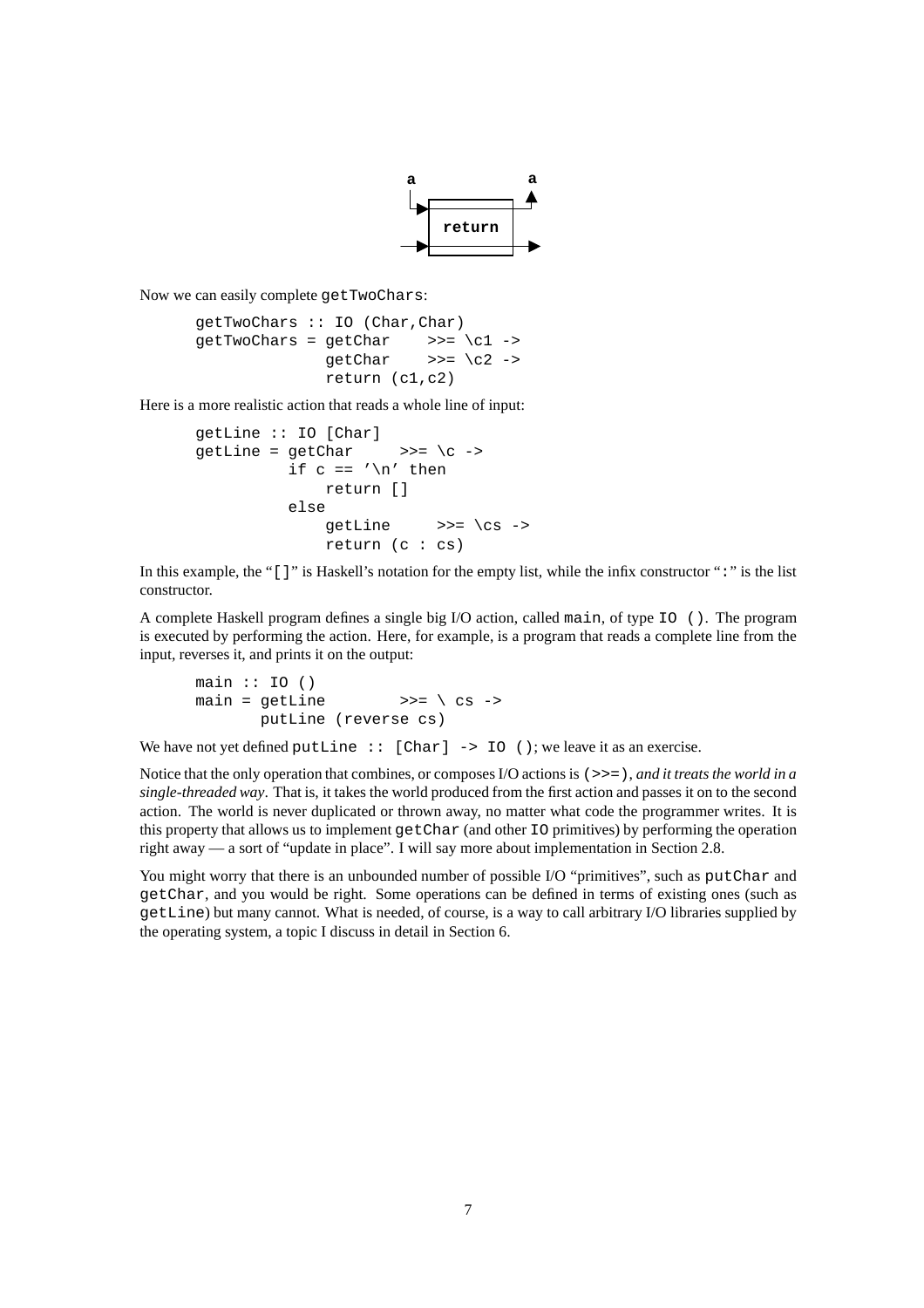# **2.3 "do" notation**

Rather than make you write programs in the stylised form of the last section, Haskell provides a special syntax, dubbed "the do notation", for monadic computations. Using the do notation we can write getTwoChars as follows:

```
getTwoChars :: IO (Char,Char)
qetTwoChars = do { c1 <- qetChar ;
                   c2 <- getChar ;
                   return (c1,c2)
              }
```
You can leave out the "c  $\leq$  -" part when you want to throw away the result of the action:

putTwoChars :: (Char,Char) -> IO () putTwoChars  $(cl, c2) = do { putChar cl}$ ; putChar  $c2$ 

The syntax is much more convenient than using  $(>>=)$  and lambdas, so in practice everyone uses do notation for I/O-intensive programs in Haskell. But it is just notation! The compiler translates the do notation into calls to  $(\gg)=$ ), just as before. The translation rules are simple<sup>1</sup>:

```
do \{x \leq -e \colon s\} = e \Rightarrow \Rightarrow \exists x \Rightarrow \exists a \in \{s\}do \{ e \colon s \} = e \rightarrow \texttt{do} \{ s \}do \{e\} = e
```
It follows from this translation that the do statement "x <- e" *binds the variable* x. It does not *assign to the location* x, as would be the case in an imperative program. If we use the same variable name twice on the left hand side, we bind two distinct variables. For example:

```
do \{ c \leftarrow \text{getChar } i \ \ \text{--- } c \ \colon \text{Char }c \le - putChar c \ne -c :: ()return c
     }
```
The first line binds c to the character returned by  $qetChar$ . The second line feeds that c to putChar and binds a *distinct* c to the value returned by putChar, namely (). This example also demonstrates that the scope of x bound by " $x \le -e$ " does not include e.

A do expression can appear anywhere that an expression can (as long as it is correctly typed). Here, for example, is getLine in do notation; it uses a nested do expression:

```
getLine :: IO [Char]
getLine = do \{ c \le -\} getChar ;
                if c == ' \n\t\t h' then
                  return []
                else
                  do { cs <- getLine ;
                        return (c:cs)
           } }
```
# **2.4 Control structures**

If monadic I/O lets us do imperative programming, what corresponds to the control structures of imperative languages: for-loops, while-loops, and so on? In fact, we do not need to add anything further to get them: we can build them out of functions.

<sup>&</sup>lt;sup>1</sup> Haskell also allows a  $1 \text{e}$ t form in do notation, but we omit that for brevity.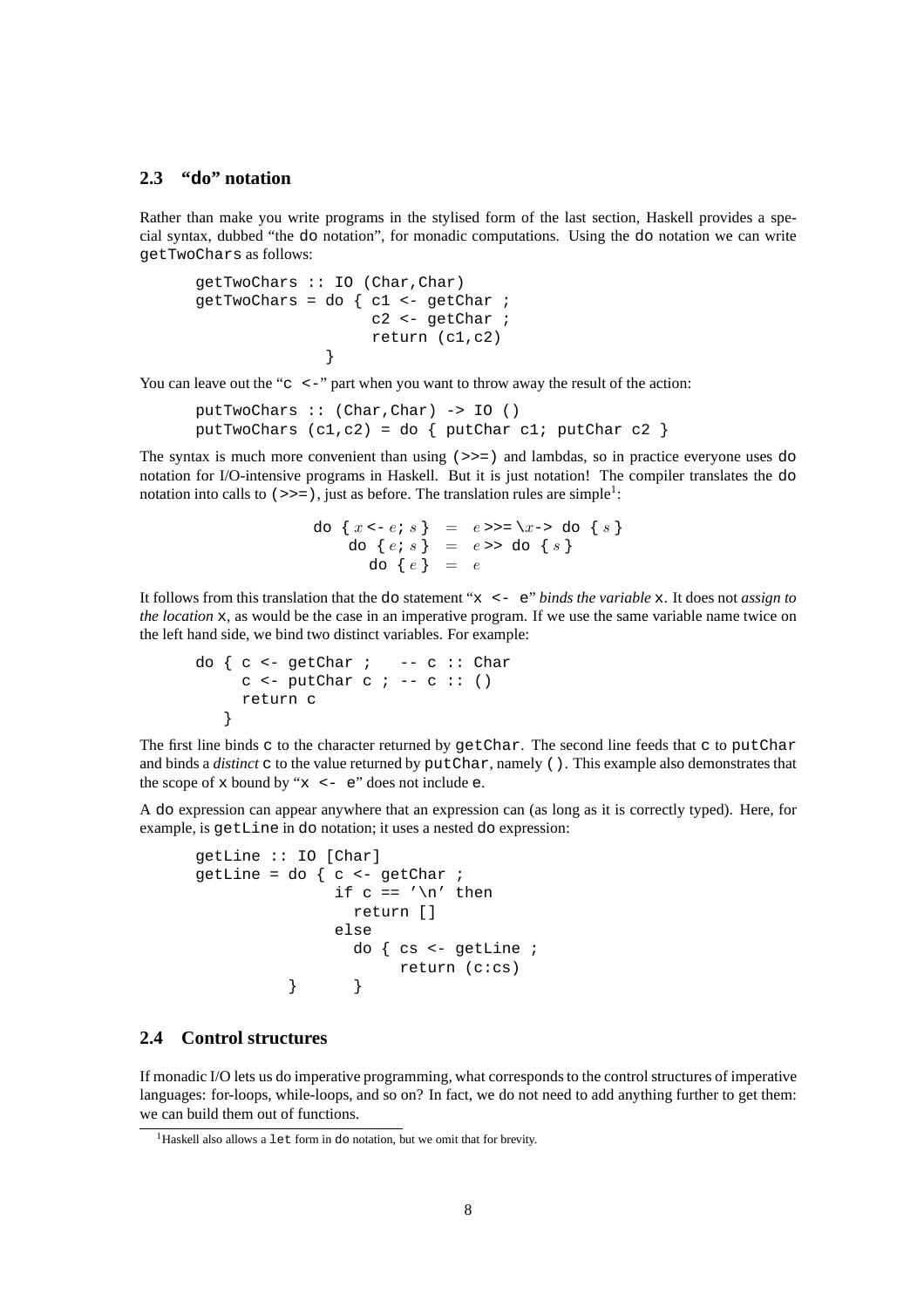For example, after some initialisation our web server goes into an infinite loop, awaiting service requests. We can easily express an infinite loop as a combinator:

```
forever :: IO () -> IO ()
forever a = a >> forever a
```
So (forever a) is an action that repeats a forever; this iteration is achieved through the recursion of forever. Suppose instead that we want to repeat a given action a specified number of times. That is, we want a function:

repeatN  $::$  Int -> IO a -> IO ()

So ( $\text{repeatN}$  n a) is an action that, when performed, will repeat a n times. It is easy to define:

```
repeakN 0 a = return ()
repeatN n a = a \gg repeatN (n-1) a
```
Notice that forever and repeatn, like  $(\gg)$  and  $(\gg)$ , take an action as one of their arguments. It is this ability to treat an action as a first class value that allows us to define our own control structures. Next, a for loop:

for  $::$  [a]  $\rightarrow$  (a  $\rightarrow$  IO ())  $\rightarrow$  IO ()

The idea is that (for ns fa) will apply the function fa to each element of ns in turn, in each case giving an action; these actions are then combined in sequence.

for [] fa = return () for  $(n:ns)$  fa = fa n >> for ns fa

We can use for to print the numbers between 1 and 10, thus:

printNums = for [1..10] print

(Here,  $[1, .10]$  is Haskell notation for the list of integers between 1 and 10; and print has type Int -> IO ().) Another way to define for is this:

for ns fa = sequence\_ (map fa ns)

Here, map applies fa to each element of ns, giving a list of actions; then sequence\_ combines these actions together in sequence. So sequence\_ has the type

 $sequence_ ::[I0 a] \rightarrow I0 ()$ sequence  $as = foldr$  (>>) (return ()) as

The " $\ddot{\hspace{1cm}}$ " in "sequence\_" reminds us that it throws away the results of the sub-actions, returning only (). We call this function "sequence" because it has a close cousin, with an even more beautiful type:

sequence :: [IO a] -> IO [a]

It takes a list of actions, each returning a result of type a, and glues them together into a single compound action returning a result of type [a]. It is easily defined:

```
sequence [] = return []
sequence (a:as) = do \{ r \le -ai \}rs <- sequence as ;
                       return (r:rs) }
```
Notice what is happening here. Instead of having a fixed collection of control structures provided by the language designer, we are free to invent new ones, perhaps application-specific, as the need arises. This is an extremely powerful technique.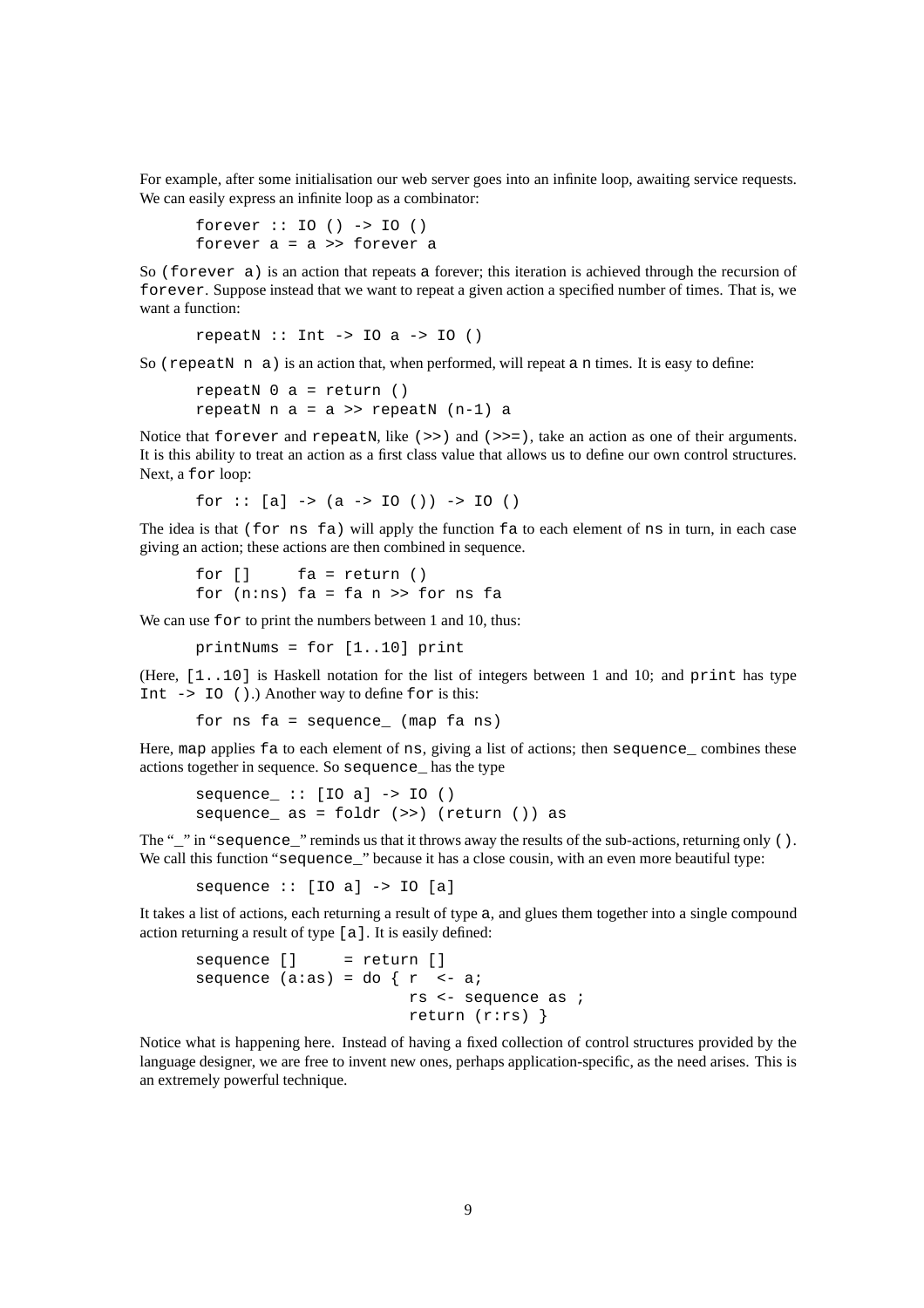### **2.5 References**

The IO operations so far allow us to write programs that do input/output in strictly-sequentialised, imperative fashion. It is natural to ask whether we can also model another pervasive feature of imperative languages, namely mutable variables. Taking inspiration from ML's ref types, we can proceed like this:

```
data IORef a -- An abstract type
newIORef :: a -> IO (IORef a)
readIORef :: IORef a -> IO a
writeIORef :: IORef a -> a -> IO ()
```
A value of type IORef a is a reference to a mutable cell holding a value of type a. A new cell can be allocated using newIORef, supplying an initial value. Cells can be read and written using readIORef and writeIORef.

Here is a small loop to compute the sum of the values between 1 and n in an imperative style:

```
count :: Int -> IO Int
count n = do \{ r \leftarrow newIORef 0 ;loop r 1 }
        where
          loop :: IORef Int -> Int -> IO Int
          loop r i \mid i > n = readIORef r| otherwise = do { v <- readIORef r ;
                                       writeIORef r (v+i) ;
                                       loop r(i+1) }
```
Just for comparison, here is what it might look like in C:

```
count( int n ) {
 int i, v = 0;
 for (i=1; i<=n; i++) \{ v = v+i ; \}return( v ) ;
}
```
But this is an absolutely terrible example! For a start, the program is much longer and clumsier than it would be in a purely-functional style (e.g. simply sum  $[1, n]$ ). Moreover, it purports to need the IO monad but does not really require any side effects at all. Thus, the IO monad enables us to transliterate an imperative program into Haskell, but if that's what you want to do, it would be better to use an imperative language in the first place!

Nevertheless, an IORef is often useful to "track" the state of some external-world object. For example, Haskell 98 provides a direct analogy of the Standard C library functions for opening, reading, and writing a file:

```
openFile :: String -> IOMode -> IO Handle
hPutStr :: Handle -> [Charl -> IO ()
hGetLine :: Handle -> IO [Char]
hClose :: Handle -> IO ()
```
Now, suppose you wanted to record how many characters were read or written to a file. A convenient way to do this is to arrange that hPutStr and hGetLine each increment a mutable variable suitably. The IORef can be held in a modified Handle:

```
type HandleC = (Handle, IORef Int)
```
Now we can define a variant of openFile that creates a mutable variable as well as opening the file, returning a HandleC; and variants of hPutStr and hGetLine that take a HandleC and modify the mutable variable appropriately. For example: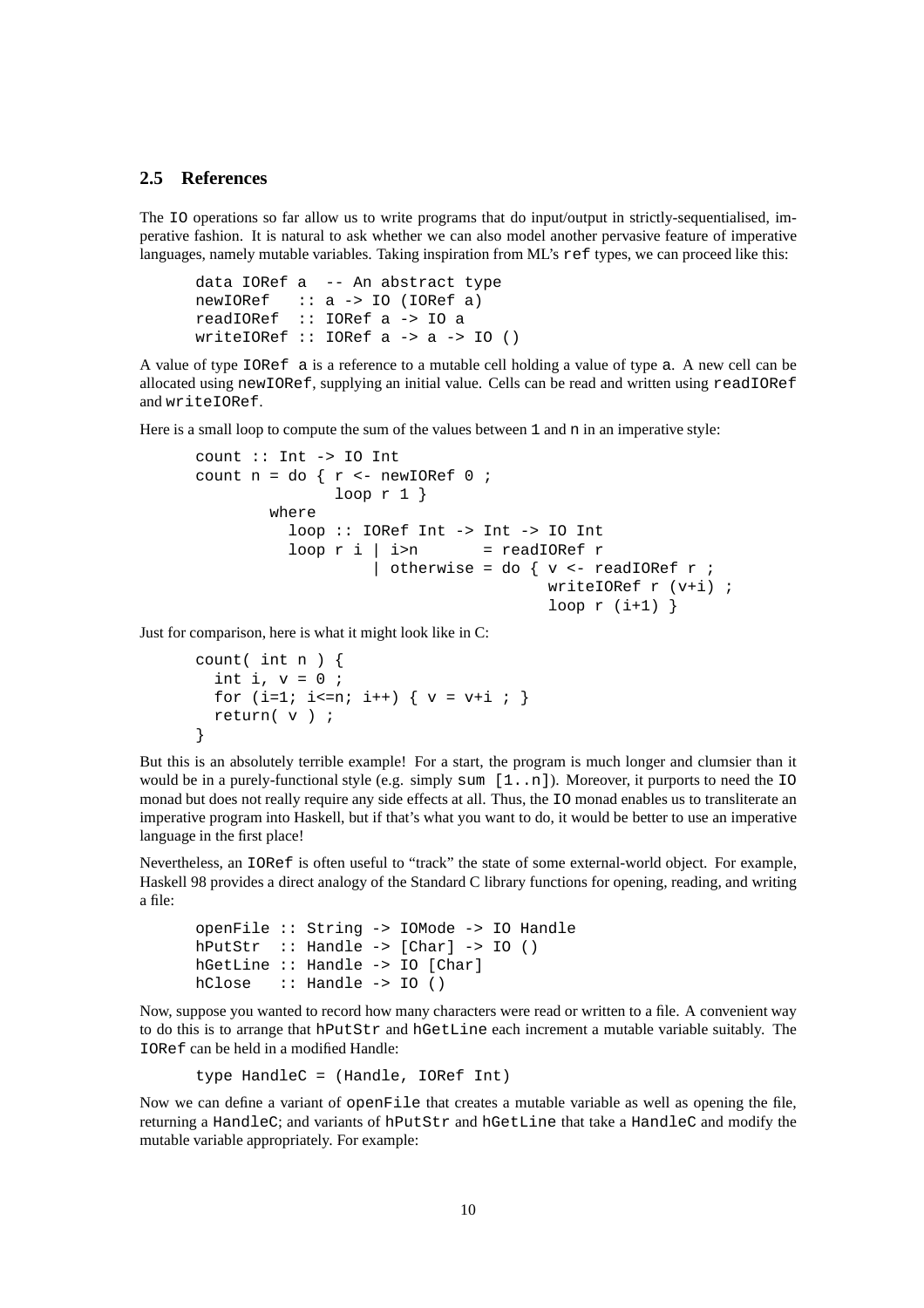```
openFileC :: String -> IOMode -> IO HandleC
openFileC fn mode = do { h <- openFile fn mode ;
                         v <- newIORef 0 ;
                         return (h,v) }
hPutStrC :: HandleC -> String -> IO ()
hPutStrC (h,r) cs = do { v <- readIORef r ;
                         writeIORef r (v + length cs) ;
                         hPutStr h cs }
```
In this example, the mutable variable models (part of) the state of the file being written to, by tracking the number of characters written to the file. Since the file itself is, in effect, an external mutable variable, it is not surprising that an internal mutable variable is appropriate to model its state.

### **2.6 Leaving the safety belt at home**

I have been careful to introduce the IO monad as an *abstract data type*: that is, a type together with a collection of operations over that type. In particular, we have:

```
return :: a -> IO a
(\gg)=) :: IO a -> (a \to 10 b) -> IO b
getChar :: IO Char
putChar :: Char -> IO ()...more operations on characters...
openFile :: [Char] -> IOMode -> IO Handle
...more operations on files...
newIORef :: a -> IO (IORef a)
...more operations on IORefs...
```
A key feature of an abstract data type is what it *prevents* as well as what it *permits*. In particular, notice the following:

- All the operations except one,  $(\gg)=$ ), have an I/O action as their *result*, but do not take one as an *argument*.
- The only operation that *combines* I/O actions is (>>=).
- The IO monad is "sticky": no operation takes argument(s) with an IO type and returns a result with a non-IO type.

Sometimes, however, such restrictions are irksome. For example, suppose you wanted to read a configuration file to get some options for your program, using code something like this:

```
configFileContents :: [String]
configFileContents = lines (readFile "config") -- WRONG!
useOptimisation :: Bool
useOptimisation = "optimise" 'elem' configFileContents
```
Here, lines  $::$  String  $->$  [String] is a standard function that breaks a string into its constituent lines, while elem :: Eq a => a -> [a] -> Bool tells whether its first argument is a member of its second argument. Alas, the code is not type correct, because readFile has type

readFile :: FilePath -> IO String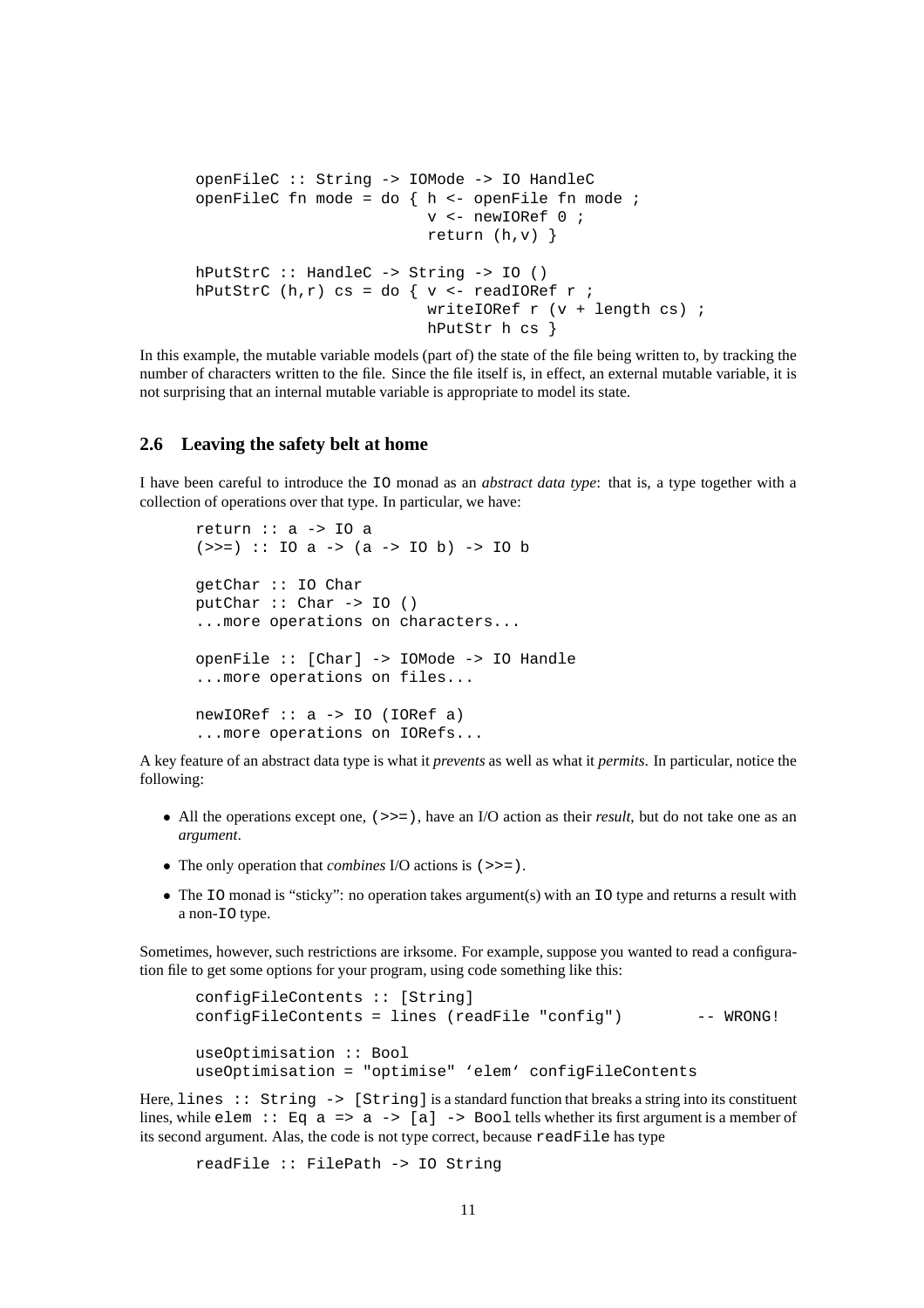So readFile produces an IO String, while lines consumes a String. We can "solve" this by giving configFileContents the type IO String, and useOptimisation the type IO Bool, plus some changes to the code. But that means we can only test useOptimisation when we are in the IO monad<sup>2</sup>, which would be very inconvenient! What we want is a way to get from IO String to String, *but that is the very thing we cannot do in the* IO *monad*!

There is a good reason for this: reading a file is an I/O action, so in principle it matters *when* we read the file, relative to all the other I/O operations in the program. But in this case, we are confident that the file config will not change during the program run, so it really doesn't matter when we read it. This sort of thing happens often enough that all Haskell implementations offer one more, unsafe, I/O primitive:

unsafePerformIO :: IO a -> a

Now we can write

```
configFileContents :: [String]
configFileContents = lines (unsafePerformIO (readFile "config"))
```
and all is well. This combinator has a deliberately long name! Whenever you use it, you are promising the compiler that the timing of this I/O operation, relative to all the other I/O operations of the program, does not matter. You must undertake this proof obligation, because the compiler cannot do it for you; that is what the "unsafe" prefix means. Just to make the point even clearer, here is the "plumbing diagram" for unsafePerformIO:



**unsafePerformIO act**

As you can see, we have to invent a world out of thin air, and then discard it afterwards.

unsafePerformIO is a dangerous weapon, and I advise you against using it extensively. unsafePerformIO is best regarded as a tool for systems programmers and library writers, rather than for casual programmers. Because the input/output it encapsulates can happen at unpredictable moments (or even not at all) you need to know what you are doing. What is less obvious is that you can also use it to defeat the Haskell type, by writing a function cast  $\therefore$  a  $\rightarrow$  b; see [25]!

unsafePerformIO is often mis-used to force an imperative program into a purely-functional setting. This a bit like using a using a chain saw to repair a dishwasher — it's the wrong tool for the job. Such programs can invariably be restructured into a cleaner, functional form. Nevertheless, when the proof obligations are satisfied, unsafePerformIO can be extremely useful. In practice, I have encountered three very common patterns of usage:

- Performing once-per-run input/output, as for configFileContents.
- Allocating a global mutable variable. For example:

noOfOpenFiles :: IORef Int noOfOpenFiles = unsafePerformIO (newIORef 0)

• Emitting trace messages for debugging purposes:

<sup>&</sup>lt;sup>2</sup>We would also need to be careful not to read the file every time we tested the boolean!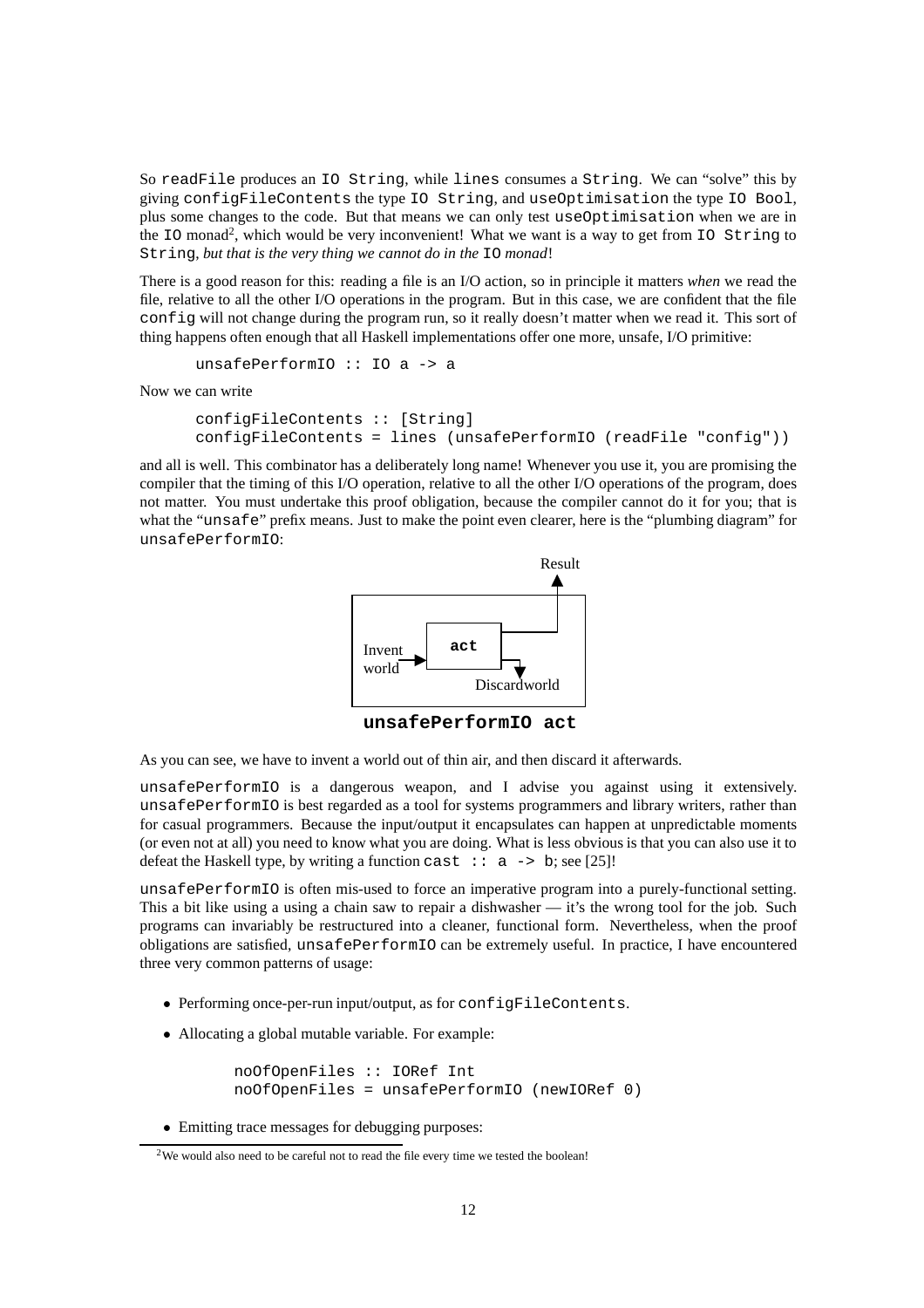```
trace :: String -> a -> a
trace s x = unsafePerformIO (putStrLn s >> return x)
```
# **2.7 A quick review**

Let us summarise what we have learned so far:

- A complete Haskell program is a single (perhaps large) I/O action called main.
- Big I/O actions are built by gluing together smaller actions using (>>=) and return.
- An I/O action is a first-class value. It can be passed to a function as an argument, or returned as the result of a function call (consider (>>), for example). Similarly, it can be stored in a data structure — consider the argument to sequence, for example.
- The fact that I/O actions can be passed around so freely makes it easy to define new "glue" combinators in terms of existing ones.

Monads were originally invented in a branch of mathematics called category theory, which is increasingly being applied to describe the semantics of programming languages. Eugenio Moggi first identified the usefulness of monads to describe composable "computations" [32]. Moggi's work, while brilliant, is not for the faint hearted. For practical programmers the breakthrough came in Phil Wadler's paper "Comprehending monads" [47], in which he described the usefulness of monads in a programming context. Wadler wrote several more very readable papers about monads, which I highly recommend [48, 49, 50]. He and I built directly on this work to write the first paper about monadic I/O [38].

In general, a *monad* is a triple of a type constructor  $M$ , and two functions, return and >>=, with types

return ::  $\forall \alpha \ldotp \alpha \rightarrow M \ \alpha$  $\Rightarrow \Rightarrow = :: \ \ \forall \alpha \beta \ldotp M \alpha \rightarrow (\alpha \rightarrow M \beta) \rightarrow M \beta$ 

That is not quite all: these three must satisfy the following algebraic laws:

return  $x \rightarrow f = f x$  (*LUNIT*)  $m \gg =$  return =  $m$  (RUNIT) x does not appear free in  $m_3$  $m_1 >> = (\lambda x.m_2 >> = (\lambda y.m_3))$  =  $(m_1 >> = (\lambda x.m_2)) >> = (\lambda y.m_3)$  (BIND)

(In this box and ones like it, I use names like (LUNIT) simply as a convenient way to refer to laws from the running text.) The last of these rules, (BIND), is much easier to understand when written in do notation:

do { 
$$
x \le -m_1 i
$$
  
\n $y \le -m_2 i$   
\n $m_3$  do {  $y \le -$  do {  $x \le -m_1 i$   
\n $m_2$ }

In any correct implementation of the IO monad, return and ( $\gg$ ) should satisfy these properties. In these notes I present only one monad, the IO monad, but a single program may make use of many different monads, each with its own type constructor, return and bind operators. Haskell's type class mechanism allows one to overload the functions  $return$  and  $(\gg)=)$  so they can be used in any monad, and the do notation can likewise be used for any monad. Wadler's papers, cited above, give many examples of other monads, but we do not have space to pursue that topic here.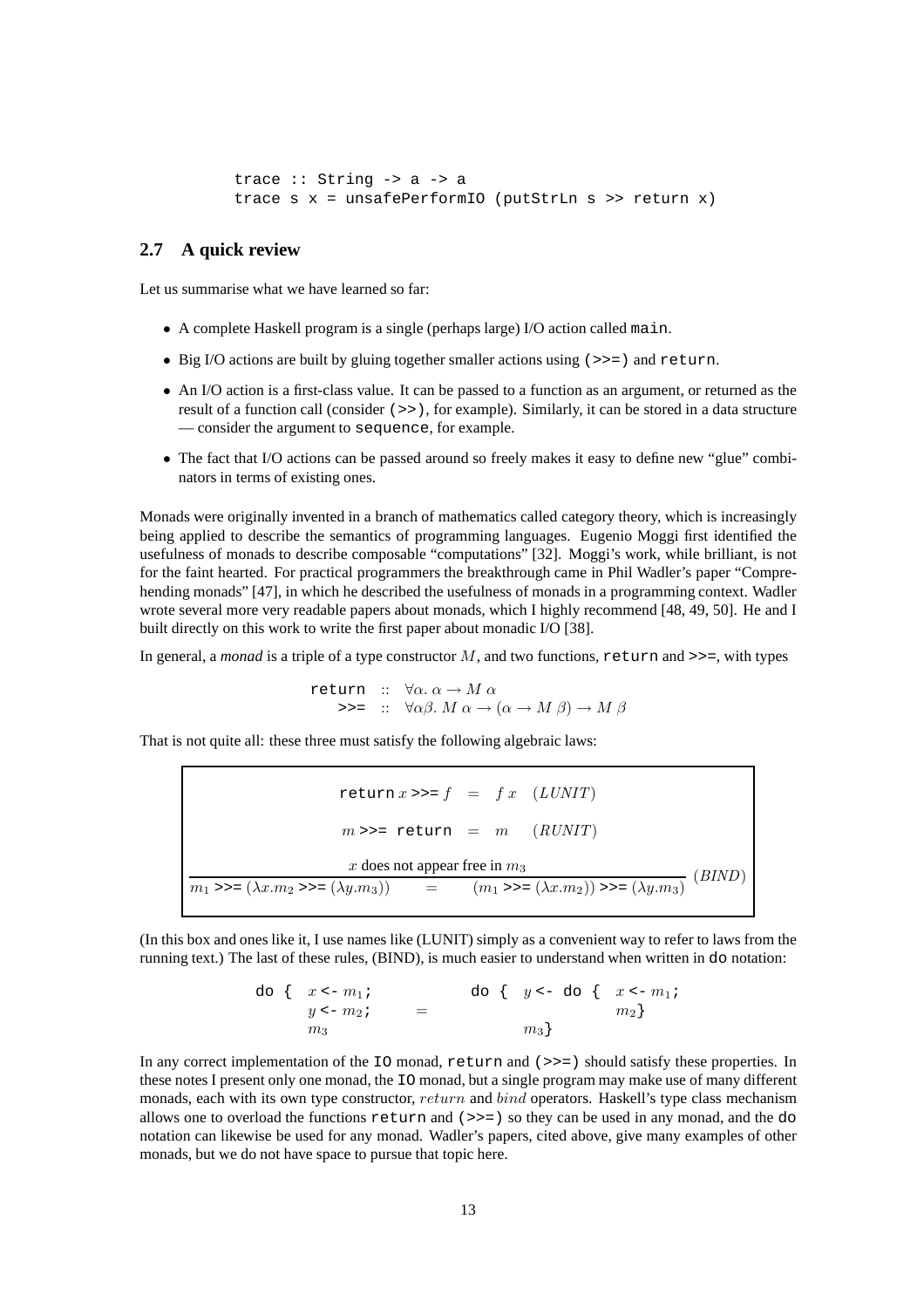# **2.8 Implementation notes**

How difficult is it for a compiler-writer to implement the IO monad? There seem to be two main alternatives.

- **Keep the monad right through.** The first technique carries the IO monad right through the compiler to the code generator. Most functional-language compilers translate the source program to an intermediate form based closely on the lambda calculus, apply optimising transformations to that intermediate form, and then generate code. It is entirely possible to extend the intermediate form by adding monadic constructs. One could simply add  $(>>)$  and return as primitives, but it makes transformation much easier if one adds the do-notation directly, instead of a primitive (>>=) function. (Compare the two forms of the (BIND) rule given in the previous section.) This is the approach taken by Benton and Kennedy in MLj, their implementation of ML [6].
- **The functional encoding.** The second approach, and the one used in the Glasgow Haskell Compiler (GHC), is to adopt the functional viewpoint of the IO monad, which formed the basis of our earlier pictorial descriptions:

type IO a = World -> (a, World)

If we represent the "world" argument by an un-forgeable token, of type World, then we can directly implement return and (>>=) like this:

return  $\therefore$  a -> IO a return  $a = \wedge w \rightarrow (a,w)$  $(\gg)=)$  :: IO a -> (a -> IO b) -> IO b ( $>>=$ ) m k =  $\wedge w$  -> case m w of  $(r,w') \rightarrow k r w'$ 

Here w is the un-forgeable token that stands for the world. In the definition of  $(\gg)=$  we see that the world returned by the first action is passed to the second, just as in the picture in Section 2.2. We must also implement the primitive IO operations, such as getChar, but that is now no different to implementing other primitive operations, such as addition of two integers.

So which of these two approaches is better? Keeping the IO monad explicit is principled, but it means that every optimisation pass must deal explicitly with the new constructs. GHC's approach is more economical. For example, the three laws in Section 2.7, regarded as optimisations, are simple consequences and need no special attention. All the same, I have to say that I think the GHC approach is a bit of a hack. Why? Because it relies for its correctness on the fact that the compiler never duplicates a redex. Consider this expression:

 $getChar \gg = \c -\$  (putChar c >> putChar c)

If we use GHC's definitions of  $( \gt \gt = )$  we can translate this to:

\w -> case getChar w of (c,w1) -> case putChar c w1 of  $(\_,w2)$  -> putChar c w2

The compiler would be entirely justified in replacing this code with:

\w -> case getChar w of (c,w1) -> case putChar c w1 of (\_,w2) -> putChar (fst (getChar w)) w2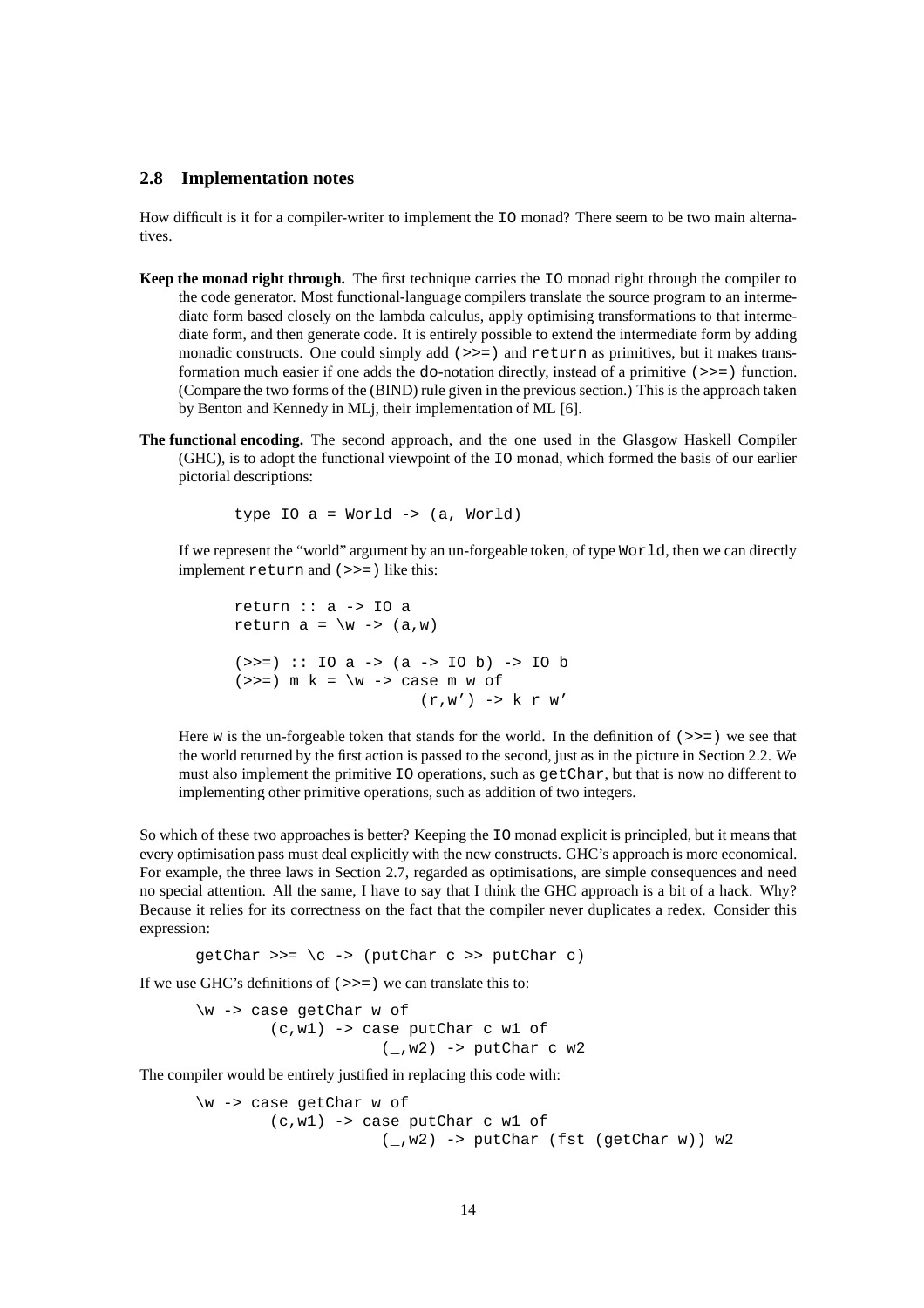Here I have replaced the second use of c with another call to  $qetChar$  w. Two bad things have happened: first, the incoming world token, w, has been duplicated; and second, there will now be two calls to getChar instead of one. If this happens, our assumption of single-threadedness no longer holds, and neither does our efficient "update-in-place" implementation of getChar. Catastrophe!

In the functional language Clean, the whole I/O system is built on an explicit world-passing style. The single-threadedness of the world is ensured by Clean's uniqueness-type system, which verifies that values which should be single-threaded (notably the world) are indeed used in single threaded way [4]. In Haskell, the IO monad maintains the world's single-threadedness by construction; so the programmer cannot err, but it is in principle possible for the compiler to do so.

In practice, GHC is careful never to duplicate an expression whose duplication might give rise to extra work (a redex), so it will never duplicate the call to getChar in this way. Indeed, Ariola and Sabry have shown formally that if the compiler never duplicates redexes, then indeed our implementation strategy is safe [2]. So GHC's approach is sound, but it is uncomfortable that an apparently semantics-preserving transformation, such as that above, does not preserve the semantics at all. This observation leads us neatly to the next question I want to discuss, namely how to give a semantics to the Awkward Squad.

# **3 What does it all mean?**

It is always a good thing to give a precise semantics to a language feature. How, then, can we give a semantics for the IO monad? In this section I will describe the best way I know to answer this question. I will introduce notation as we go, so you should not need any prior experience of operational semantics to understand this section. You can also safely skip to Section 4. Nevertheless, I urge to persevere, because I will use the same formal framework later, to explain the semantics of concurrency and exceptions.

# **3.1 A denotational semantics?**

One approach to semantics is to take the functional viewpoint I described earlier:

```
type IO a = World \rightarrow (a, World)
```
In this view, the meaning of an action is just a function. One can make this story work, but it is a bit unsatisfactory:

• Regarded as a function on Worlds, this program

```
loop :: IO ()
loop = loop
```
has denotation bottom  $(\perp)$ . But, alas, this program

```
loopX :: IO ()
loopX = putChar YX' >> loopX
```
unfortunately also has denotation ⊥. Yet these programs would be regarded as highly distinguishable by a user (one loops for ever, the other prints 'x' for ever). Nor is the problem restricted to erroneous programs: some programs (server processes, for example) may be *designed* to run essentially forever, and it seems wrong to say that their meaning is simply  $\perp$ !

• Consider two Haskell programs running in parallel, each sending output to the other — a Web server and a Web browser, for example. The output of each must form part of the World given as the input to the other. Maybe it would be possible to deal with this through a fixpoint operator, but it seems complicated and un-intuitive (to me anyway!).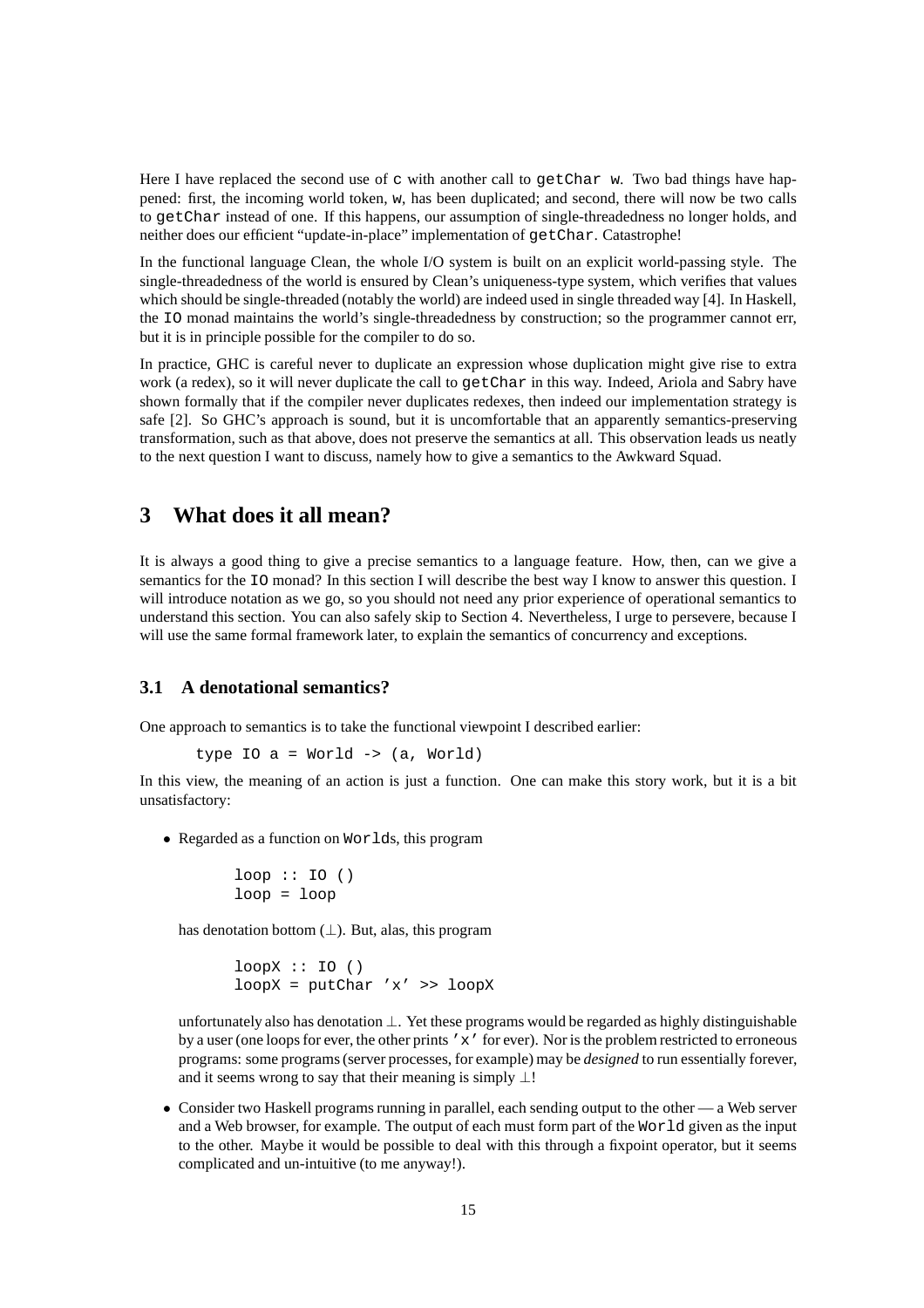```
x, y \in Variablek \in Constantcon ∈ Constructor
                        c \in CharValues V := \sqrt{x} \rightarrow M | k | con M_1 \cdots M_n | creturn M | M \gg NputChar c | getCharTerms M, N, H ::= x | V | M N if M then N_1 else N_2 | \cdotsEvaluation contexts E ::= [\cdot] | E \gg = M
```
Figure 2: The syntax of values and terms.

• The approach does not scale well when we add concurrency, which we will do in Section 4.

These problems may be soluble while remaining in a denotational framework, perhaps by producing a sequence of Worlds, or by returning a set of *traces* rather than a new World. To give the idea of the trace approach, we model IO like this:

```
type IO a = (a, Set Trace)type Trace = [Event]
data Event = PutChar Char | GetChar Char | \ldots
```
A program that reads one character, and echoes it back to the screen, would have semantics

```
((), { [GetChar 'a', PutChar 'a'],
       [GetChar 'b', PutChar 'b'],
       [GetChar 'c', PutChar 'c'],
       ... })
```
We return a *set* of traces, because the trace contains details of *inputs* as well as *outputs*, so there must be a trace for each possible input. The set of traces describes all the behaviours the program can have, and no others. For example [GetChar 'x', PutChar 'y'] is excluded.

This approach is used to give the semantics of CSP by Roscoe [42]. However we will instead adopt an *operational* semantics, based on standard approaches to the semantics of process calculi [31]. Ultimately, I think the two approaches have similar power, but I find the operational approach simpler and easier to understand.

# **3.2 An operational semantics**

Our semantics is stratified in two levels: an *inner denotational semantics* that describes the behaviour of pure terms, while an *outer monadic transition semantics* describes the behaviour of IO computations. We consider a simplified version of Haskell: our language has the usual features of a lazy functional language (lambda abstraction, application, data structures, case expressions, *etc.*), augmented with constants corresponding to IO operations. We will only present those elements of the syntax that are relevant to the semantics; other aspects (such as how we represent lists, or how to write a case expression) would not aid comprehension of the semantics, and are not presented.

M and N range over *terms* in our language, and V ranges over values (Figure 2). A *value* is a term that is considered by the inner, purely-functional semantics to be evaluated. The values in Figure 2 include constants and lambda abstractions, as usual, but they are unusual in two ways: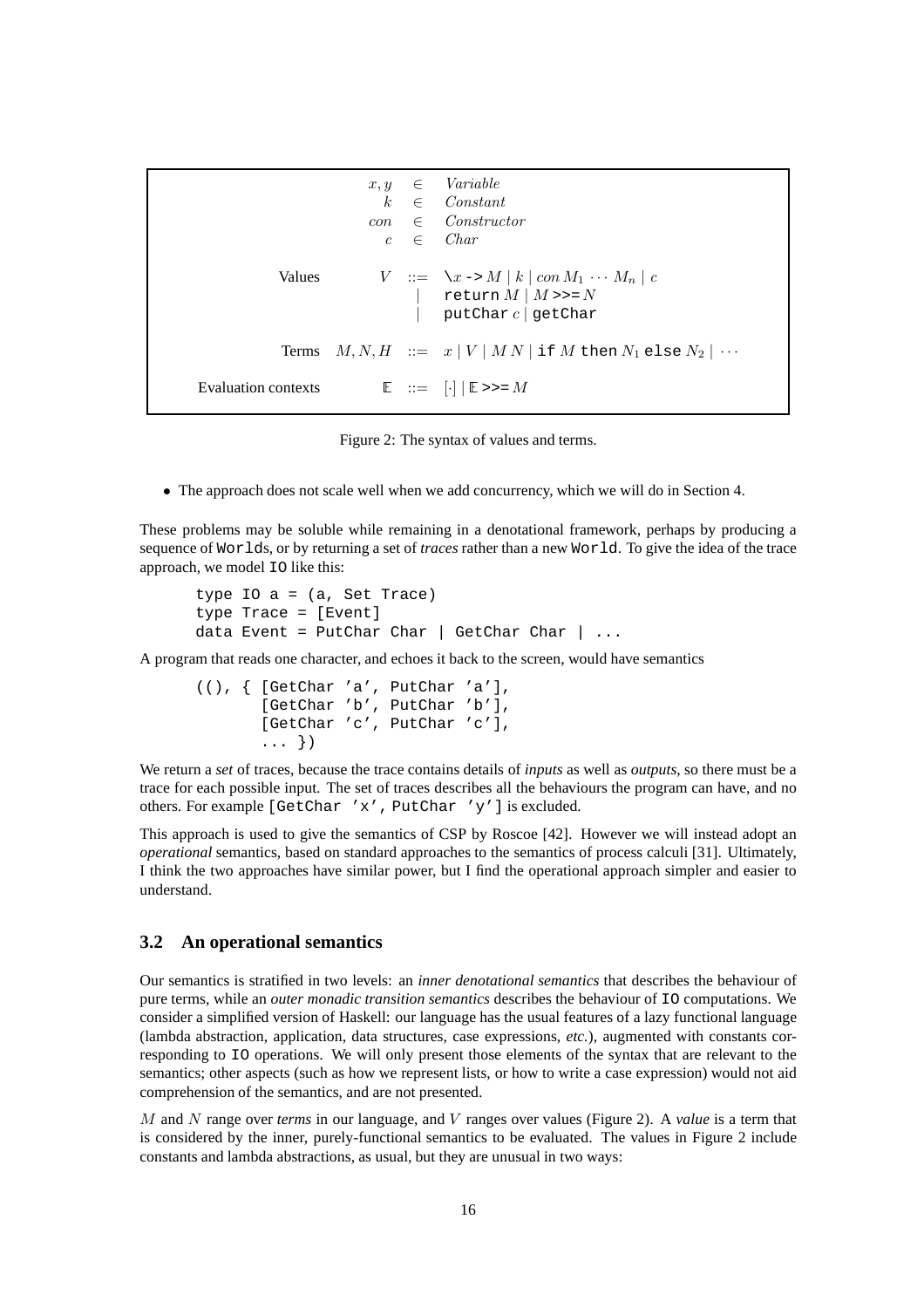- *We treat the primitive monadic* IO *operations as values*. For example, putChar 'c' is a value. No further work can be done on this term in the purely-functional world; it is time to hand it over to the outer, monadic semantics. In the same way,  $M \gg N$ , getChar, and return M are all values.
- Some of these monadic  $\text{IO}$  values have arguments that are not arbitrary terms  $(M, N, etc.),$  but are themselves values (e.g. c). The only example in Figure 2 is the value put Char c but others will appear later. So putChar 'A' is a value, but putChar (chr 65) is not (it is a term, though). It is as if putChar is a *strict* data constructor. The reason for this choice is that evaluating putChar's argument is something that can be done in the purely-functional world; indeed, it *must* be done before the output operation can take place.

We will give the semantics by describing how one *program state* evolves into a new program state by making a *transition*. For now, we model a program state simply as a term, but we write it in curly braces, thus  $\{M\}$ , to remind us that it is a program state.

# **3.3 Labelled transitions**

The transition from one program state to the next may or may not be *labelled* by an *event*, α. So we write a transition like this:

$$
P \ \xrightarrow{\alpha} \ Q
$$

The events  $\alpha$  represent communication with the external environment; that is, input and output. Initially we will use just two events:

- $P \xrightarrow{?c} Q$  means "program state P can move to Q, by writing the character c to the standard output".
- $P \xrightarrow{?c} Q$  means "program state P can move to Q, by reading the character c from the standard input".

Here, then, are our first two transition rules.

$$
\begin{array}{ccc} \{ \text{putChar } c \} & \xrightarrow{lc} & \{ \text{return } () \} \\ \{ \text{getChar } \} & \xrightarrow{?c} & \{ \text{return } c \} \end{array}
$$

The first rule says that a program consisting only of putChar c can make a transition, labelled by  $\ell c$ , to a program consisting of return (). The second rule is similar. But most programs consist of more than a single I/O action! What are we to do then? To answer that question we introduce *evaluation contexts*.

#### **3.4 Evaluation contexts**

The getChar transition rule is all very well, but what if the program consists of more than a single getChar? For example, consider the program<sup>3</sup>:

 $main = \text{getChar} >> = \langle c \rightarrow \text{putChar}$  (toUpper c)

Which is the first I/O action that should be performed? The getChar, of course! We need a way to say "the first I/O action to perform is to the left of the  $(>>=)$ ". Sometimes we may have to look to the left of more than one (>>=). Consider the slightly artificial program

main =  $\text{getChar} \gg = \c -\text{getChar} \gg = \d -\text{return}$ 

<sup>&</sup>lt;sup>3</sup>toUpper :: Char -> Char converts a lower-case character to upper case, and leaves other characters unchanged.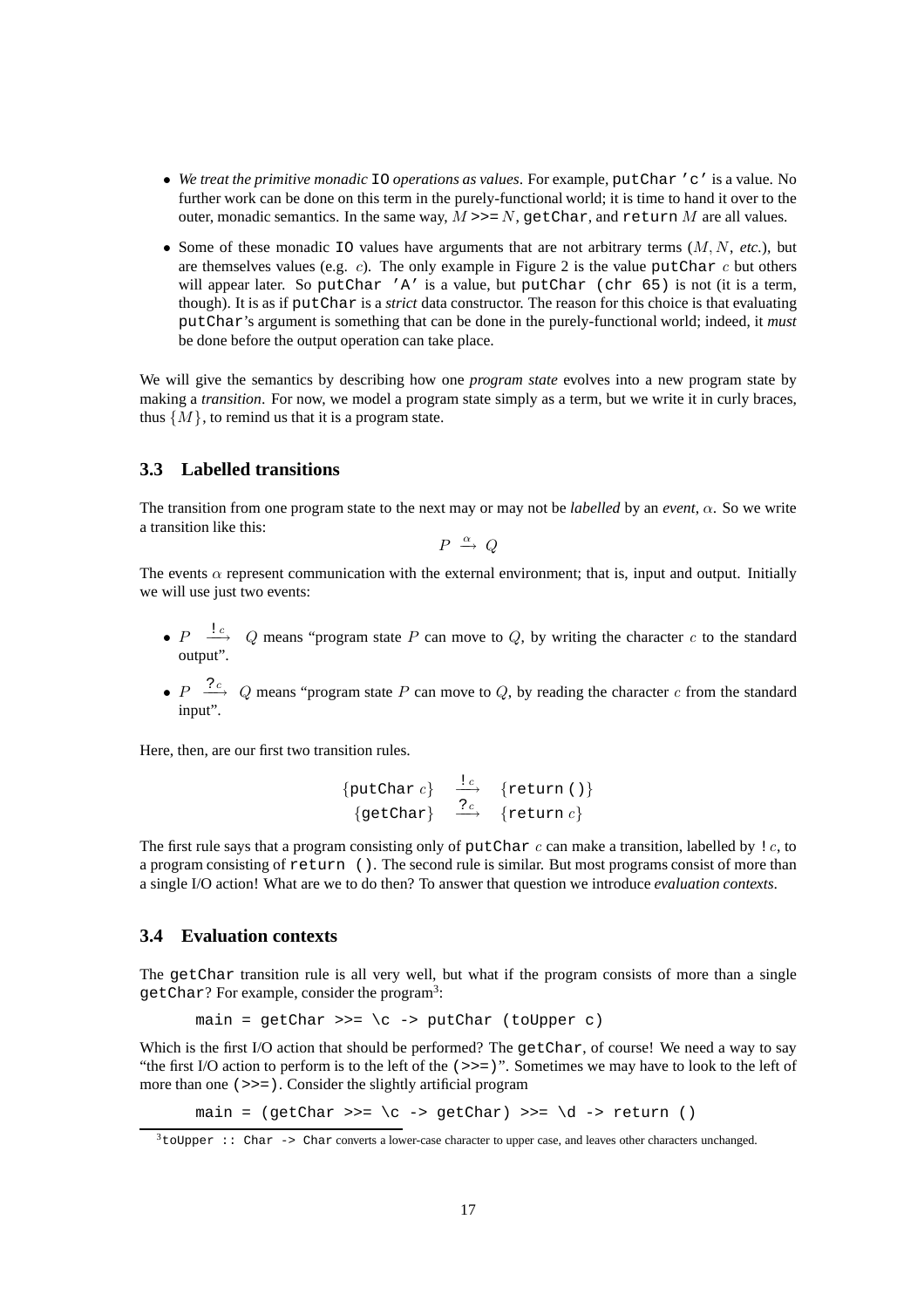|                                                                                                                                                                    |  | $\{\mathbb{E}[\text{putChar } c]\}$ $\overset{!}{\longrightarrow}$ $\{\mathbb{E}[\text{return } ()]\}$ $(PUTC)$<br>$\{\mathbb{E}[\text{getChar}]\} \xrightarrow{?c} \{\mathbb{E}[\text{return } c]\}$ (GETC) |  |  |
|--------------------------------------------------------------------------------------------------------------------------------------------------------------------|--|--------------------------------------------------------------------------------------------------------------------------------------------------------------------------------------------------------------|--|--|
| $\{\mathbb{E}[\text{return }N \gg M]\} \rightarrow \{\mathbb{E}[MN]\}$ ( <i>LUNIT</i> )                                                                            |  |                                                                                                                                                                                                              |  |  |
| $\frac{\mathcal{E}\llbracket M \rrbracket = V \quad M \neq V}{\{\mathbb{E}\llbracket M \rrbracket \} \rightarrow \{\mathbb{E}\llbracket V \rrbracket \}} \; (FUN)$ |  |                                                                                                                                                                                                              |  |  |

Figure 3: The basic transition rules

Here, the first I/O action to be performed is the leftmost getChar. In general, to find the first I/O action we "look down the left branch of the tree of (>>=) nodes".

We can formalise all this arm-waving by using the now well-established notion of an *evaluation context* [9, 52]. The syntax of evaluation contexts is this (Figure 2):

$$
\mathbb{E} \quad ::= \quad [\cdot] \quad | \quad \mathbb{E} \text{ } \text{ } >> = M
$$

An evaluation context  $E$  is a term with a hole, written [ $\cdot$ ], in it. For example, here are three possible evaluation contexts:

```
\mathbb{E}_1 = [\cdot]\mathbb{E}_2 = [\cdot] \rightarrow = (\setminus c \rightarrow \text{return } (ord \ c))\mathbb{E}_3 = (\cdot] \rightarrow = f) \rightarrow = g
```
In each case the "[·]" indicates the location of the hole in the expression. We write  $\mathbb{E}[M]$  to denote the result of filling the hole in  $E$  with the term M. Here are various ways of filling the holes in our examples:

```
\mathbb{E}_{1}[\text{print "hello"}] = \text{print "hello"}\mathbb{E}_{2}[\text{getChar}] = getChar >>= (\c -> return (ord c))
\mathbb{E}_3[newIORef True] = (newIORef True >>= f) >>= q
```
Using the notation of evaluation contexts, we can give the real rules for putChar and getChar, in Figure 3. In general we will give each transition rule in a figure, and give it a name — such as (PUTC) and (GETC) — for easy reference.

The rule for (PUTC), for example, should be read: "if a putChar occurs as the next I/O action, in a context  $\mathbb{E}[\cdot]$ , the program can make a transition, emitting a character and replacing the call to putChar by return ()". This holds for any evaluation context  $\mathbb{E}[\cdot]$ .

Let us see how to make transitions using our example program:

main =  $qetChar \gg = \ c \rightarrow putChar (toUpper c)$ 

Using rule (GETC) and the evaluation context ( $\lceil \cdot \rceil \rightarrow \rceil$   $\setminus$  c -> putChar (toUpper c)), and assuming that the environment delivers the character 'w' in response to the  $getChar$ , we can make the transition:

```
\{getChar \ \texttt{>>=} \ (c \ \texttt{-&} putChar \ (toUpper \ c) \}?'w'{return 'w' >>= \c -> putChar (toUpper c)}
```
How did we choose the correct evaluation context? The best way to see is to try choosing another one! The context we chose is the only one formed by the syntax in Figure 2 that allows any transition rule to fire. For example the context [·], which is certainly well-formed, would force the term in the hole to be getChar  $\gt$  = \c -> putChar (toUpper c), and no rule matches that. The context simply reaches down the left-branching chain of (>>=) combinators to reach the left-most action that is ready to execute.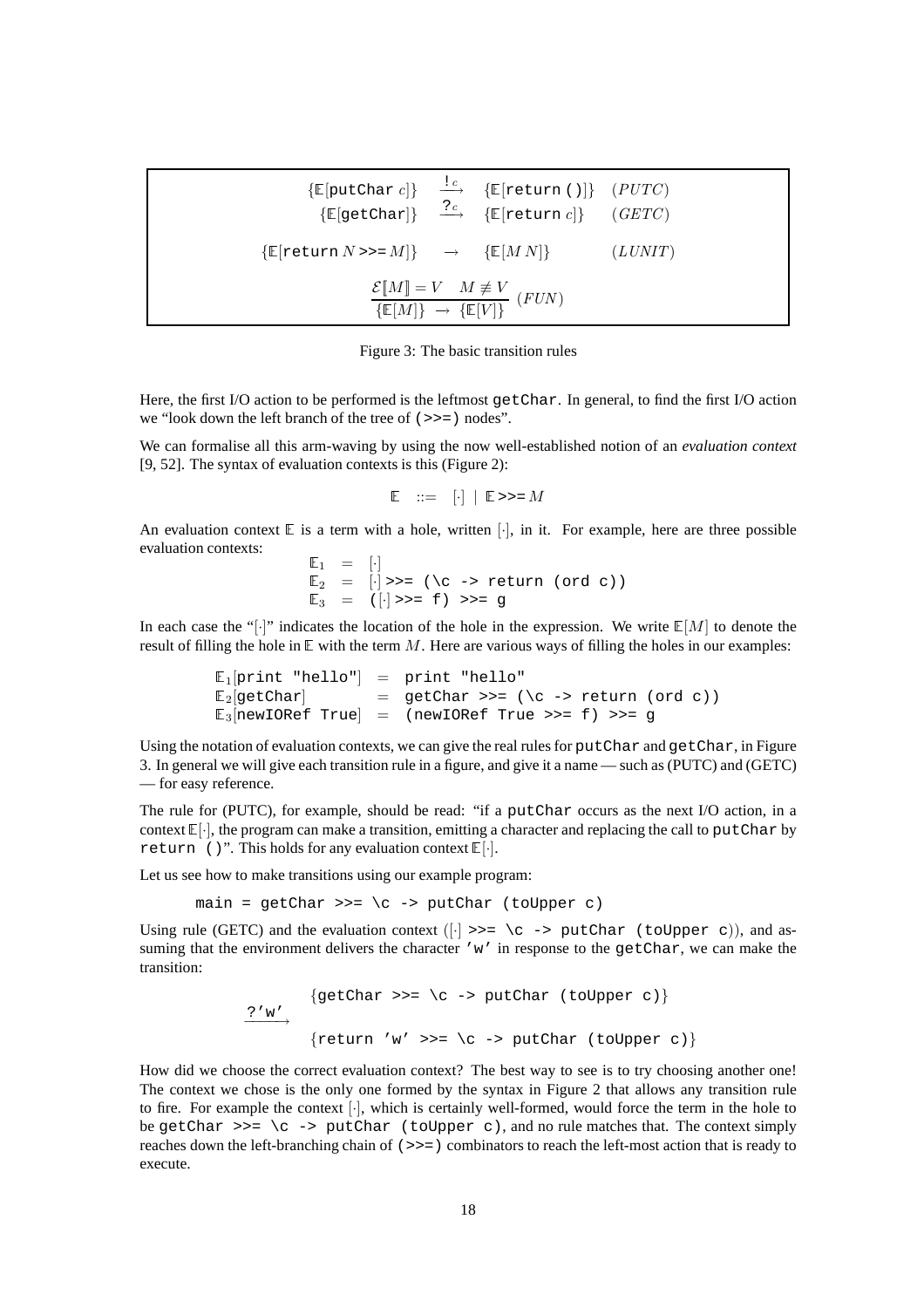What next? We use the (LUNIT) law of Section 2.7, expressed as a new transition rule:

$$
{\mathbb E}[\text{return }N \text{>>}=M]{\mathbb P} \longrightarrow {\mathbb E}[M\,N]{\mathbb P} (L\,UNIT)
$$

Using this rule, we make the transition

$$
\{\text{return 'w' >>= \c -> putChar (toUpper c)}\}
$$
\n
$$
\{\langle \c -> putChar (toUpper c) \rangle \, 'w'\}
$$

Now we need to do some ordinary, purely-functional evaluation work. We express this by "lifting" the inner denotational semantics into our transition system, like this (the "(FUN)" stands for "functional"):

$$
\frac{\mathcal{E}\llbracket M\rrbracket = V \qquad \qquad M \not\equiv V}{\{\mathbb{E}[M]\} \rightarrow \{\mathbb{E}[V]\}} \ (FUN)
$$

That is, if the term M has value V, as computed by the denotational semantics of M, namely  $\mathcal{E}[\![M]\!]$ , then we can replace M by V at the active site. The function  $\mathcal{E}[\|]$  is a mathematical function that given a term M, returns its value  $\mathcal{E}[M]$ . This function defines the semantics of the *purely-functional* part of the language – indeed,  $\mathcal{E}[\]$  is called the *denotational semantics* of the language. Denotational semantics is well described in many books [43, 1], so we will not study it here; meanwhile, you can simply think of  $\mathcal{E}[M]$  as the value obtained by evaluating  $M^4$ .

The side condition  $M \neq V$  is just there to prevent the rule firing repeatedly without making progress, because  $\mathcal{E}[V] = V$  for any V. Rule (FUN) allows us to make the following transition, using normal beta reduction:

$$
\{(\setminus c \text{ -> putChar } (t\text{oUpper } c)) \text{ 'w'}\} \rightarrow \{putChar \text{ 'W'}\}
$$

In making this transition, notice that  $\mathcal{E}[\parallel]$  produced the value putChar 'W', and *not* putChar (toUpper 'w'). As we discussed towards the end of Section 3.2, we model putChar as a *strict* constructor.

Now we can use the putChar rule to emit the character:

$$
\{\texttt{putChar } 'W' \} \xrightarrow{!'W'} \{\texttt{return } ()\}
$$

And now the program is finished.

Referring back to the difficulties identified in Section 3.1, we can now distinguish a program loop that simply loops forever, from program  $\log X$  that repeatedly prints ' $x'$ ' forever. These programs both have denotation ⊥ in a (simple) denotational semantics (Section 3.1), but they have different behaviours in our operational semantics. loopX will repeatedly make a transition with the label !x. But what happens to loop? To put it another way, what happens in rule (FUN) if  $\mathcal{E}[M] = \perp$ ? The simplest thing to say is that then there is no value V such that  $\mathcal{E}[M] = V$ , and so (FUN) cannot fire. So no rule applies, and the program is stuck. This constitutes an observably different sequence of transitions than  $1$ oop $x^5$ .

Lastly, before we leave the topic of evaluation contexts, let us note that the term  $M$  in rule (FUN) always has type IO  $\tau$  for some type  $\tau$ ; that is, an evaluation context  $\mathbb{E}[\cdot]$  always has an I/O action in its hole. (Why? Because the hole in an evaluation context is either the whole program, of type IO (), or the left argument of a (>>=), of type IO  $\tau$  for some  $\tau$ .) So there is no need to explain how the program (say) {True} behaves, because it is ill-typed.

<sup>&</sup>lt;sup>4</sup>I am being a bit sloppy here, because a denotational semantics yields a mathematical value, not a term in the original language, but in fact nothing important is being swept under the carpet here. From a technical point of view it may well be simpler, in the end, to adopt an operational semantics for the inner purely-functional part too, but that would be a distraction here. Notice, too, that the valuation function of a denotational semantics would usually have an environment,  $\rho$ . But the rule (FUN) only requires the value of a closed term, so the environment is empty.

<sup>5</sup>By "observable" I mean "observable *looking only at the labelled transitions*"; the labelled transitions constitute the interaction of the program with its environment. You may argue that we should not say that loop gets "stuck" when actually it is in an infinite loop. For example, the program forever (return ()) is also an infinite loop with no external interactions, and it makes an infinite sequence of (unlabelled) transitions. If you prefer, one can instead add a variant of (FUN) that makes an un-labelled transition to an unchanged state if  $\mathcal{E}[M] = \bot$ . Then loop would also make an infinite sequence of un-labelled transitions. It's just a matter of taste.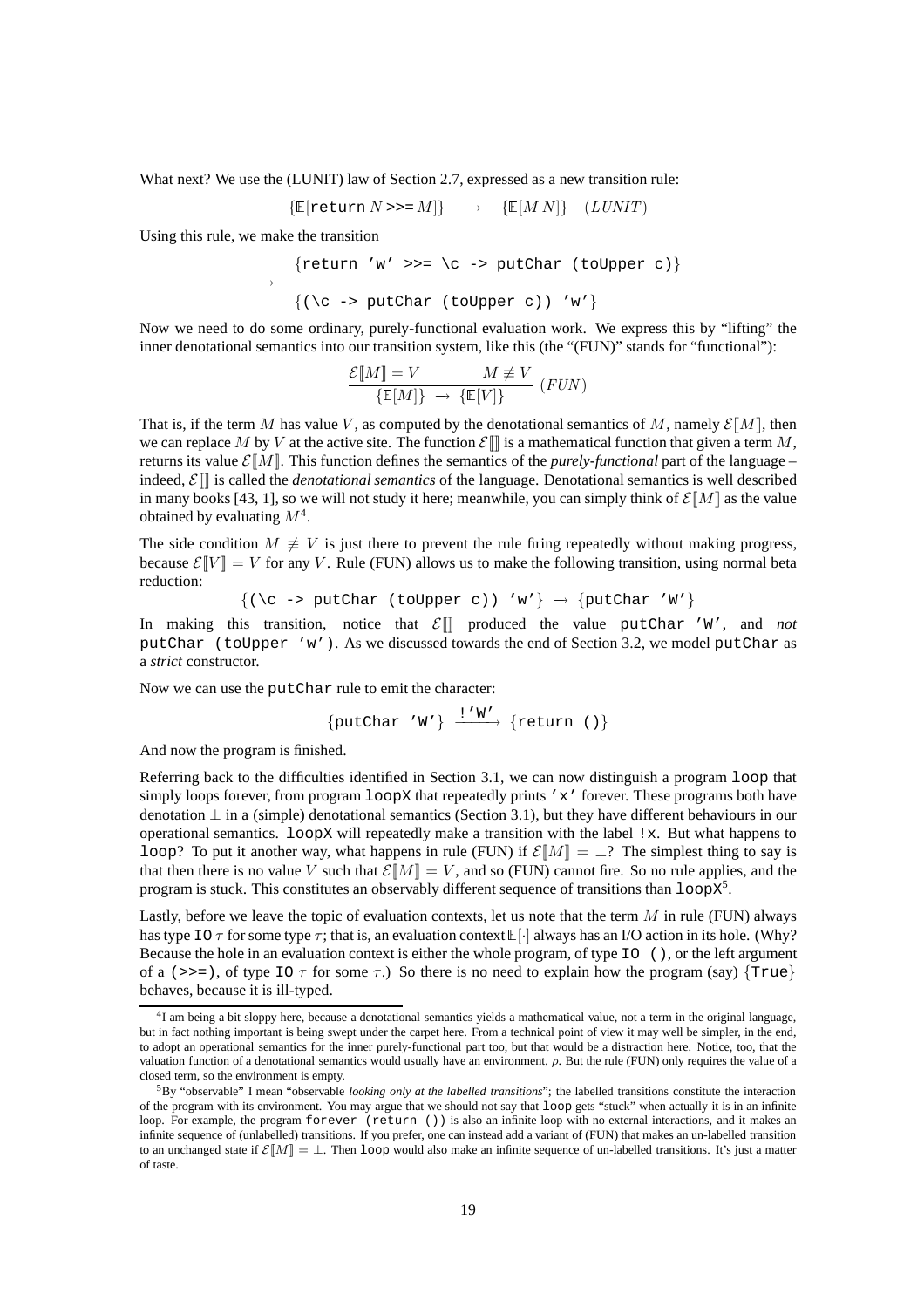r ∈ IORef  $V$  := ... | writeIORef  $r N$  | readIORef  $r$  | newIORef  $M | r$  $P, Q, R$  ::=  ${M}$  The main program  $\langle M \rangle_r$  An IORef named r, holding M  $P \mid Q$  Parallel composition  $\nu x.P$  Restriction  $\{E[\text{readToRef } r]\} | \langle M \rangle_r \rightarrow \{E[\text{return } M]\} | \langle M \rangle_r \langle (READIO)$  $\{E[written \text{ORef } r \text{N}] \} | \langle M \rangle_r \rightarrow \{E[return ()] \} | \langle N \rangle_r$  (WRITEIO)  $r\not\in fn\left(\mathbb{E},M\right)$  ${\mathbb{E}[\text{newLORef }M]\rightarrow \nu r.({\mathbb{E}[\text{return }r]\}\mid \langle M\rangle_r)}$  (NEWIO)

Figure 4: Extensions for IORefs

### **3.5 Dealing with** IORef**s**

Let us now add IORefs to our operational semantics. The modifications we need are given in Figure 4:

- We add a new sort of *value* for each IORef primitive; namely newIORef, readIORef, and writeIORef.
- We add a new sort of value for  $IOR \in$  identifiers, r. An IORef identifier is the value returned by newIORef — you can think of it as the address of the mutable cell.
- We extend a program state to be a main thread  $\{M\}$ , as before, together with zero or more IORefs, each associated with a reference identifier r.

The syntax for program states in Figure 4 might initially be surprising. We use a vertical bar to join the main thread and the IORefs into a program state. For example, here is a program state for a program that has (so far) allocated two IORefs, called  $r_1$  and  $r_2$  respectively:

$$
\{M\} \mid \langle N_1 \rangle_{r_1} \mid \langle N_2 \rangle_{r_2}
$$

If you like, you can think of running the (active) program  $M$  in parallel with two (passive) containers  $r_1$ and  $r_2$ , containing  $N_1$  and  $N_2$  respectively.

Here is the rule for newIORef, which creates a new reference cell:

$$
\frac{r \notin fn\left(\mathbb{E}, M\right)}{\{\mathbb{E}[\text{newIORef }M]\} \to \nu r.\left(\{\mathbb{E}[\text{return } r]\} \mid \langle M \rangle_r\right)} \ (NEWIO)
$$

If the next I/O action in the main program is to create a new IORef, then it makes a transition to a new state in which the main program is in parallel with a newly-created (and suitably initialised) IORef named r. What is  $r$ ? It is an arbitrary name whose only constraint is that it must not already be used in  $M$ , or in the evaluation context E. That is what the side condition  $r \notin fn(\mathbb{E}, M)$  means —  $fn(\mathbb{E}, M)$  means "the free names of  $E$  and  $M$ ".

The new form  $vr.P$ , shown in the syntax of programs in Figure 4, means "let r be the name of a reference cell, in program state P". The  $\nu$  is the binding for all the occurrences of r in P — it's always a good thing to know where a variable is bound. Another way to understand the side condition  $r \notin fn(\mathbb{E}, M)$  is this: if the side condition did not hold, then the old occurrences of  $r$  in (say) M would erroneously be captured by the  $\nu$ .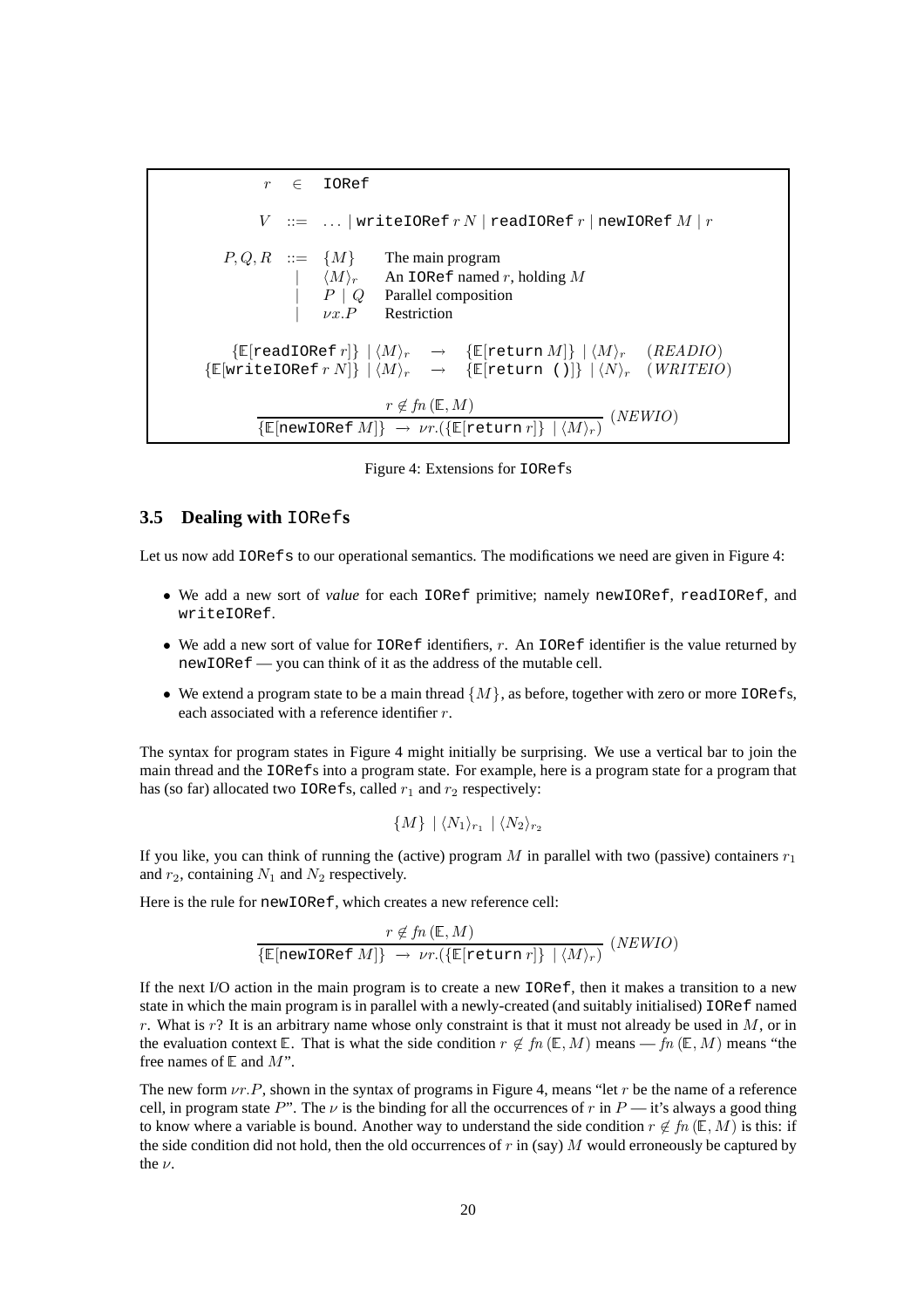| $P   Q \equiv Q   P$<br>$P (Q   R) \equiv (P   Q)   R$<br>$\nu x.\nu y.P \equiv \nu y.\nu x.P$<br>$(\nu x.P)   Q \equiv \nu x.(P   Q),$<br>$\nu x.P \equiv \nu y.P[y/x],$ | (COMM)<br>(ASSOC)<br>(SWAP)<br>$x \notin fn(Q)$ ( <i>EXTRUDE</i> )<br>$y \notin fn(P)$ (ALPHA)   |  |
|---------------------------------------------------------------------------------------------------------------------------------------------------------------------------|--------------------------------------------------------------------------------------------------|--|
| $\frac{P \stackrel{\alpha}{\rightarrow} Q}{P \mid R \stackrel{\alpha}{\rightarrow} Q \mid R} (PAR)$                                                                       | $\frac{P \stackrel{\alpha}{\rightarrow} Q}{\nu x.P \stackrel{\alpha}{\rightarrow} \nu x.Q} (NU)$ |  |
| $\frac{P\equiv P'\quad P'\ \stackrel{\alpha}{\longrightarrow}\ Q'\quad Q'\equiv Q}{P\ \stackrel{\alpha}{\longrightarrow}\ Q}\ (EQUIV)$                                    |                                                                                                  |  |

Figure 5: Structural congruence, and structural transitions.

Here are the rules for reading and writing IORefs:

$$
\{\mathbb{E}[\text{readIORef } r]\} \mid \langle M \rangle_r \rightarrow \{\mathbb{E}[\text{return } M]\} \mid \langle M \rangle_r \quad (READIO)
$$
  

$$
\{\mathbb{E}[\text{writeIORef } r N]\} \mid \langle M \rangle_r \rightarrow \{\mathbb{E}[\text{return } ()]\} \mid \langle N \rangle_r \quad (WRITEIO)
$$

The rule for readIORef says that if the next I/O action in the main program is readIORef  $r$ , and the main program is parallel with an IORef named r containing  $M$ , then the action readIORef r can be replaced by <code>return</code>  $M$   $^6.$  This transition is quite similar to that for <code>getChar</code>, except that the transition is unlabelled because it is internal to the program — remember that only labelled transitions represent interaction with the external environment.

We have several tiresome details to fix up. First, we originally said that the transitions were for whole program states, but these two are for only *part* of a program state; there might be other IORefs, for example. Second, what if the main program was not adjacent to the relevant IORef? We want to say somehow that it can become adjacent to whichever  $IOR \in I$  it pleases. To formalise these matters we have to give several "structural" rules, given in Figure 5. Rule (PAR), for example, says that if  $P$  can move to Q, then P in parallel with anything  $(R)$  can move to Q in parallel with the same anything — in short, non-participating pieces of the program state are unaffected. The equivalence rules (COMM), (ASSOC) say that | is associative and commutative, while (EQUIV) says that we are free to use these equivalence rules to bring parts of the program state together. In these rules, we take  $\alpha$  to range over both events, such as  $\lvert c \rvert$  c and  $\lvert c \rvert$  and also over the empty label. (In the literature, you will often see the empty event written  $\tau$ .) Finally, (SWAP), (EXTRUDE), and (ALPHA) allow you to move  $\nu$ 's around so that they don't get in the way.

It's all a formal game. If you read papers about operational semantics you will see these rules over and over again, so it's worth becoming comfortable with them. They aren't optional though; if you want to conduct water-tight proofs about what can happen, it's important to specify the whole system in a formal way.

Here is an example of working through the semantics for the following program:

$$
\begin{array}{ll}\text{main} &=& \text{newIORef 0} & \text{>>= } \setminus v \text{ ->} \\
 & & \text{readIORef v} & \text{>>= } \setminus n \text{ ->} \\
 & & \text{writeIORef v (n+1)}\end{array}
$$

The program allocates a new IORef, reads it, increments its contents and writes back the new value. The semantics works like this, where I have saved space by abbreviating "newIORef" to "new" and similarly for readIORef and writeIORef:

<sup>6</sup>The alert reader will notice that (READIO) duplicates the term M, and hence models *call-by-name* rather that *call-by-need*. It is straightforward to model call-by-need, by adding a *heap* to the operational semantics, as Launchbury first showed [24]. However, doing so adds extra notational clutter that is nothing do to with the main point of this tutorial. In this tutorial I take the simpler path of modelling call-by-name.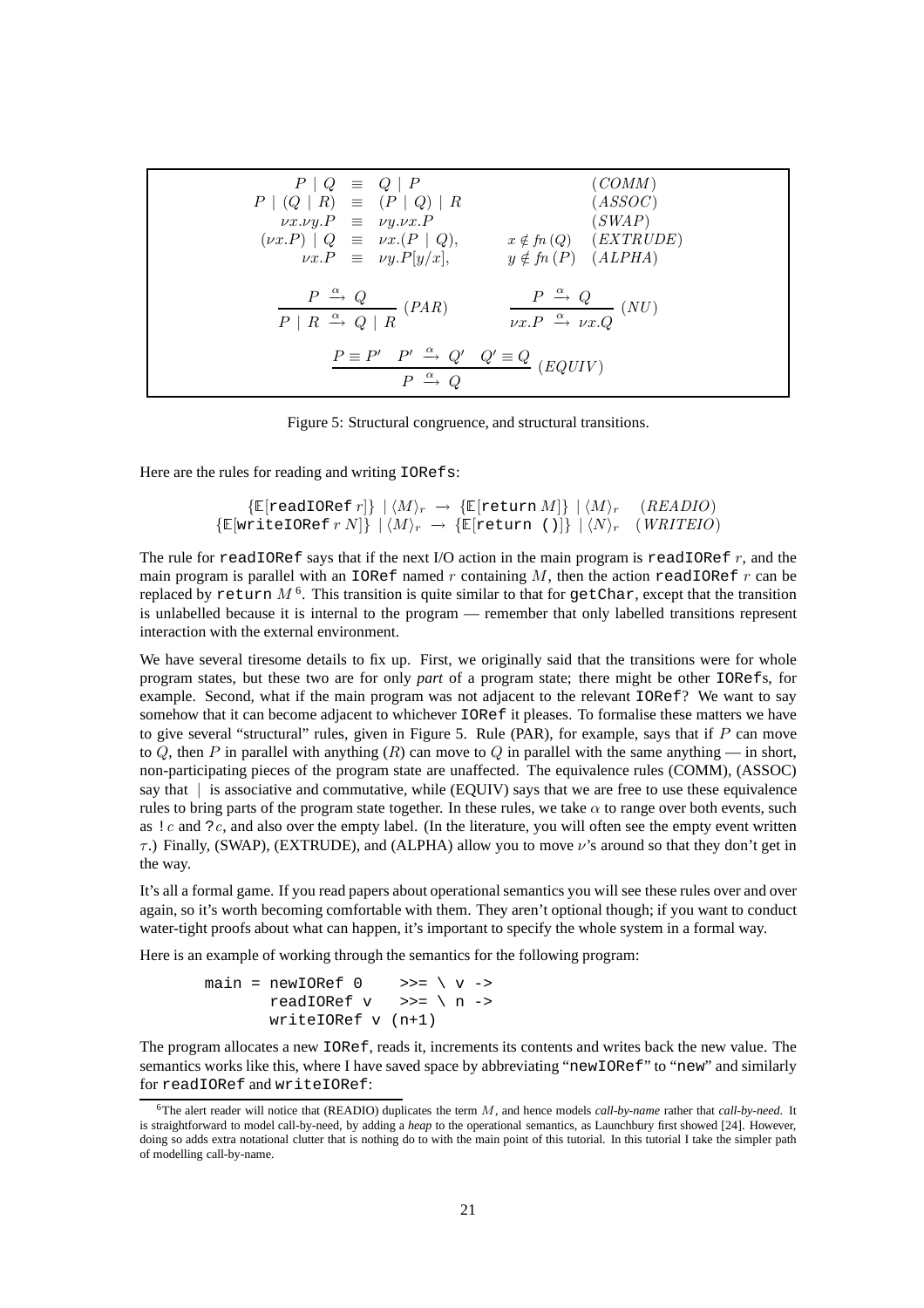```
{new 0 >>= \v -> read v >>= \n -> write v (n+1)}
\nu r.(\{\text{return } r \gg = \v \sim \text{ read } v \gg = \n -\text{ write } v \text{ (n+1)} \} \langle 0 \rangle_r (NEWIO)
\nu r.(\{(\forall v \rightarrow \text{read } v \rightarrow)= \forall n \rightarrow \text{write } v \ (n+1)) r\} | \langle 0 \rangle_r) (LUNIT)
\nu r.({\text{read } r}>>= \n\overline{r} \text{ (n+1)}) \mid \langle 0 \rangle_r (FUN)
\nu r.(\{\text{return } 0 \implies \in \mathbb{R} \to \text{write } r \in (n+1))\} \mid \langle 0 \rangle_r) (READIO)
\nu r.(\{(\text{ }n \rightarrow \text{write } r \text{ } (n+1)) \text{ } 0\} | \langle 0 \rangle_r) (LUNIT)
\nu r.(\{ \text{write } r \ (0+1) ) \} \mid \langle 0 \rangle_r) (FUN)
\nu r.({\text{return (})} \mid (0+1)_r) (WRITEIO)
```
It should be clear that naming a new IORef with a name that is already in use would be a Bad Thing. That is the reason for the side condition on rule (NEWIO) says that r cannot be mentioned in  $E$  or M. But what if r was in use somewhere *else* in the program state — remember that there may be other threads running in parallel with the one we are considering? That is the purpose of the " $\nu r$ " part: it restricts the scope of r. Having introduced  $\nu$  in this way, we need a number of structural rules (Figure 5) to let us move  $\nu$  around. Notably, (EXTRUDE) lets us move all the  $\nu$ 's to the outside. Before we can use (EXTRUDE), though, we may need to use (ALPHA) to change our mind about the name we chose if we come across a name-clash. Once all the  $\nu$ 's are at the outside, they don't get in the way at all.

# **4 Concurrency**

A web server works by listening for connection requests on a particular socket. When it receives a request, it establishes a connection and engages in a bi-directional conversation with the client. Early versions of the HTTP protocol limited this conversation to one utterance in each direction ("please send me this page"; "ok, here it is"), but more recent versions of HTTP allow multiple exchanges to take place, and that is what we do here.

If a web server is to service multiple clients, it must deal concurrently with each client. It is simply not acceptable to deal with clients one at a time. The obvious thing to do is to fork a new *thread* of some kind for each new client. The server therefore must be a *concurrent* Haskell program.

I make a sharp distinction between *parallelism* and *concurrency*:

- A *parallel* functional program uses multiple processors to gain performance. For example, it may be faster to evaluate  $e_1 + e_2$  by evaluating  $e_1$  and  $e_2$  in parallel, and then add the results. Parallelism has no semantic impact at all: the meaning of a program is unchanged whether it is executed sequentially or in parallel. Furthermore, the results are deterministic; there is no possibility that a parallel program will give one result in one run and a different result in a different run.
- In contrast, a *concurrent* program has concurrency as part of its specification. The program must run concurrent threads, each of which can independently perform input/output. The program may be run on many processors, or on one — that is an implementation choice. The behaviour of the program is, necessarily and by design, non-deterministic. Hence, unlike parallelism, concurrency has a substantial semantic impact.

Of these two, my focus in these notes is exclusively on concurrency, not parallelism. For those who are interested, a good introduction to parallel functional programming is [46], while a recent book gives a comprehensive coverage [12].

Concurrent Haskell [35] is an extension to Haskell 98 designed to support concurrent programming, and we turn next to its design.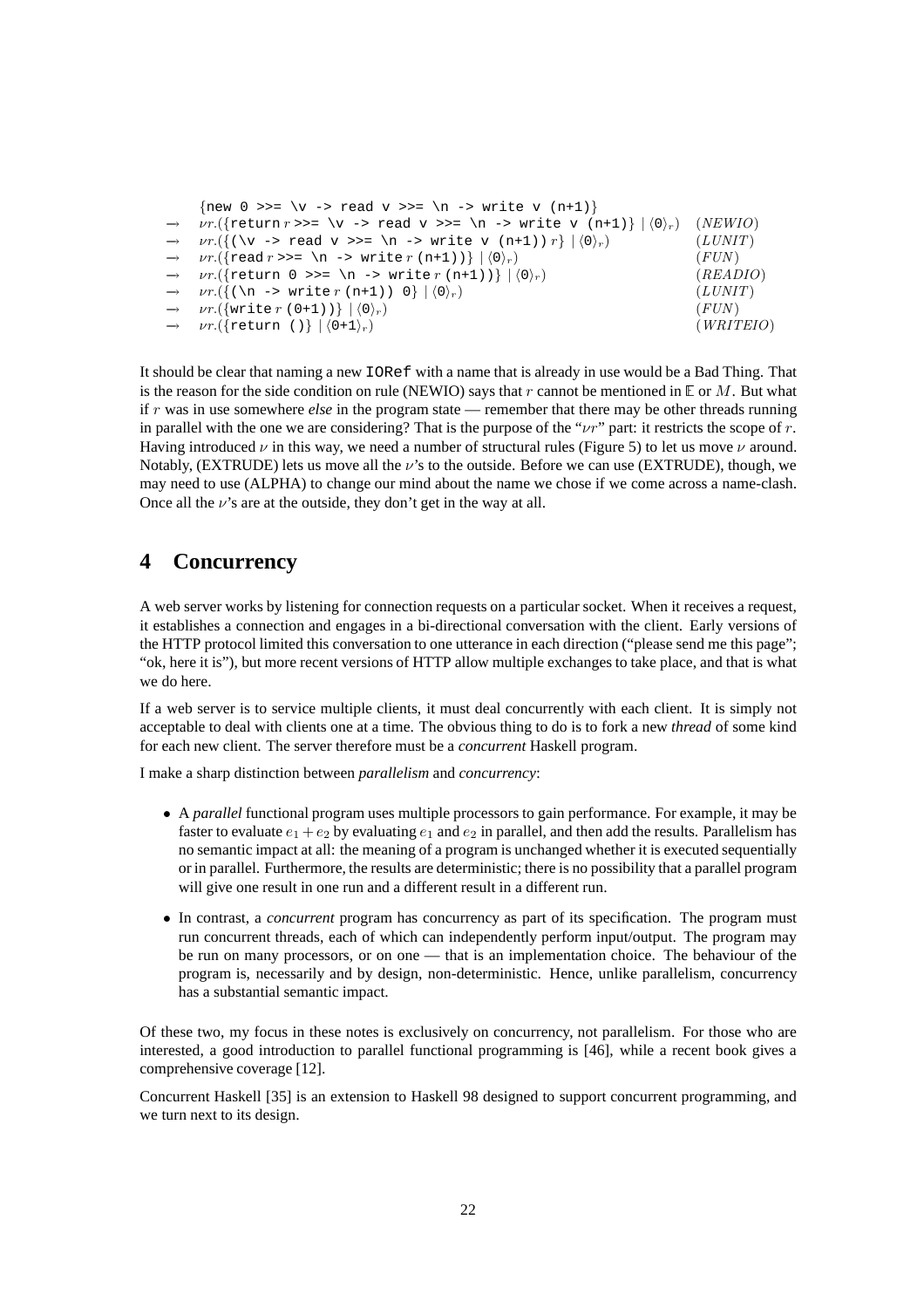# **4.1 Threads and forkIO**

Here is the main loop of the web server:

```
acceptConnections :: Config -> Socket -> IO ()
acceptConnections config socket
  = forever (do { conn <- accept socket ;
                  forkIO (serviceConn config conn) })
```
(We defined forever in Section 2.4.) This infinite loop repeatedly calls accept, a Haskell function that calls the Unix procedure of the same name (*via* mechanisms we will discuss in Section 6), to accept a new connection. accept returns, as part of its result, a Handle that can be used to communicate with the client.

```
accept :: Socket -> IO Connection
type Connection = (Handle, -- Read from here)SockAddr) -- Peer details
```
Having established a connection, acceptConnections then uses forkIO to fork off a fresh thread, (serviceConn config conn), to service that connection. The type of forkIO is this:

forkIO :: IO a -> IO ThreadId

It takes an I/O action and arranges to run it concurrently with the "parent" thread. The call to forkIO returns immediately, returning as its result an identifier for the forked thread. We will see in Section 5.3 what this ThreadId can be used for.

Notice that the forked thread doesn't need to be passed any parameters, as is common in C threads packages. The forked action is a full closure that captures the values of its free variables. In this case, the forked action is (serviceConn config conn), which obviously captures the free variables config and conn.

A thread may go to sleep for a specified number of microseconds by calling threadDelay:

threadDelay :: Int -> IO ()

forkIO is dangerous in a similar way that unsafePerformIO is dangerous (Section 2.6). I/O actions performed in the parent thread may interleave in an arbitrary fashion with I/O actions performed in the forked thread. Sometimes that is fine (e.g. the threads are painting different windows on the screen), but at other times we want the threads to co-operate more closely. To support such co-operation we need a synchronisation mechanism, which is what we discuss next.

# **4.2 Communication and** MVar**s**

Suppose we want to add some sort of throttling mechanism, so that when there are more than N threads running the server does something different (e.g. stops accepting new connections or something). To implement this we need to keep track of the total number of (active) forked threads. How can we do this? The obvious solution is to have a counter that the forked thread increments when it begins, and decrements when it is done. But we must of course be careful! If there are lots of threads all hitting on the same counter we must make sure that we don't get race hazards. The increments and decrements must be indivisible.

To this end, Concurrent Haskell supports a synchronised version of an IORef called an MVar:

```
data MVar a -- Abstract
newEmptyMVar :: IO (MVar a)
takeMVar :: MVar a -> IO a
putMVar :: MVar a -> a -> IO ()
```
Like an IORef, an MVar is (a reference to) a mutable location that either can contain a value of type a,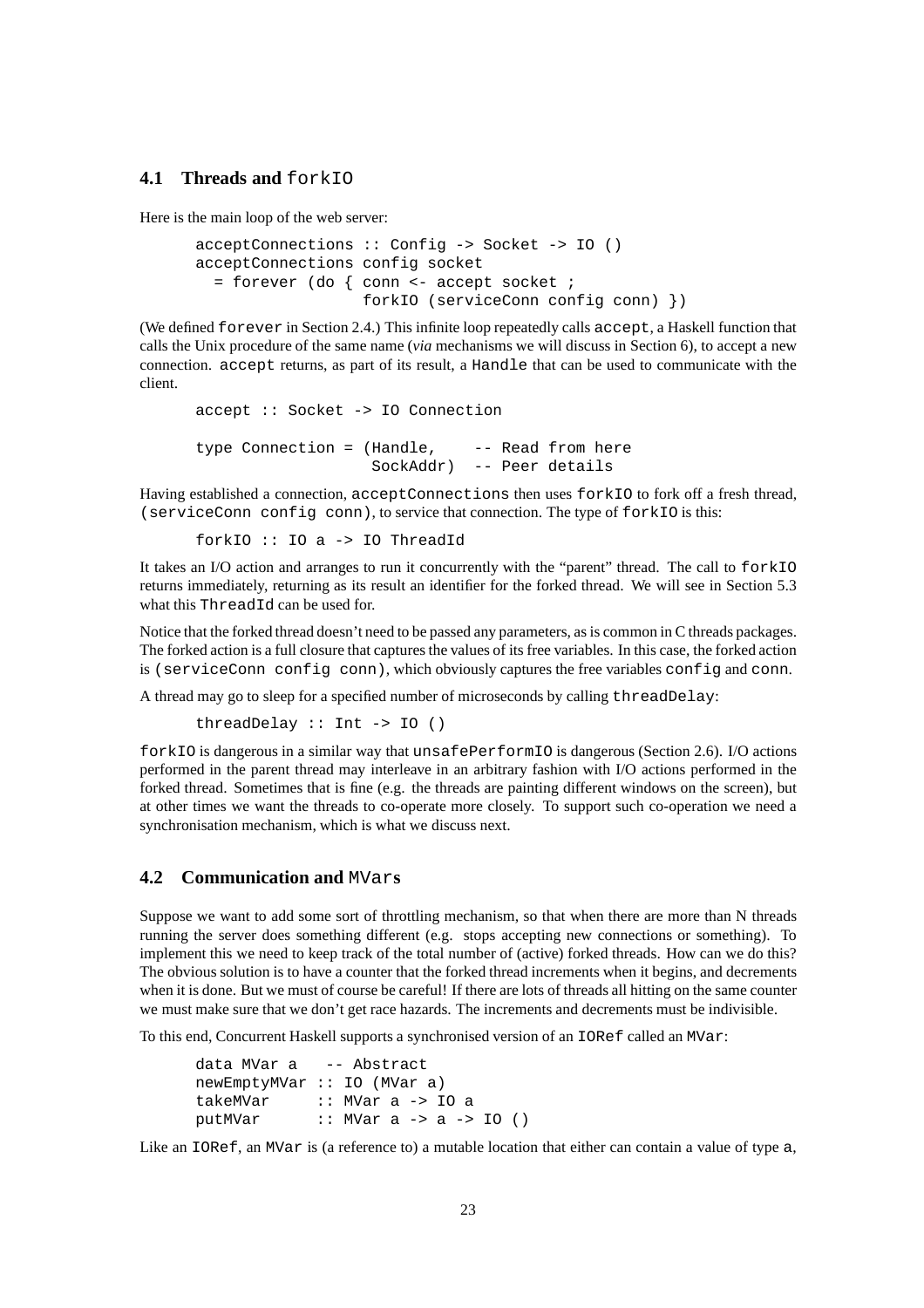*or can instead be empty*. Like newIORef, newEmptyMVar creates an MVar but, unlike an IORef, the MVar is created empty.

putMVar fills an empty MVar with a value, and takeMVar takes the contents of an MVar out, leaving it empty. If it was empty in the first place, the call to takeMVar blocks until another thread fills it by calling putMVar. A call to putMVar on an MVar that is already full blocks until the MVar becomes empty<sup>7</sup>.

With the aid of MVars it is easy to implement our counter:

```
acceptConnections :: Config -> Socket -> IO ()
acceptConnections config socket
  = do { count <- newEmptyMVar ;
         putMVar count 0 ;
         forever (do { conn <- accept socket ;
                       forkIO (do { inc count ;
                                    serviceConn config conn ;
                                    dec count})
         }) }
inc, dec :: MVar Int -> IO ()
inc count = do { v <- takeMVar count; putMVar count (v+1) }
dec count = do { v <- takeMVar count; putMVar count (v-1) }
```
Presumably there would also be some extra code in acceptConnections to inspect the value of the counter, and take some action if it gets too large.

The update of the counter, performed by inc and dec is indivisible because, during the brief moment while inc has read the counter but not yet written it back, the counter location is empty. So any other thread that tries to use inc or dec at that moment will simply block.

# **4.3 Semantics**

One of the advantages of the operational semantics we set up in Section 3 is that it can readily be extended to support concurrency and MVars. The necessary extensions are given in Figure 6:

- We add new values to represent (a) each new primitive  $\text{I} \circ \text{operation}$ ; (b) the name of an MVar m, and a thread  $t$ ; (c) the integer argument of a threadDelay,  $d$ .
- We extend program states by adding a form for an MVar, both in the full state  $\langle M \rangle_m$ , and in the empty state  $\langle \rangle_m$ ; and a form for a named thread  $\{M\}_t$ .
- We provide transition rules for the new primitives.

Rules (FORK) and (NEWM) work in a very similar way as the (NEWIO) rule that we described in Section 3.5. In particular, they use  $\nu$  in an identical fashion to control the new names that are required. Rules (PUTM) and (TAKEM) are similar to (WRITEIO) and (READIO), except that (TAKEM) leaves the MVar empty, while (PUTM) fills it.

For the first time, the semantics of the program has become non-deterministic. If there are two threads both of which want to take the contents of an MVar, the semantics leaves deliberately unspecified which one "wins". Once it has emptied the MVar with rule (TAKEM), however, the other thread can make no progress until some other thread fills it.

The rule (DELAY) deals with threadDelay. To express the delay, I have invented an extra event \$d, which means "d microseconds elapse". Recall that an event indicates interaction with the external world

<sup>&</sup>lt;sup>7</sup>This represents a change from an earlier version of Concurrent Haskell, in which putMVar on a full MVar was a program error.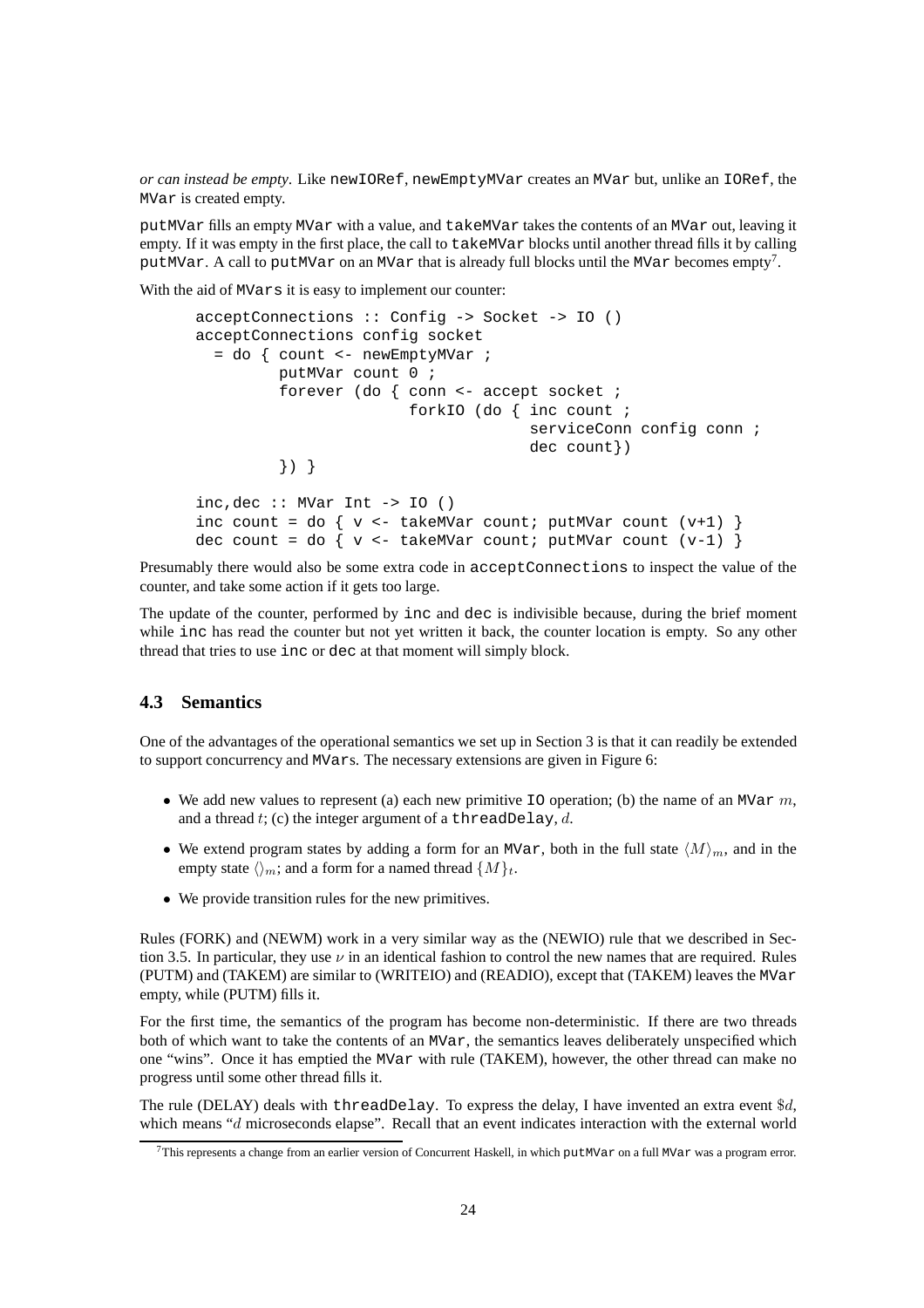

Figure 6: Extensions to support concurrency

(Section 3.3), so I am modelling a delay as an interaction with an external clock. This is not very satisfactory (e.g. I/O events are presumably queued up, but clock ticks should not be), but it gives the general idea.

Notice that there is no explicit rule for "blocking" a thread when it tries to take the contents of an MVar that is empty. All that happens is that there is no valid transition rule involving that thread, so it stays unchanged in the program state until the MVar it is trying to take is filled.

## **4.4 Channels**

The thread created by forkIO and its parent thread can each independently perform input and output. We can think of the state of the world as a shared, mutable object, and race conditions can, of course, arise. For example, if two threads are foolish enough to write to the same file, say, bad things are likely to happen.

But what if we *want* to have two threads write to the same file, somehow merging their writes, at some suitable level of granularity? Precisely this behaviour is needed in our web server, because we want to log errors found by the client-service threads to a single error-log file. The simplest thing to do is to create a single thread whose business is to write to the error-log file; to log an error, a client-service thread need only send a message to the error-logging thread. But we have just pushed the problem to a different place: what does it mean to "send a message"?

Using MVars we can define a new type of buffered channels, which we will implement in this section:

```
type Channel a = ...given later...
newChan :: IO (Channel a)
putChan :: Channel a -> a -> IO ()
```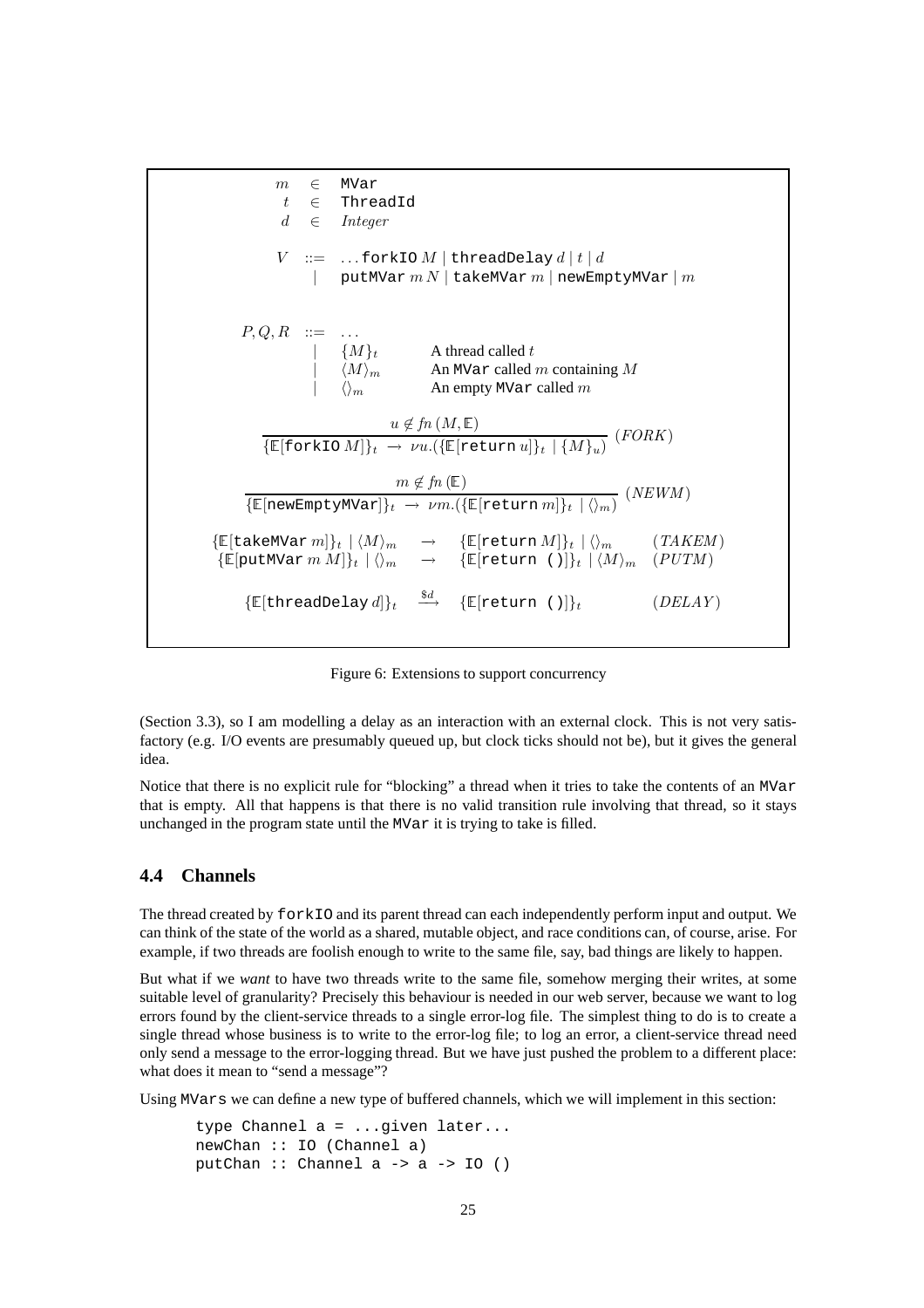

Figure 7: A channel with unbounded buffering

```
getChan :: Channel a -> IO a
```
A Channel permits multiple processes to write to it, and read from it, safely. The error-logging thread can now repeatedly do getChan, and write the value it receives into the file; meanwhile a client-service thread wanting to log an error can use putChan to send the error message to the error logger.

One possible implementation of Channel is illustrated in Figure 7. The channel is represented by a pair of MVars (drawn as small boxes with thick borders), that hold the read end and write end of the buffer:

type Channel a = (MVar (Stream a), -- Read end MVar (Stream a)) -- Write end (the hole)

The MVars in a Channel are required so that channel put and get operations can atomically modify the write and read end of the channels respectively. The data in the buffer is held in a Stream; that is, an MVar which is either empty (in which case there is no data in the Stream), or holds an Item (a data type we will define shortly):

type Stream a = MVar (Item a)

An Item is just a pair of the first element of the Stream together with a Stream holding the rest of the data:

data Item a = MkItem a (Stream a)

A Stream can therefore be thought of as a list, consisting of alternating Items and full MVars, terminated with a "hole" consisting of an empty MVar. The write end of the channel points to this hole.

Creating a new channel is now just a matter of creating the read and write MVars, plus one (empty) MVar for the stream itself:

```
newChan = do \{ read < - newEmptyMVar ;
               write <- newEmptyMVar ;
               hole <- newEmptyMVar ;
               putMVar read hole ;
               putMVar write hole ;
               return (read,write) }
```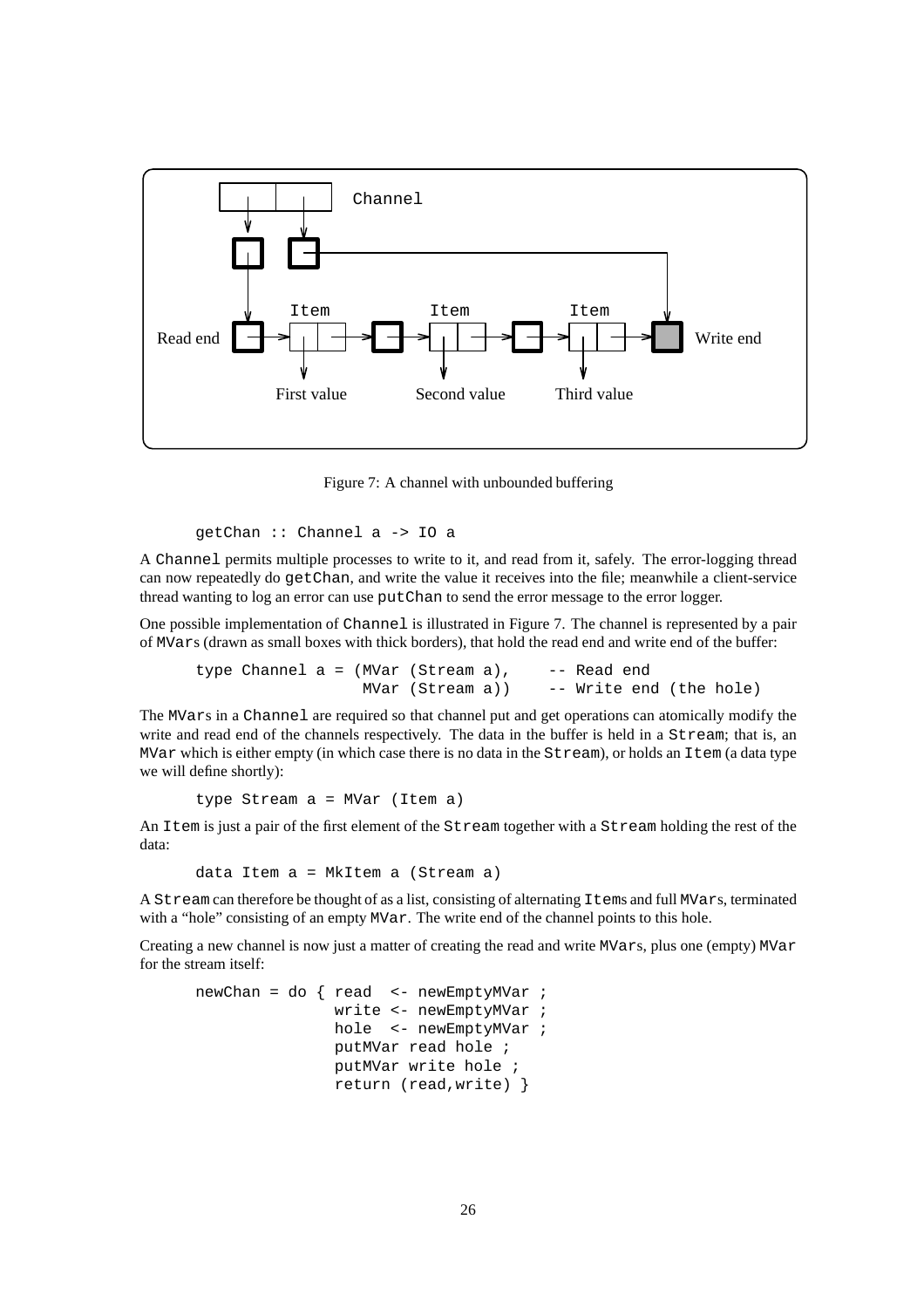Putting into the channel entails creating a new empty  $\text{Stream}$  to become the hole, extracting the old hole and replacing it with the new hole, and then putting an Item in the old hole.

```
putChan (read,write) val
  = do { new_hole <- newEmptyMVar ;
         old_hole <- takeMVar write ;
         putMVar write new hole ;
         putMVar old_hole (MkItem val new_hole) }
```
Getting an item from the channel is similar. In the code that follows, notice that getChan may block at the second takeMVar if the channel is empty, until some other process does a putChan.

```
getChan (read,write)
  = do { head_var <- takeMVar read ;
         MkItem val new_head <- takeMVar head_var ;
         putMVar read new head ;
         return val }
```
It is worth noting that any number of processes can safely write into the channel and read from it. The values written will be merged in (non-deterministic, scheduling-dependent) arrival order, and each value read will go to exactly one process.

Other variants are readily programmed. For example, consider a multi-cast channel, in which there are multiple readers, each of which should see all the values written to the channel. All that is required is to add a new operation:

```
dupChan :: Channel a -> IO (Channel a)
```
The idea is that the channel returned by dupChan can be read independently of the original, and sees all (and only) the data written to the channel after the dupChan call. The implementation is simple, since it amounts to setting up a separate read pointer, initialised to the current write pointer:

```
dupChan (read,write)
  = do { new_read <- newEmptyMVar ;
         hole <- readMVar write ;
         putMVar new_read hole ;
         return (new read, write) }
```
To make the code clearer, I have used an auxiliary function, readMVar, which reads the value of an MVar, *but leaves it full*:

```
readMVar :: MVar a -> IO a
readMVar var = do { val <- takeMVar var ;
                    putMVar var val ;
                    return val }
```
But watch out! We need to modify getChan as well. In particular, we must change the call "takeMVar head var" to "readMVar head var". The MVars in the bottom row of Figure 7 are used to block the consumer when it catches up with the producer. If there are two consumers, it is essential that they can both march down the stream without intefering with each other. Concurrent programming is tricky!

Another easy modification, left as an exercise for the reader, is to add an inverse to getChan:

```
unGetChan :: Channel a -> a -> IO ()
```
### **4.5 Summary**

Adding forkIO and MVars to Haskell leads to a qualitative change in the sorts of applications one can write. The extensions are simple to describe, and our operational semantics was readily extended to de-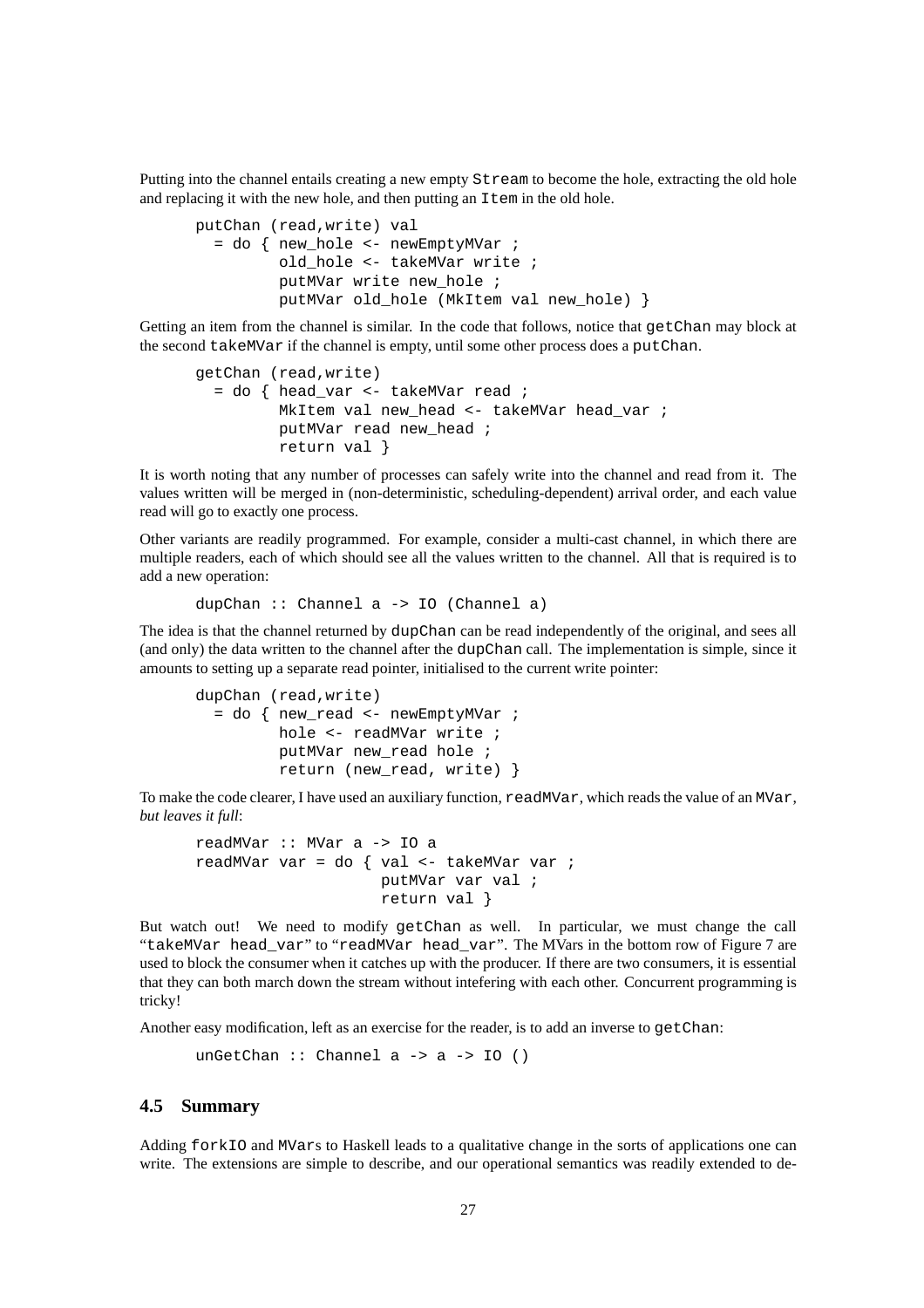```
forkIO :: IO a -> IO ThreadId
threadDelay :: Int -> IO () - Sleep for n microseconds
data MVar a -- Abstract
newEmptyMVar :: IO (MVar a) -- Created empty
newMVar :: a -> IO (MVar a) -- Initialised
takeMVar :: MVar a -> IO a -- Blocking take
putMVar \therefore MVar a -> a -> IO () -- Blocking put
tryTakeMVar :: MVar a -> IO (Maybe a) -- Non-blocking take
tryPutMVar :: MVar a -> a -> IO Bool -- Non-blocking put
isEmptyMVar :: MVar a -> IO Bool -- Test for emptiness
```
Figure 8: The most important concurrent operations

scribe them. Figure 8 lists the main operations in Concurrent Haskell, including some that we have not discussed.

You will probably have noticed the close similarity between  $IORES$  (Section 2.5) and MVars (Section 4.2). Are they both necessary? Probably not. In practice we find that we seldom use IORefs at all:

- Although they have slightly different semantics (an IORef cannot be empty) it is easy to simulate an IORef with an MVar (but not vice versa).
- An MVar is not much more expensive to implement than an IORef.
- An IORef is fundamentally unsafe in a concurrent program, unless you can prove that only one thread can access it at a time.

I introduced IORefs in these notes mainly as a presentational device; they allowed me to discuss the idea of updatable locations, and the operational machinery to support them, before getting into concurrency.

While the primitives are simple, they are undoubtedly primitive. MVars are surprisingly often useful "as is", especially for holding shared state, but they are a rather low-level device. Nevertheless, they provide the raw material from which one can fashion more sophisticated abstractions, and a higher-order language like Haskell is well suited for such a purpose. Channels are an example of such an abstraction, and we give several more in [35]. Einar Karlsen's thesis describes a very substantial application (a programming workbench) implemented in Concurrent Haskell, using numerous concurrency abstractions [22].

It is not the purpose of these notes to undertake a proper comparative survey of concurrent programming, but I cannot leave this section without mentioning two other well-developed approaches to concurrency in a declarative setting. Erlang is a (strict) functional language developed at Ericsson for programming telecommunications applications, for which purpose it has been extremely successful [3]. Erlang must be the most widely-used concurrent functional language in the world. Concurrent ML (CML) is a concurrent extension of ML, with a notion of first-class events and synchronisation constructs. CML's *events* are similar, in some ways, to Haskell's IO actions. CML lays particular emphasis on concurrency abstractions, and is well described in Reppy's excellent book [41].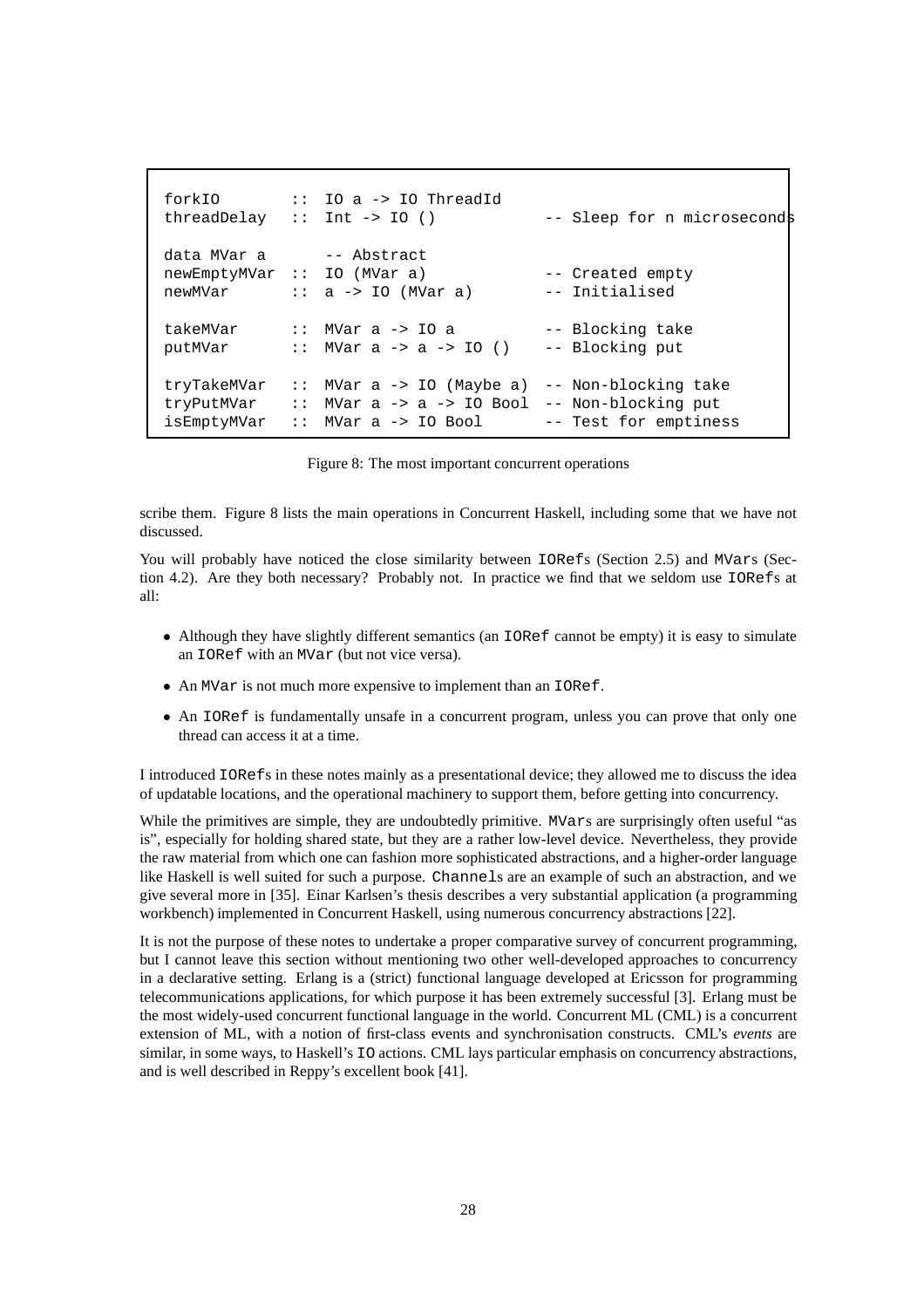# **5 Exceptions and timeouts**

The next member of the Awkward Squad is robustness and error recovery. A robust program should not collapse if something unexpected happens. Of course, one tries to write programs in such a way that they will not fail, but this approach alone is insufficient. Firstly, programmers are fallible and, secondly, some failures simply cannot be avoided by careful programming.

Our web server, for example, should not cease to work if

- A file write fails because the disk is full.
- A client requests a seldom-used service, and that code takes the head of an empty list or divides by zero.
- A client vanishes, so the client-service thread should time out and log an error.
- An error in one thread makes it go into an infinite recursion and grow its stack without limit.

All these events are (hopefully) rare, but they are all unpredictable. In each case, though, we would like our web server to recover from the error, and continue to offer service to existing and new clients.

We cannot offer this level of robustness with the facilities we have described so far. We could check for failure on every file operation, though that would be rather tedious. We could try to avoid dividing by zero — but we will never know that we have found every bug. And timeouts and loops are entirely inaccessible.

This is, of course, exactly what exceptions were invented for. An exception handler can enclose an arbitrarily large body of code, and guarantee to give the programmer a chance to recover from errors arising anywhere in that code.

### **5.1 Exceptions in Haskell 98**

Like many languages, Haskell's IO monad offers a simple form of exception handling. I/O operations may *raise* an exception if something goes wrong, and that exception can be *caught* by a handler. Here are the primitives that Haskell 98 offers:

```
userError :: String -> IOError
ioError :: IOError -> IO a
catch :: IO a -> (IOError -> IO a) -> IO a
```
You can raise an exception by calling  $i$  o Error passing it an argument of type IOError. You can construct an IOError from a string using userError. Finally, you can catch an exception with catch. The call (catch  $\alpha$  h) is an action that, when performed, attempts to perform the action a and return its results. However, if performing a raises an exception, then a is abandoned, and instead (h  $\epsilon$ ) is returned, where e is the IOError in the exception.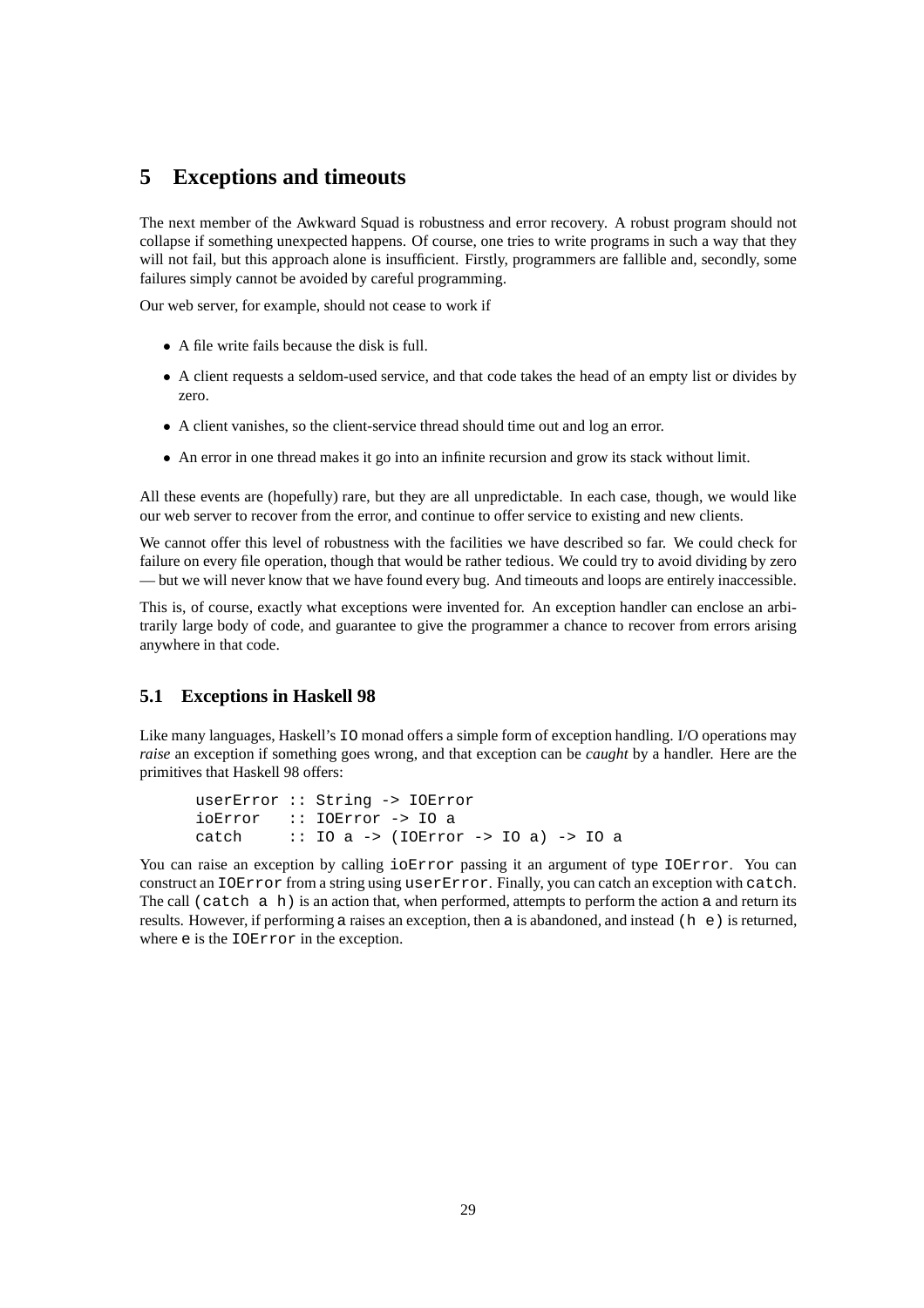```
e \in Exception
                   V := ... | ioError e | catch M NE := \left[\cdot\right] | E \gg M | catch EM\{\mathbb{E}[\text{ioError } e \rangle = M]\}_t \rightarrow \{\mathbb{E}[\text{ioError } e]\}_t \quad (IOERROR)\{\mathbb{E}[\text{catch (ioError } e) M]\}_t \rightarrow \{\mathbb{E}[M e]\}_t (CATCH1)
\{\mathbb{E}[\text{catch (return } N) M]\}_t \rightarrow \{\mathbb{E}[\text{return } N]\}_t \quad (CATCH2)
```
Figure 9: Extensions for exceptions

Here is an example of how we might extend our main web-server loop:

```
acceptConnections :: Config -> Socket -> IO ()
acceptConnections config socket
  = forever (do { conn <- accept socket ;
                  forkIO (service conn) }
 where
   service :: Connection -> IO ()
    service conn = catch (serviceConn config conn)
                         (handler conn)
   handler :: Connection -> Exception -> IO ()
   handler conn e = do { logError config e ;
                          hClose (fst conn) }
```
Now the forked thread (service conn) has an exception handler wrapped around it, so that if anything goes wrong, handler will be invoked. This handler logs the error (presumably by sending a message to the error-logging thread through a channel held in config), and closes the connection handle h.

Figure 9 gives the extra semantics required to support Haskell 98 exceptions, in a style that by now will be familiar. The extra evaluation context says that we should evaluate inside a catch. Rule (IOERROR) says that a call to  $i \in \mathbb{R}$  is propagated by (>>=); this is what corresponds to "popping the stack" in a typical implementation. Rules (CATCH1) describes what happens when the exception meets a catch: it is passed on to the handler. Lastly, (CATCH2) explains that catch does nothing if execution of the protected code terminates normally with return N.

The Haskell 98 design falls short in two ways:

- It does not handle things that might go wrong in purely-functional code, because an exception can only be raised in the 10 monad. A pattern-match failure<sup>8</sup>, or division by zero, brings the entire program to a halt. We address this problem in Section 5.2
- It does not deal with *asynchronous* exceptions. A synchronous exception arises as a direct result of executing some piece of code — opening a non-existent file, for example. Synchronous exceptions can be raised only at well-defined places. An asynchronous exception, in contrast, is raised by something in the thread's environment: a timeout or user interrupt is an asynchronous exception. It is useful to treat resource exhaustion, such as stack overflow, in the same way. An asynchronous exception can strike at any time, and this makes them much harder to deal with than their synchronous cousins. We tackle asynchronous exceptions in Section 5.3

<sup>&</sup>lt;sup>8</sup>A pattern-match failure occurs when a function defined by pattern-matching is applied to a value for which no pattern matches. Example: taking the head of an empty list.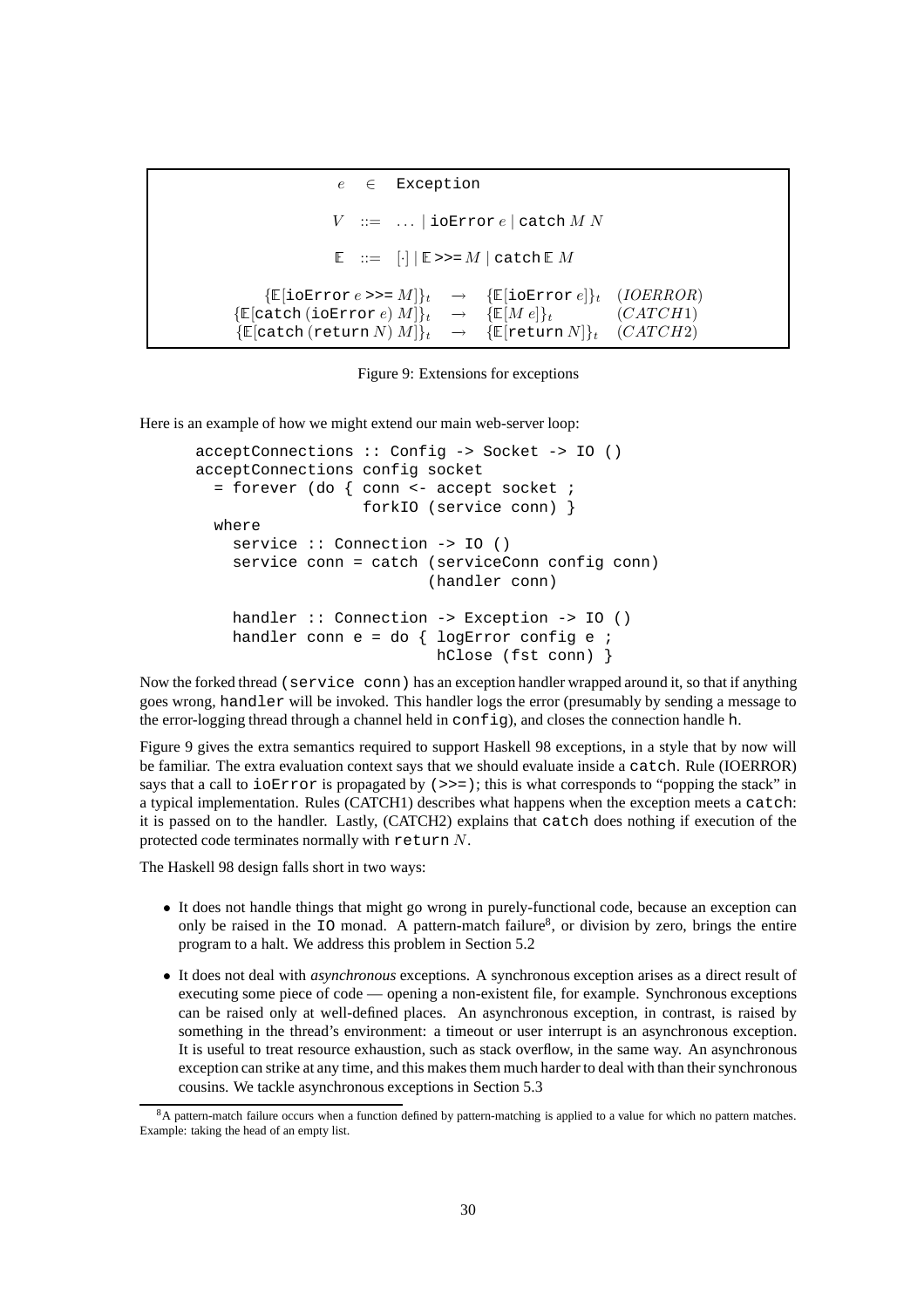### **5.2 Synchronous exceptions in pure code**

Why does Haskell 98 not allow the program to raise an exception in purely-functional code? The reason is that, as with input/output, Haskell's unconstrained order of evaluation makes it hard to say what the program means. Suppose we invented a new primitive to raise an exception:

throw :: Exception -> a

(throw differs from ioError in that it lacks an IO on its result type.) There are two difficulties:

(a) Consider the following expression:

length [throw ex1]

Does the expression raise exception  $ex1$ ? Since length does not evaluate the elements of its argument list, the answer is presumably "no". So *whether an exception is raised depends on how much evaluation takes place*.

(b) Which exception does the following expression raise, ex1 or ex2?

throw ex1 + throw ex2

The answer clearly depends on the order in which the arguments to (+) are evaluated. So *which exception is raised depends on evaluation order*.

As with input/output (right back in Section 1), one possibility is to fully define evaluation order and, as before, we reject that alternative.

#### **5.2.1 Imprecise exceptions**

The best approach is to take the hint from denotational semantics. The purely-functional part of the language should have a straightforward denotational semantics, and that requires us to answer the question: "what value does throw e return?". The answer must be "an exceptional value". So we divide the world of values (or denotations) into *ordinary values* (like 'a' or True or 132) and *exceptional values*. This is not a new idea. The IEEE Floating Point standard defines certain bit-patterns as "not-a-numbers", or NaNs. A NaN is returned by a floating point operation that fails in some way, such as division by zero. Intel's IA-64 architecture extends this idea to arbitrary data types, using "not-a-thing" (NaT) values to represent the result of speculative operations that have failed. In our terminology, a NaN or NaT is an exceptional value.

So throw simply constructs an exceptional value. It is a perfectly well-behaved value provided you never actually evaluate it; only then is the exception raised. The situation is very similar to that for a divergent (non-terminating) expression in a lazy language. Useful programs may contain such values; the program will only diverge if it actually evaluates the divergent term.

That deals with point (a) above, but how about (b)? A good solution is to say that the denotation of an expression is

- A single ordinary value, or
- A *set* of exceptions.

By making the denotation into a *set* of exceptions we can finesse the question of which exception is raised if many could be. Let us return to our troublesome example

throw ex1 + throw ex2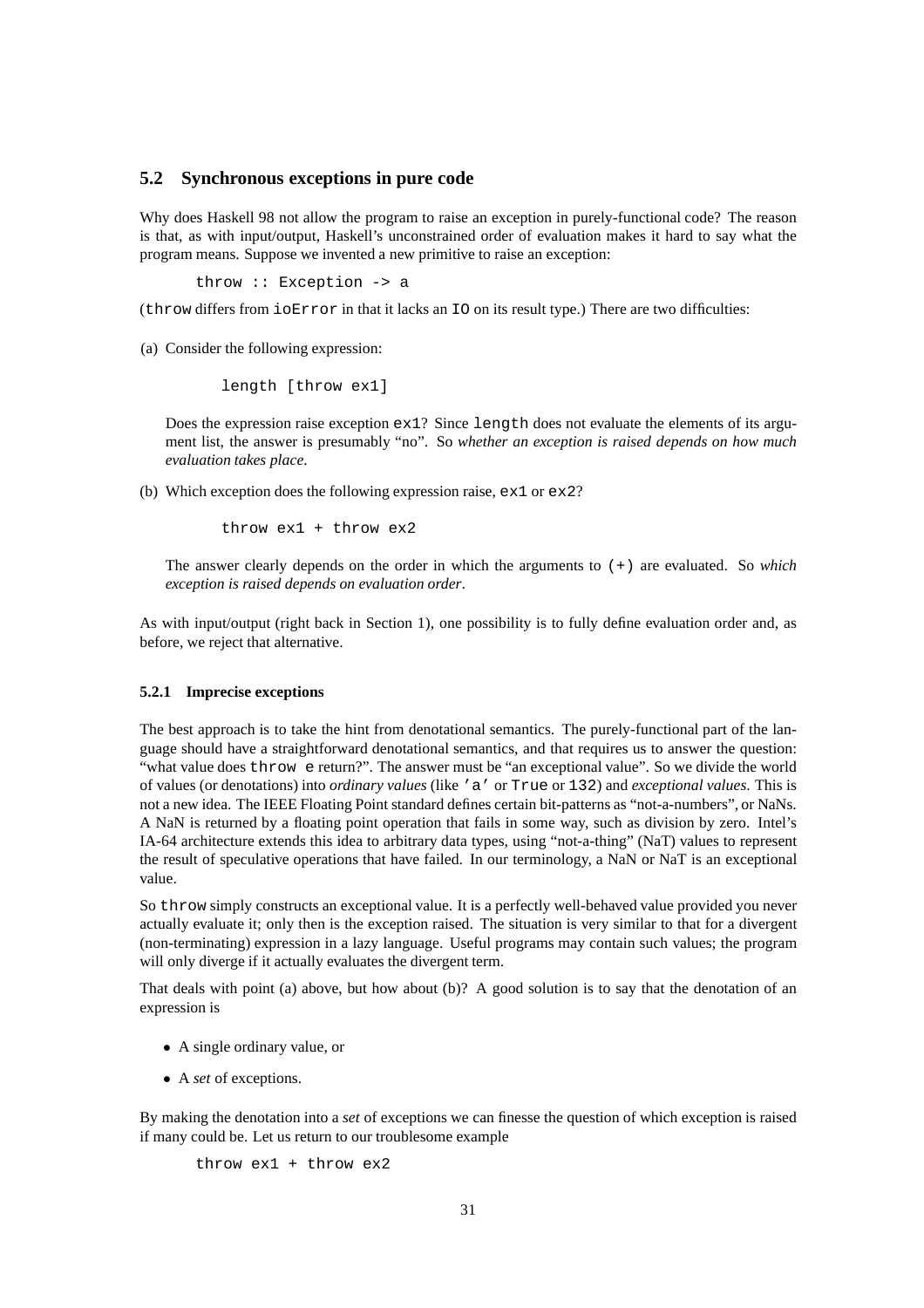The denotation of this expression is now an exceptional value consisting of a set of two exceptions,  $ex1$ and ex2. In saying this, we do not need to say anything about evaluation order.

I am *not* suggesting that an implementation should actually *construct* the set of exceptions. The idea is that an implementation can use an entirely conventional exception-handling mechanism: when it evaluates an exceptional value, it rolls back the stack looking for a handler. In effect it chooses a single member of the set of exceptions to act as its representative [16].

### **5.2.2 Catching an imprecise exception**

I describe this scheme as using "imprecise" exceptions, because we are deliberately imprecise about which exception is chosen as the representative. How, then, can we catch and handle an exception? At first we might try a non-IO version of catch:

bogusCatch  $:: a -> (Exception -> a) -> a$  -- Bogus

bogusCatch evaluates its first argument; if it is an ordinary value, bogusCatch just returns it; if it is an exceptional value, bogusCatch applies the hander to the exception. But bogusCatch is problematic if the exceptional value contains a set of exceptions – which member of the set should be chosen? The trouble is that if the compiler decided to change evaluation order (e.g. optimisation is switched on) a different exception might be encountered, and the behaviour of the program would change.

A better approach is to separate the choice of which exception to throw from the exception-catching business:

evaluate :: a -> IO a

evaluate  $x$  evaluates its argument  $x$ ; if the resulting value is an ordinary value, evaluate behaves just like return, and just returns the value. If x instead returns an exceptional value, evaluate chooses an arbitrary member, say e, from the set of exceptions, and then behaves just like ioError e; that is, it throws the exception e. So, for example, consider these four actions:

```
a1, a2, a3, a4 :: IO ()
a1 = do { x \leftarrow evaluate 4; print x }
a2 = do \{ evaluate (head []); print "no" \}<br>a3 = do \{ return (head []); print "yes" \}(head []; print "yes" }
a4 = do \{ xs \leftarrow evaluate [1 'div' 0] ; print (length xs) \}
```
The first simply evaluates 4, binds it to x, and prints it; we could equally well have written (return 4) instead. The second evaluates (head []), finds an exceptional value, and throws an exception in the IO monad; the following print never executes. In contrast a3 instead returns the exceptional value, ignores it, and prints yes. Lastly,  $a4$  evaluates the list  $\begin{bmatrix} 1 \\ 3 \end{bmatrix}$  o], binds it to xs, takes its length, and prints the result. The list contains an exceptional value, but evaluate only evalutes the top level of its argument, and does not look inside its recursive structure (c.f. the length example in Section 5.2).

Now consider the case where the argument of evaluate is a set of exceptions; for example

evaluate (throw ex1 + throw ex2)

Since evaluate x is an I/O action (of type  $\text{IO}$  t if x has type t), there is no reason to suppose that it will choose the same member from the set of exceptions each time you run the program. It is free to perform input/output, so it can consult some external oracle (whether it is raining, say) to decide which member of the set to choose. More concretely, suppose we catch the exception like this:

catch (evaluate (throw ex1 + throw ex2)) h

(Recall that catch and its semantics was defined in Section 5.1.) The handler h will be applied to either ex1 or ex2, and there is no way to tell which. It is up to evaluate to decide. This is different from bogusCatch, because the non-deterministic choice is made by an I/O action (evaluate) and not by a pure function (bogusCatch). I/O actions are not required to return the same result given the same input,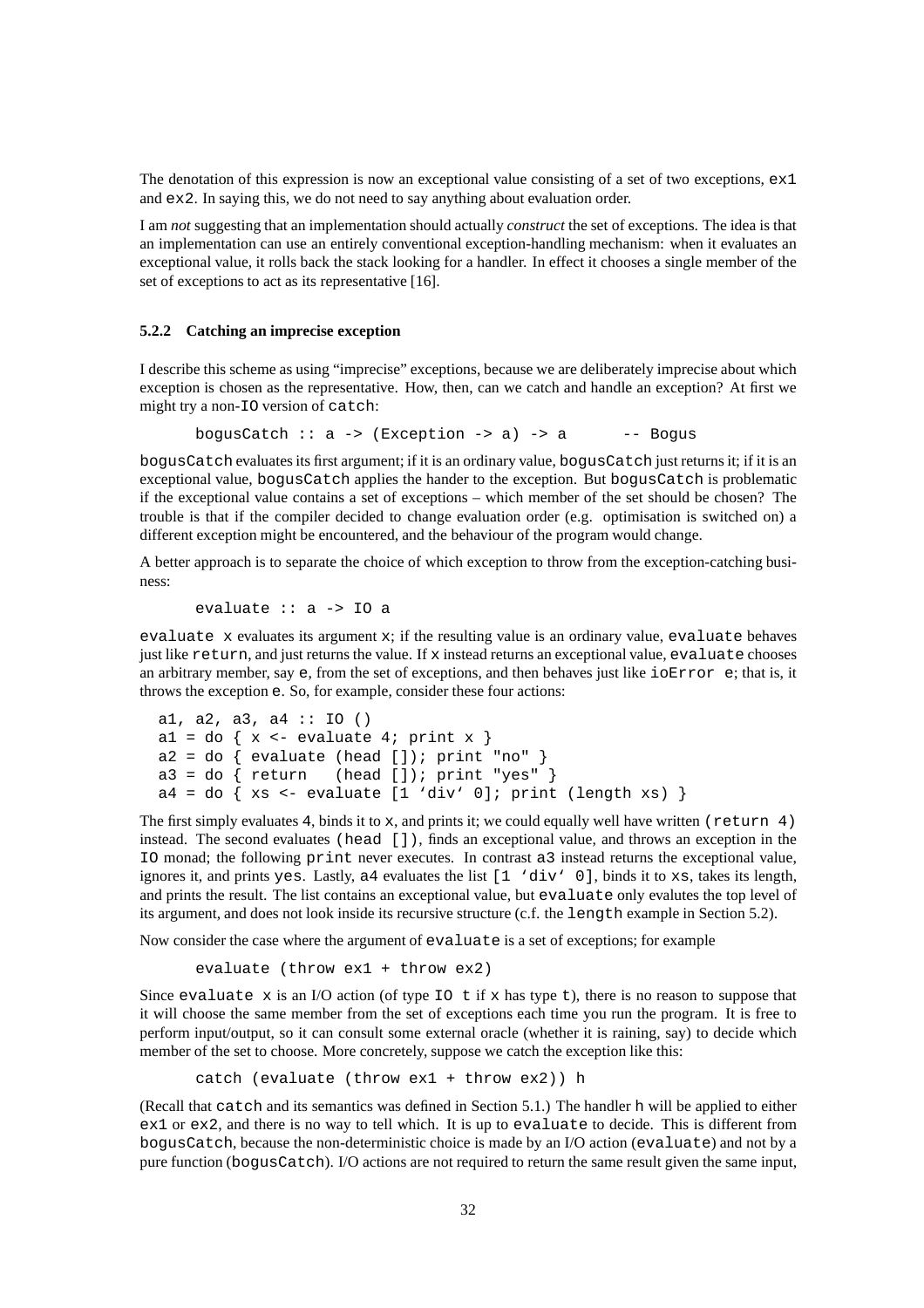

Figure 10: Further extensions for exceptions

whereas pure functions are. In practice, evaluate will not *really* be non-deterministic; the decision is really taken by the evaluation order chosen by the compiler when it compiles the argument to evaluate.

Notice what we have done:

• An exception can be *raised* anywhere, including in purely-functional code. This is tremendously useful. For example, pattern-match failure can now raise an exception rather than bringing execution to a halt. Similarly, Haskell 98 provides a function error:

error :: String -> a

When error is called, the string is printed, and execution comes to a halt. In our extended version of Haskell, error instead raises an exception, which gives the rest of the program a chance to recover from the failure.

• An exception can only be *caught* by catch, which is in the IO monad. This confines recovery to the monadic-I/O layer of the program, unlike ML (say) where you can catch an exception anywhere. In my view, this restriction is not irksome, and has great semantic benefits. In particular, *by confining the non-deterministic choice to the* IO *monad we have prevented non-determinism from infecting the entire language*.

#### **5.2.3 Semantics of imprecise exceptions**

This approach to synchronous exceptions in Haskell is described in much more detail in [37]. In particular, the paper describes how to extend a standard denotational semantics to include exceptional values, something we have not treated formally here. We will not discuss that here, for lack of space, but will content ourselves with saying that the meaning function  $\mathcal{E}[M]$  returns either Ok v for an ordinary value  $v$ , or Bad S for an exceptional value, where S is a non-empty set of exceptions. For example, here is the semantics of addition:

$$
\mathcal{E}\llbracket e_1 + e_2 \rrbracket = \mathcal{E}\llbracket e_1 \rrbracket + \mathcal{E}\llbracket e_2 \rrbracket
$$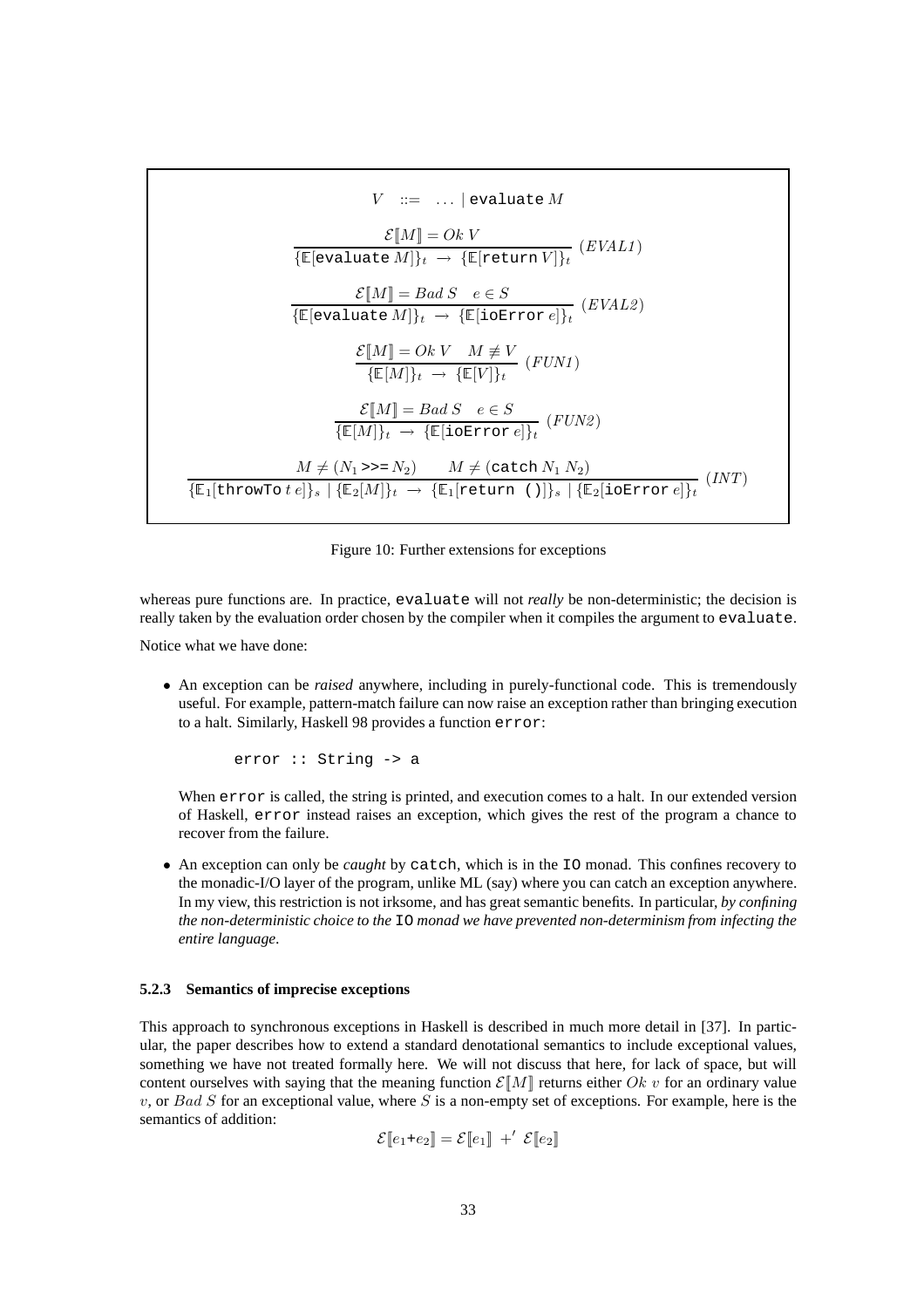where  $+$ <sup>'</sup> is an addition function defined over the semantic domain of values, thus:

$$
(Ok \ v_1) +' (Ok \ v_2) = Ok (v_1 + v_2)
$$
  
\n
$$
(Ok \ v_1) +' (Bad \ s_2) = Bad \ s_2
$$
  
\n
$$
(Bad \ s_1) +' (Ok \ v_2) = Bad \ s_1
$$
  
\n
$$
(Bad \ s_1) +' (Bad \ s_2) = Bad (\ s_1 \cup s_2)
$$

The first equation deals with the normal case. The second and third deal with the case when one or other of the arguments throws an exception. The last equation handles the case when both arguments throw an exception; in this case  $+^{\prime}$  takes the union of the exceptions that can be thrown by the two arguments. The whole point is that +' is commutative, so that  $\mathcal{E}[e_1+e_2] = \mathcal{E}[e_2+e_1]$ .

Given this, Figure 10 gives the extra semantics for evaluate. If the argument to evaluate is an ordinary value, evaluate just returns that value (EVAL1); if the value is an exceptional value, evaluate chooses an arbitrary member of the set of exceptions, and throws that exception using ioError. This deliberately-unconstrained choice is where the non-determinism shows up in the operational semantics.

Since  $\mathcal{E}$  as changed we must do something to rule (FUN). This is a place where our semantics forces us to recognise something we might otherwise have forgotten. Rules (FUN1) and (FUN2) replace (FUN). (FUN2) says that if the next action to perform is itself an exceptional value, then we should just propagate that as an IO-monad exception using ioError. If it is not, then we behave just like (FUN). Here is an example that shows the importance of this change:

catch (if  $(1/0)$  then al else a2) recovery code

Before catch can perform the action that is its first argument, it must evaluate it; in this case, evaluating it gives divide-by-zero exception, and rule (FUN2) propagates that into an ioError.

The Exception data type is really the same as IOError, except that "IOError" does not seem an appropriate name any more. To keep things simple, we just say that IOError is a synonym for Exception. To summarise, we now have the following primitives:

```
type IOError = Exception
throw :: Exception -> a
evaluate :: a -> IO a
ioError :: IOError -> IO a
catch :: IO a -> (Exception -> IO a) -> IO a
```
### **5.3 Asynchronous exceptions**

We now turn our attention to asynchronous exceptions. For asynchronous exceptions, we add the following new primitive:

```
throwTo :: ThreadId -> Exception -> IO ()
```
This allows one thread to interrupt another. So far as the interrupted thread is concerned, the situation is just as if it abruptly called ioError; an exception is raised and propagated to the innermost enclosing catch. This is where the ThreadId of a forked thread becomes really useful: we can use it as a handle to send an interrupt to another thread. One thread can raise an exception in another only if it has the latter's ThreadId, which is returned by forkIO. So a thread is in danger of interruption only from its parent, unless its parent passes on its ThreadId to some other thread.

#### **5.3.1 Using asynchronous exceptions**

Using throwTo we can implement a variety of abstractions that are otherwise inaccessible. For example, we can program the combinator parIO, which "races" its two argument actions against each other in parallel. As soon as one terminates, it kills the other, and the overall result is the one returned by the "winner".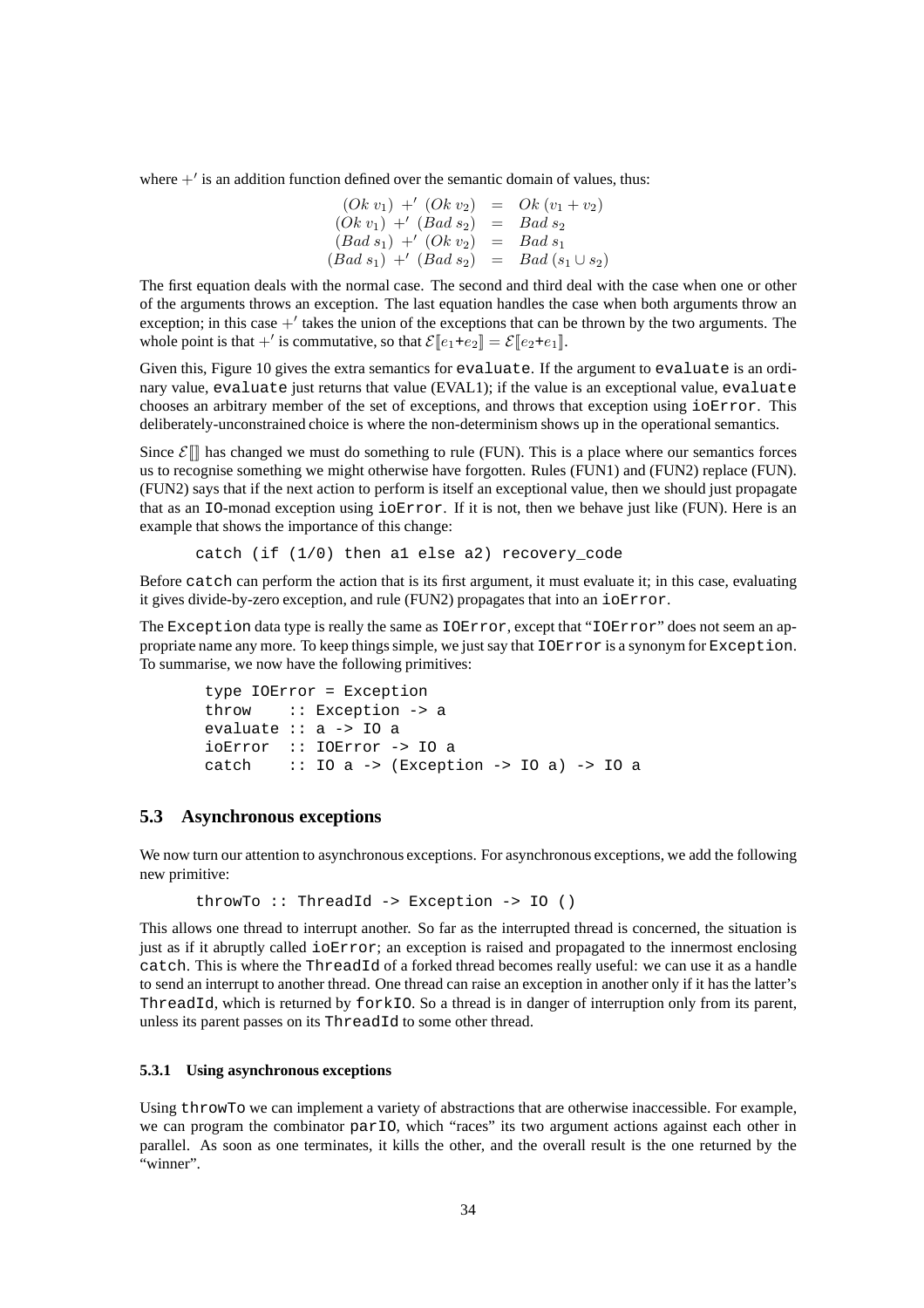parIO :: IO a -> IO a -> IO a

How can we implement this? We can use an MVar to contain the overall result. We spawn two threads, that race to fill the result MVar; the first will succeed, while the second will block. The parent takes the result from the MVar, and then kills both children:

```
parIO :: IO a -> IO a -> IO a
parIO a1 a2
  = do \{ m \leq - newEmptyMVar ;
         c1 <- forkIO (child m a1) ;
         c2 <- forkIO (child m a2) ;
         r <- takeMVar m ;
         throwTo c1 Kill ;
         throwTo c2 Kill ;
         return r
    }
  where
    child m a = do \{ r \leftarrow a : putMVar m r \}
```
Using par<sub>IO</sub> we can implement a simple timeout:

timeout  $::$  Int  $->$  IO a  $->$  IO (Maybe a)

The idea here is that (timeout n a) returns Nothing if a takes longer than n microseconds to complete, and Just  $r$  otherwise, where  $r$  is the value returned by a:

```
timeout :: Int -> IO a -> IO (Maybe a)
timeout n a = parIO (do { r <- a; return (Just r) })
                    (do { threadDelay n; return Nothing })
```
Now we might want to answer questions like this: what happens if a thread is interrupted (via a throwTo) while it is executing under a timeout? We can't say for sure until we give a semantics to throwTo, which is what we do next.

#### **5.3.2 Semantics of asynchronous exceptions**

We can express the behaviour of throwTo nicely in our semantics: a throwTo in one thread makes the target thread abandon its current action and replace it with ioError:

$$
M \neq (N_1 \rightarrow P_2) \qquad M \neq (\text{catch } N_1 N_2)
$$

$$
\{\mathbb{E}_1[\text{throwTo } t e]\}_s \mid \{\mathbb{E}_2[M]\}_t \rightarrow \{\mathbb{E}_1[\text{return } ()]\}_s \mid \{\mathbb{E}_2[\text{ioError } e]\}_t \quad (INT)
$$

("(INT)" is short for "interrupt".) The conditions above the line are essential to ensure that the context  $E_2$ is maximal; that is, it includes all the active catches.

It should be clear that external interrupts, such as the user pressing Control-C, can also be modeled in this way. Before we can write the semantics we have to answer several questions. Does a Control-C interrupt every thread, or just a designated thread? If the latter, how does a thread get designated? These are good questions to be forced to answer, because they really do make a difference to the programmer.

Having a semantics is very helpful in answering questions like: what happens if a thread is interrupted when it is blocked waiting for an MVar? In the semantics, such a thread is simply stuck, with a takeMVar at the active site, so (INT) will cause the takeMVar to be replaced with ioError. So being blocked on an MVar doesn't stop a thread receiving an interrupt.

Now we can say what happens to a thread that executes a sub-computation using timeout, but is interrupted by throwTo while it is waiting for the sub-computation to complete. The parent thread receives the interrupt while it is blocked on the "takeMVar m" inside parIO (Section 5.3.1); so it abandons the wait and proceeds to the innermost catch handler. But that means that the two threads spawned by parIO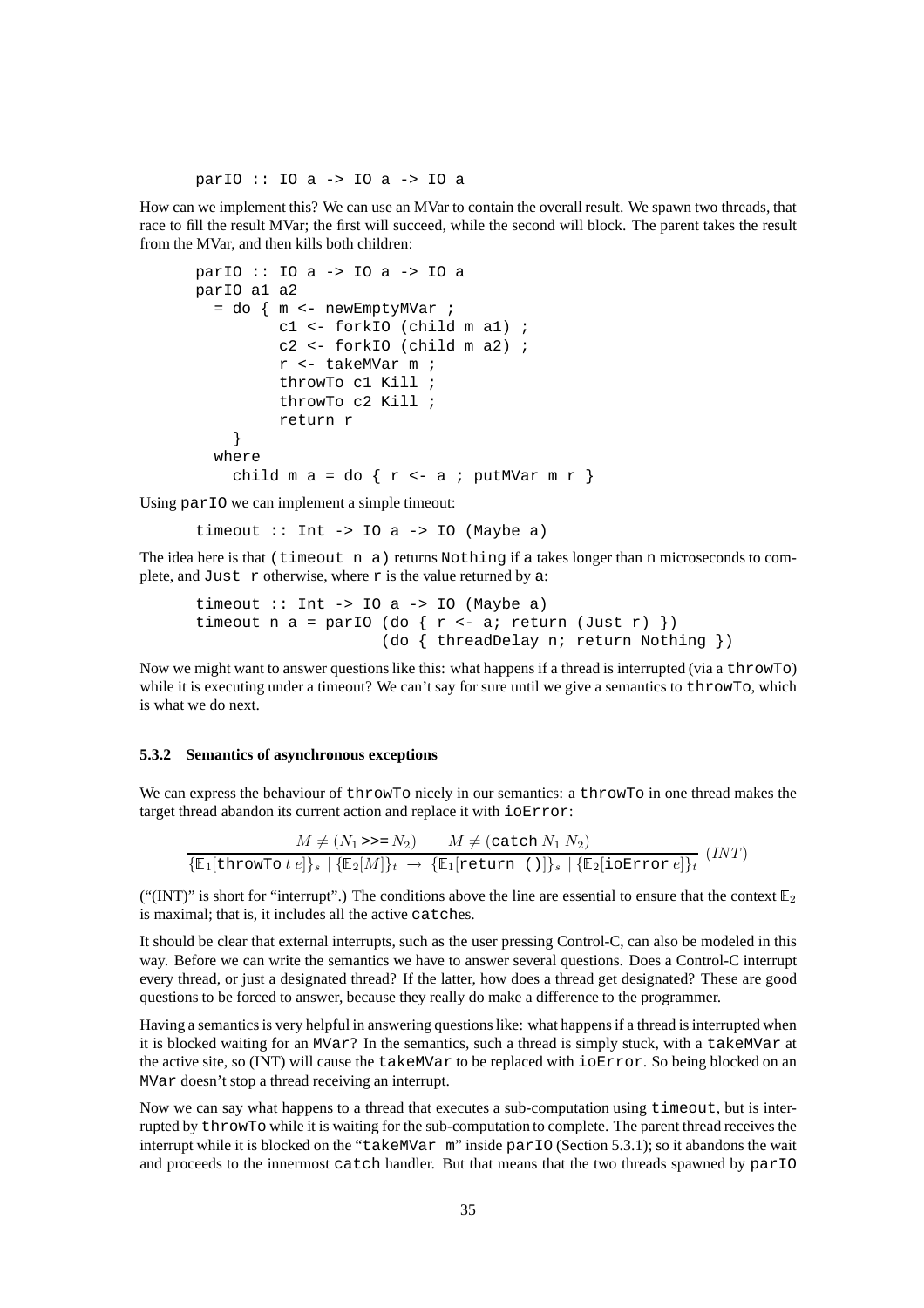are not killed, and we probably want them to be. So we have to go back to fix up parIO somehow. In fact this turns out to be tricky to do: we have to make sure that there is no "window" in which the parent has spawned a child thread but has not set up a handler that will kill the child if the parent is interrupted.

Indeed, programming in the presence of asynchronous exceptions is notoriously difficult, so much so that Modula-3, for example, simply outlaws them. (Instead, well-behaved threads regularly poll an *alert* flag, and commit suicide if it is set [33].) Haskell differs from Modula in two ways that are relevant here. First, there are fewer side effects, so there are fewer windows of vulnerability to worry about. Second, there are large parts of purely-functional code that we would like to be able to interrupt — and can indeed do so safely — but where any polling mechanism would be very undesirable. These considerations led us to define new primitive combinators to allow a thread to mask and un-mask external interrupts. This further complicates the semantics, but as a result we can write code where we have a chance of *proving* that it has no race hazards. The details are in [29].

# **5.4 Summary**

This section on exceptions is the most experimental of our main themes. Two papers, [37, 29], give a great deal more detail on the design, which I have introduced here only in outline. Indeed, some aspects of the asynchronous-exceptions design are still in flux at the time of writing.

Adding exceptions undoubtedly complicates the language and its semantics, and that is never desirable. But they allow a qualitative change in the robustness of a program. Now, if there is a pattern match failure almost anywhere in the code of the web server, the system can recover cleanly. Without exceptions, such a failure would be fatal.

# **6 Interfacing to other programs**

In the programming-language world, one rule of survival is simple: dance or die. It is not enough to make a beautiful language. You must also make it easy for programs written in your beautiful language to interact with programs written in other languages. Java, C++, and C all have huge, and hugely useful, libraries available. For example, our web server makes extensive use of socket I/O libraries written in C. It is fruitless to reproduce many of these libraries in Haskell; instead, we want to make it easy to call them. Similarly, if we want to plug a small Haskell program into a large project, it is necessary to enable other programs to call Haskell. It is hubristic to expect the Haskell part to always be "on top".

Haskell 98 does not specify any way to call foreign-language procedures, but there has been a lot of progress on this front in the last few years, which I survey in this section. In particular, a proposal has emerged for a Haskell language extension to support foreign-language interfacing. We will call this proposal *the Haskell Foreign Function Interface (FFI) proposal*; it is documented at http://haskell.org/definition/ffi.

### **6.1 Calling C from Haskell, and Haskell from C**

Here is how you can call a C procedure from Haskell, under the FFI proposal:

```
foreign import ccall putChar :: Char -> IO ()
```
The foreign declaration brings into scope a Haskell function putChar with the specified type. When this function is called, the effect is to call a C procedure, also called putChar. Simple, eh? The complete syntax is given in Figure 11. The following points are worth noting:

• As usual, we use the IO monad in the result type of putChar to indicate that putChar may perform I/O, or have some other side effect. However, some foreign procedures may have purely-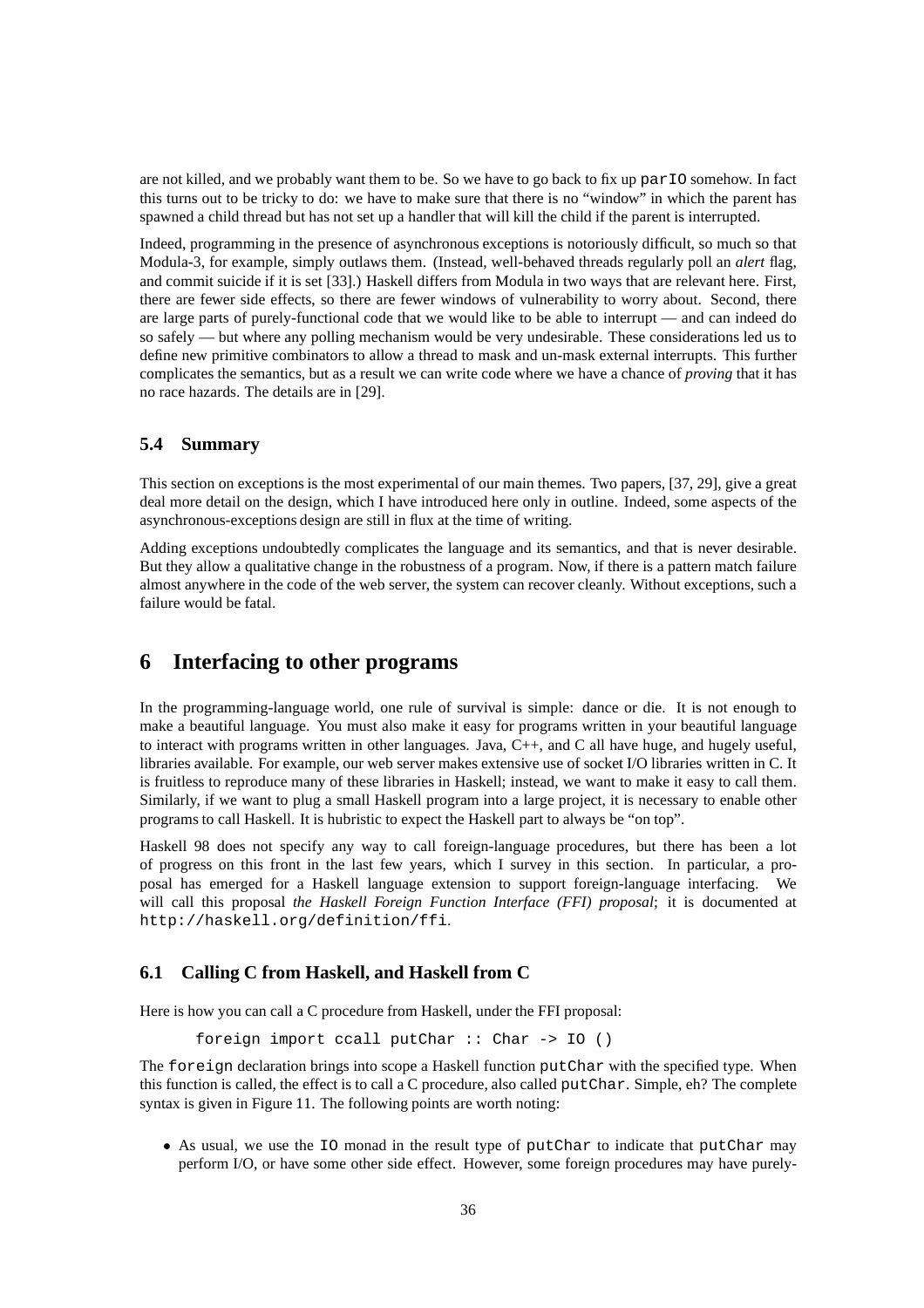```
\text{decl} ::= foreign import callconv [safety] imp_entity varid: ftype
             | foreign export callconv [safety] exp entity varid :: ftype
  \textit{callc} \textit{conv} \ ::= \text{ccall} \ | \text{stdcall} \ | \dots \text{other calling conventions...}safety ::= safe | unsafe
imp\_entity ::= [string]exp\_entity := [string]ftype ::= () | IO fatype | fatype | fatype -> ftype
    fotype ::= Int | Float | Double | Char | Bool
                  Ptr type | FunPtr type | StablePtr type
                  | Int8 | Int16 | Int32 | Int64
                  | Word8 | Word16 | Word32 | Word64
                  A Haskell newtype of a fatupe
                  A Haskell type synonym for a fatype
```
Figure 11: The Haskell FFI proposal syntax

functional semantics. For example, the C sin function really is a function: it has no side effects. In this case it is extremely tiresome to force it to be in the IO monad. So the Haskell FFI allows one to omit the "IO" from the return type, thus:

```
foreign import ccall sin :: Float -> Float
```
The non-IO type indicates that the programmer takes on a proof obligation, in this case that foreign procedure is genuinely functional.

- The keyword "ccall" indicates the calling convention to use; that is, which arguments are passed in which registers, which on the stack, where the result is returned, and so on. The only other currently-defined calling convention at the moment is "stdcall", used on Win32 platforms.
- If the foreign procedure does not have the same name as its Haskell counterpart for example, it might start with a capital letter, which is illegal for Haskell functions — you can specify the foreign name directly:

```
foreign import ccall "PutChar" putChar :: Char -> IO ()
```
• Foreign procedures may take several arguments. Their Haskell type is curried, as is usually the case for multi-argument Haskell functions, but on the C side the arguments are passed all at once, as is usual for C:

```
foreign import ccall drawLine :: Int -> Int -> IO ()
```
- There is a strictly limited range of Haskell types that can be used in arguments and results, namely the "atomic" types such as Int, Float, Double, and so on. So how can we pass structured types, such as strings or arrays? We address this question in Section 6.3.
- An implementation of the FFI proposal must provide a collection of new atomic types (Figure 11). In particular, Ptx t is the type of uninterpreted<sup>9</sup> machine addresses; for example, a pointer to a malloc'd structure, or to a C procedure. The type  $t$  is a "phantom type", which allows the Haskell programmer to enforce the distinction between (say) the types Ptr Foo and Ptr Baz. No actual *values* of type Foo or Baz are involved.

<sup>&</sup>lt;sup>9</sup>"Uninterpreted" in the sense that they are treated simply as bit patterns. The Haskell garbage collector does not follow the pointer.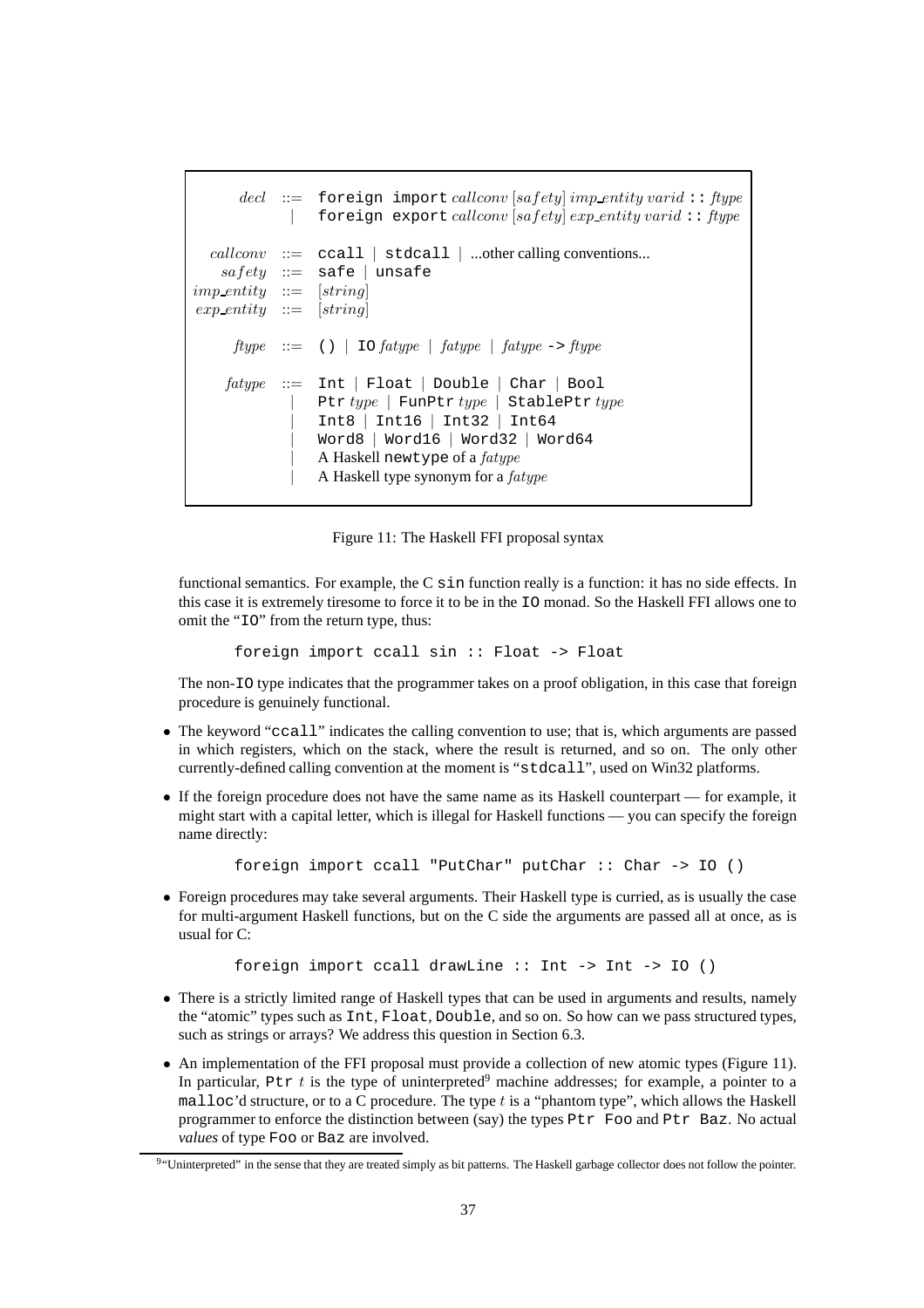"foreign import" lets you call a C procedure from Haskell. Dually, "foreign export" lets you expose a Haskell function as a C procedure. For example:

foreign export ccall "Foo" foo :: Int -> Int foreign export ccall bar :: Float -> IO Float

These declarations are only valid if the same module defines (or imports) Haskell functions foo and bar, which have the specified types. An exported function may have an  $\overline{10}$  type, but it does not have to — here, bar does, and foo does not. When the module is compiled, it will expose two procedures, Foo and bar, which can be called from C.

#### **6.2 Dynamic calls**

It is quite common to make an *indirect* call to an external procedure; that is, one is supplied with the address of the procedure and one wants to call it. An example is the dynamic dispatch of a method call in an object-oriented system, indirecting through the method table of the object.

To make such an indirect call from Haskell, use the dynamic keyword:

foreign import ccall "dynamic" foo :: FunPtr (Int  $\text{-}$  > IO Int)  $\text{-}$  > Int  $\text{-}$  > IO Int

The first argument must be of type FunPtr  $t$ , and is taken to be the machine address of the external procedure to be called. As in the case of  $P \text{tr } t$ , the type t is used simply to express the distinction between pointers to procedures of different types.

There is also a way to export a dynamic Haskell value:

```
foreign import ccall "wrapper"
     mkCB :: (Int -> IO Int) -> IO (FunPtr (Int -> IO Int))
```
This declaration defines a Haskell function mkCB. When mkCB is given an arbitrary Haskell function of type (Int->IO Int), it returns a C function pointer (of type FunPtr (Int -> IO Int)) that can be called by C. Typically, this FunPt $r$  is then somehow passed to the C program, which subsequently uses it to call the Haskell function using a C indirect call.

### **6.3 Marshalling**

Transferring control is, in some ways, the easy bit. Transferring data "across the border" is much harder. For "atomic" types, such as Int and Float, it is clear what to do, but for structured types, matters are much murkier.

For example, suppose we wanted to import a function that operates on strings:

foreign import ccall uppercase :: String -> String

• First there is the question of data representation. One has to decide either to alter the Haskell language implementation, so that its string representation is identical to that of C, or to translate the string from one representation to another at run time. This translation is conventionally called *marshalling*.

Since Haskell is lazy, the second approach is required. In any case, it is tremendously constraining to try to keep common representations between two languages. For example, C terminates strings with a null character, but other languages may keep a length field. Marshalling, while expensive, serves to separate the implementation concerns of the two different languages.

• Next come questions of allocation and lifetime. Where should we put the translated string? In a static piece of storage? (But how large a block should we allocate? Is it safe to re-use the same block on the next call?) Or in Haskell's heap? (But what if the called procedure does something that triggers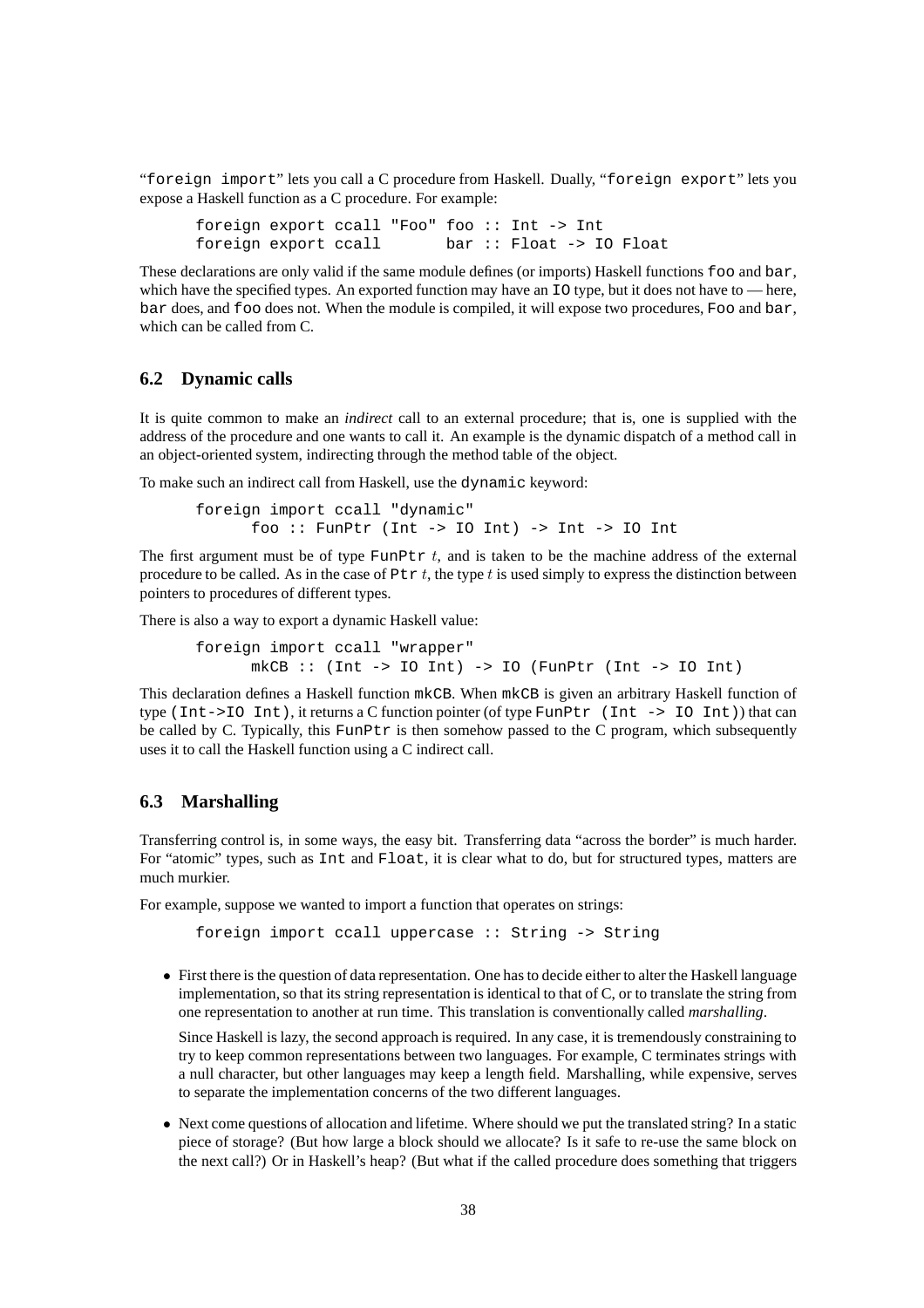garbage collection, and the transformed string is moved? Can the called procedure hold on to the string after it returns?) Or in C's malloc'd heap? (But how will it get deallocated? And malloc is expensive.)

• C procedures often accept pointer parameters (such as strings) that can be NULL. How is that to be reflected on the Haskell side of the interface? For example, if uppercase did something sensible when called with a NULL string (e.g. returns a NULL string) we might like the Haskell type for uppercase to be

```
foreign import ccall uppercase :: Maybe String -> Maybe String
```

```
so that we can model NULL by Nothing.
```
The bottom line is this: there are many somewhat-arbitrary choices to make when marshalling parameters from Haskell to C and vice versa. And that's only C! There are even more choices when we consider arbitrary other languages.

What are we to do? The consensus in the Haskell community is this:

We define a *language extension* that is as small as possible, and build *separate tools* to generate marshalling code.

The foreign import and foreign export declarations constitute the language extension. They embody just the part of foreign-language calls that cannot be done in Haskell itself, *and no more*. For example, suppose you want to import a procedure that draws a line, whose C prototype might look like this:

void DrawLine( float x1, float y1, float x2, float y2 )

One might ideally like to import this procedure with the following Haskell signature.

```
type Point = (Float,Float)
drawLine :: Point -> Point -> IO ()
```
The FFI proposal does not let you do this directly. Instead you have to do some marshalling yourself (in this case, unpacking the pairs):

```
type Point = (Float,Float)
drawLine :: Point -> Point -> IO ()
drawLine (x1,y1) (x2,y2) = d1 help x1 y1 x2 y2
foreign import ccall "DrawLine"
      dl help :: Float -> Float -> Float -> Float -> IO ()
```
Writing all this marshalling code can get tedious, especially when one adds arrays, enumerations, in-out parameters passed by reference, NULL pointers, and so on. There are now several tools available that take some specification of the interface as input, and spit out Haskell code as output. Notably:

**Green Card** [34] is a pre-processor for Haskell that reads directives embedded in a Haskell module and replaces these directives with marshalling code. Using Green Card one could write

> type Point = (Float,Float) drawLine :: Point -> Point -> IO () %call (float x1, float y1) (float x2, float y2) %code DrawLine( x1, y1, x2, y2 )

Green Card is C-specific, and doesn't handle the foreign-export side of things at all.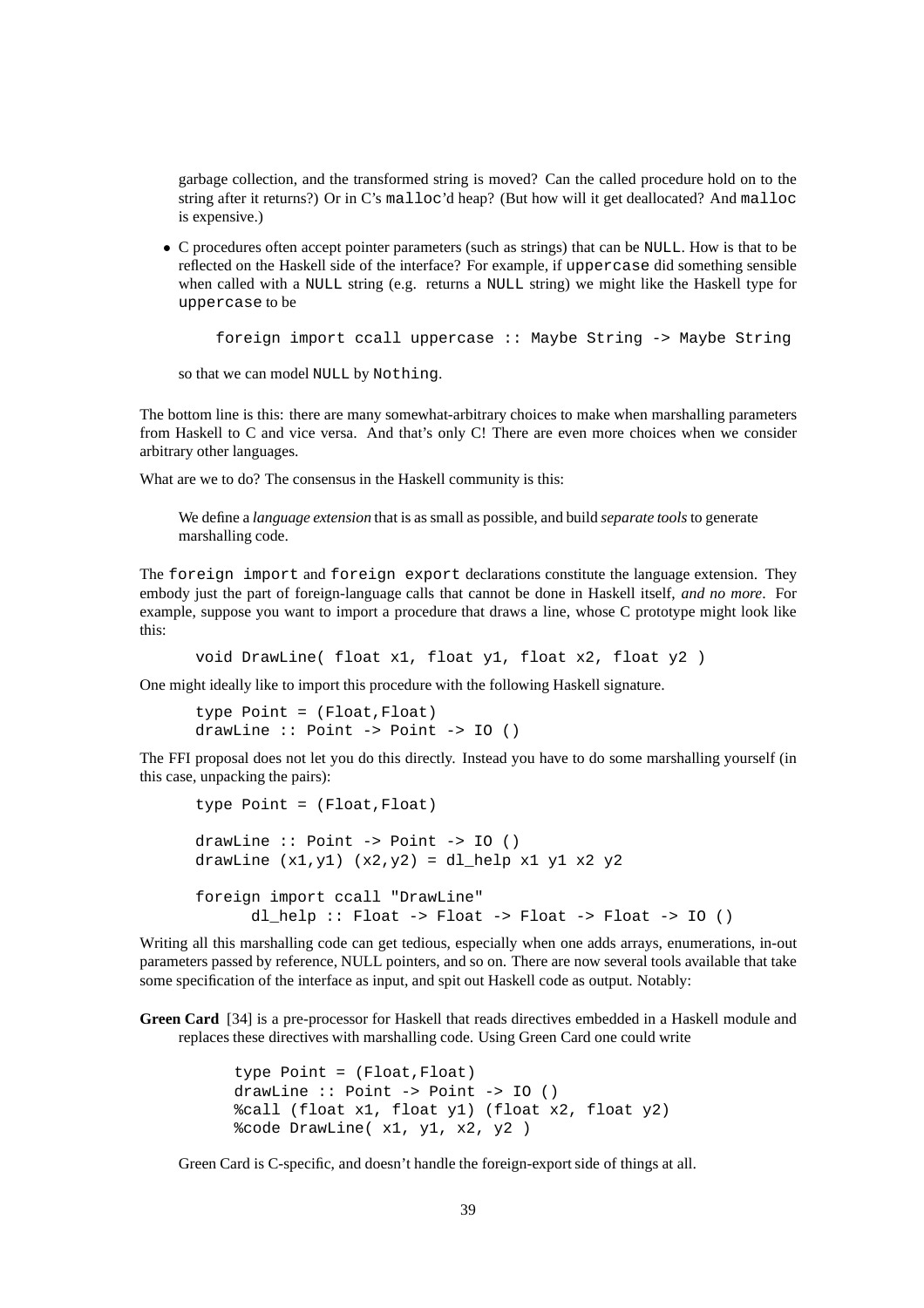- C->Haskell [8] reads both a Haskell module with special directives (or "binding hooks") and a standard C header file, and emits new Haskell module with all the marshalling code added. The advantage compared to Green Card is that less information need be specified in the binding hooks than in Green Card directives.
- **H/Direct** [10] instead reads a description of the interface written in *Interface Definition Language* (IDL), and emits a Haskell module containing the marshalling code. IDL is a huge and hairy language, but it is neither Haskell-specific nor C-specific. H/Direct deals with both import and export, can read Java class files as well as IDL files, and can generate code to interface to C, COM, and Java.

It is well beyond the scope of these notes to give a detailed introduction to any of these tools here. However, in all cases the key point is the same: *any of these tools can be used with any Haskell compiler that implements the* foreign *declaration*. The very fact that there are three tools stresses the range of possible design choices, and hence the benefit of a clear separation.

### **6.4 Memory management**

One of the major complications involved in multi-language programs is memory management. In the context of the Haskell FFI, there are two main issues:

**Foreign objects.** Many C procedures return a pointer or "handle", and expect the client to *finalise* it when it is no longer useful. For example: opening a file returns a file handle that should later be closed; creating a bitmap may allocate some memory that should later be freed; in a graphical user interface, opening a new window, or a new font, returns a handle that should later be closed. In each case, resources are allocated (memory, file descriptors, window descriptors) that can only be released when the client explicitly says so. The term *finalisation* is used to describe the steps that must be carried out when the resource is no longer required.

The problem is this: if such a procedure is imported into a Haskell program, how do we know when to finalise the handle returned by the procedure?

**Stable pointers.** Dually, we may want to pass a Haskell value into the C world, either by passing it as a parameter to a foreign import, or by returning it as a result of a foreign export. Here, the danger is not that the value will live too long, but that it will die too soon: how does the Haskell garbage collector know that the value is still needed? Furthermore, even if it does know, the garbage collector might move live objects around, which would be a disaster if the address of the old location of the object is squirreled away in a C data structure.

In this section we briefly survey solutions to these difficulties.

### **6.4.1 Foreign objects**

One "solution" to the finalisation problem is simply to require the Haskell programmer to call the appropriate finalisation procedure, just as you would in C. This is fine, if tiresome, for I/O procedures, but unacceptable for foreign libraries that have purely functional semantics.

For example, we once encountered an application that used a C library to manipulate bit-maps [39]. It offered operations such as filtering, thresholding, and combining; for example, to 'and' two bit-maps together, one used the C procedure and\_bmp:

bitmap  $*$  and bmp( bitmap  $*$ b1, bitmap  $*$ b2 )

Here, and\_bmp allocates a new bit-map to contain the combined image, leaving b1 and b2 unaffected. We can import and bmp into Haskell like this: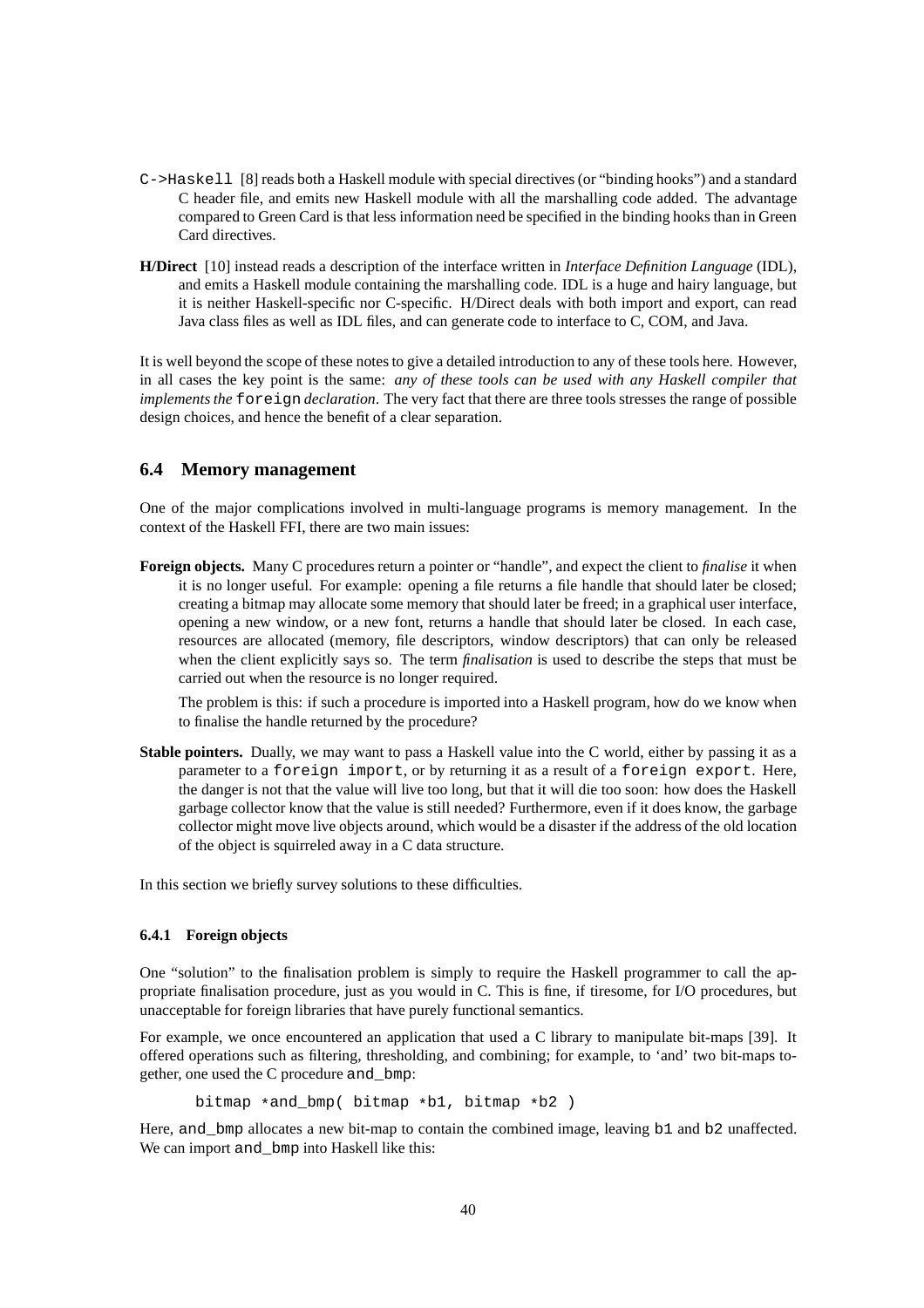```
data Bitmap = Bitmap - -- A phantom type
foreign import ccall
     and bmp :: Ptr Bitmap -> Ptr Bitmap -> IO (Ptr Bitmap)
```
Notice the way we use the fresh Haskell type Bitmap to help ensure that we only give to and\_bmp an address that is the address of a bitmap.

The difficulty is that there is no way to know when we have finished with a particular bit-map. The result of a call to and\_bmp might, for example, be stored in a Haskell data structure for later use. The only time we can be sure that a bitmap is no longer needed is when the Haskell garbage collector finds that its Ptr is no longer reachable.

Rather than ask the garbage collector to track all Ptrs, we wrap up the Ptr in a *foreign pointer*, thus:

newForeignPtr :: Ptr a -> IO () -> IO (ForeignPtr a)

newForeignPtr takes a C-world address, and a finalisation action, and returns a ForeignPtr. When the garbage collector discovers that this ForeignPtr is no longer accessible, it runs the finalisation action.

To unwrap a foreign pointer we use withForeignPtr:

```
withForeignPtr :: ForeignPtr a -> (Ptr a -> IO b) -> IO b
```
(We can't simply unwrap it with a function of type ForeignPtr  $a \rightarrow 10$  Ptr a because then the foreign pointer itself might be unreferenced after the unwrapping call, and its finaliser might therefore be called before we are done with the Ptr.)

So now we can import add bmp like this:

```
foreign import ccall "and_bmp"
      and bmp help :: Ptr Bitmap -> Ptr Bitmap -> IO (Ptr Bitmap)foreign import ccall free_bmp :: Ptr Bitmap -> IO ()
and_bmp :: ForeignPtr Bitmap -> ForeignPtr Bitmap -> IO (ForeignPtr Bitmap)
and_bmp b1 b2 = withForeignPtr b1 (\n\backslash p1 -withForeignPtr b2 (\n\vee p2 -\n)do { r <- and_bmp_help p1 p2
                     newForeignObj r (free_bmp r) }))
```
The function and\_bmp unwraps its argument ForeignPtrs, calls and\_bmp\_help to get the work done, and wraps the result back up in a ForeignPtr.

#### **6.4.2 Stable pointers**

If one wants to write a Haskell library that can be called by a C program, then the situation is reversed compared to foreign objects. The Haskell library may construct Haskell values and return them to the C caller. There is not much the C program can do with them directly (since their representation depends on the Haskell implementation), but it may manipulate them using other Haskell functions exported by the library.

As we mentioned earlier, we cannot simply return a pointer into the Haskell heap, for two reasons:

- The Haskell garbage collector would not know when the object is no longer required. Indeed, if the C program holds the *only* pointer to the object, the collector is likely to treat the object as garbage, because it has no way to know what Haskell pointers are held by the C program.
- The Haskell garbage collector may move objects around (GHC's collector certainly does), so the address of the object is not a stable way to refer to the object.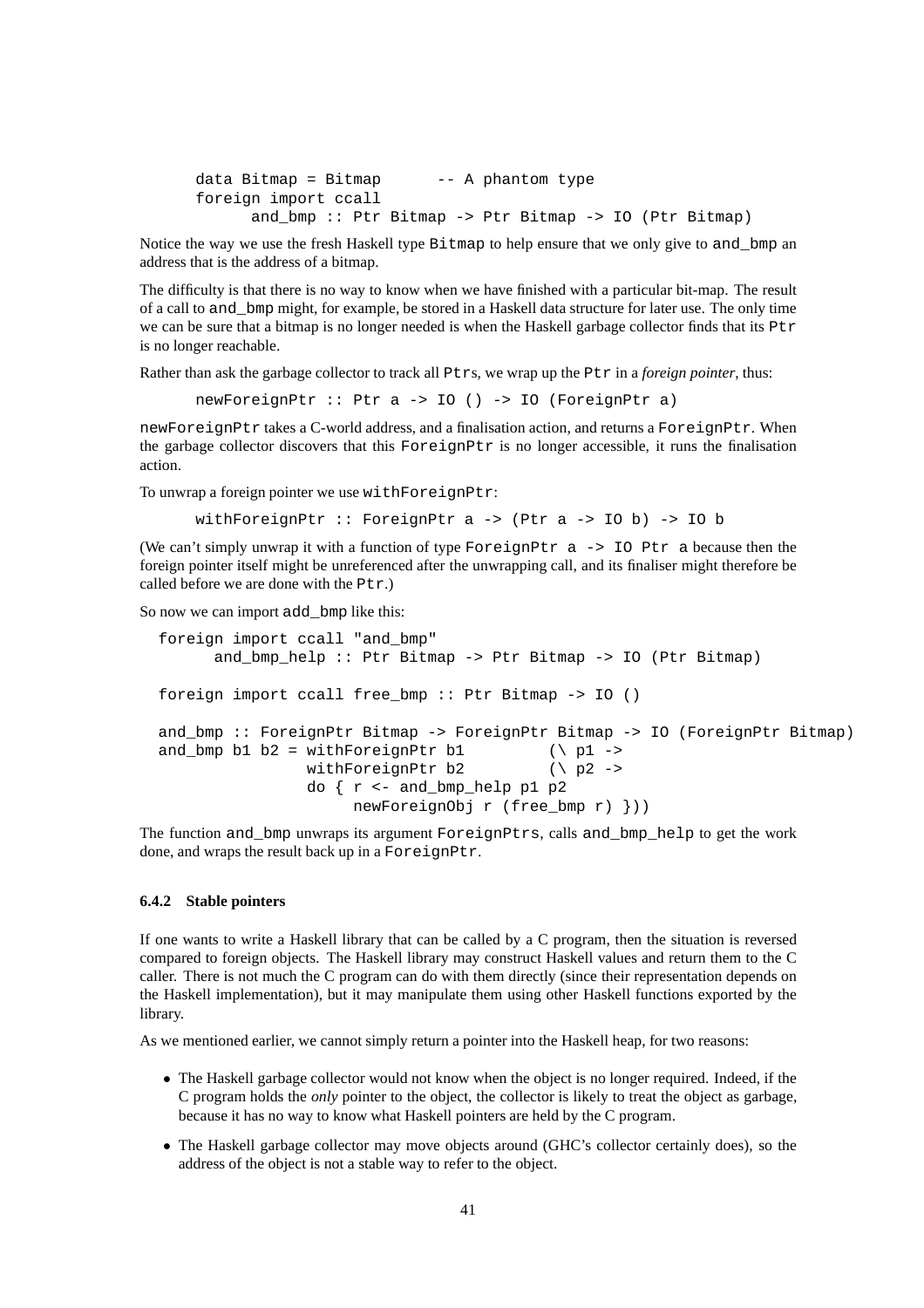The straightforward, if brutal, solution to both of these problems is to provide a way to convert a Haskell value into a *stable pointer*:

```
newStablePtr :: a -> IO (StablePtr a)
deRefStablePtr :: StablePtr a -> IO a
freeStablePtr :: StablePtr a -> IO ()
```
The function newStablePtr takes an arbitrary Haskell value and turns it into a stable pointer, which has two key properties:

- First, it is stable; that is, it is unaffected by garbage collection. A StablePtr can be passed to C as a parameter or result to a foreign import or a foreign export. From the C side, a StablePtr looks like an int. The C program can subsequently pass the stable pointer to a Haskell function, which can get at the original value using deRefStablePtr.
- Second, calling new StablePtr v registers the Haskell value as a garbage-collection root, by installing a pointer to v in the *Stable Pointer Table* (SPT). Once you have called newStablePtr v, the value  $\nu$  will be kept alive indefinitely by the SPT, even if  $\nu$ , or even the StablePtr itself are no longer reachable.

How, then, can v ever die? By calling freeStablePtr: This removes the entry from the SPT, so v can now die unless it is referenced some other way.

Incidentally, the alert reader may have noticed that foreign import "wrapper", described in Section 6.2, must use stable pointers. Taking the example in that section, mkCB turns a Haskell function value into a plain Addr, the address of a C-callable procedure. It follows that mkCB f must register f as a stable pointer so that the code pointed to by the Addr (which the garbage collector does not follow) can refer to it. Wait a minute! How can we free the stable pointer that is embedded inside that Addr? You have to use this function:

```
freeHaskellFunctionPtr :: Addr -> IO ()
```
# **6.5 Implementation notes**

It is relatively easy to implement the foreign import declaration. The code generator needs to be taught how to generate code for a call, using appropriate calling conventions, marshalling parameters from the small, fixed range of types required by the FFI. The dynamic variant of foreign import is no harder.

A major implementation benefit is that all the I/O libraries can be built on top of such foreign imports; there is no need for the code generator to treat getChar, say, as a primitive.

Matters are not much harder for foreign export; here, the code generator must produce a procedure that can be called by the foreign language, again marshalling parameters appropriately. foreign import "wrapper" is tricker, though, because we have to generate a single, static address that encapsulates a full Haskell closure. The only way to do this is to emit a little machine code at run-time; more details are given in  $[11]^{10}$ .

### **6.6 Summary and related work**

So far I have concentrated exclusively on interfacing to programs written in C. Good progress has also been made for other languages and software architectures:

 $^{10}$ In that paper, foreign import "wrapper" is called "foreign export dynamic"; the nomenclature has changed slightly.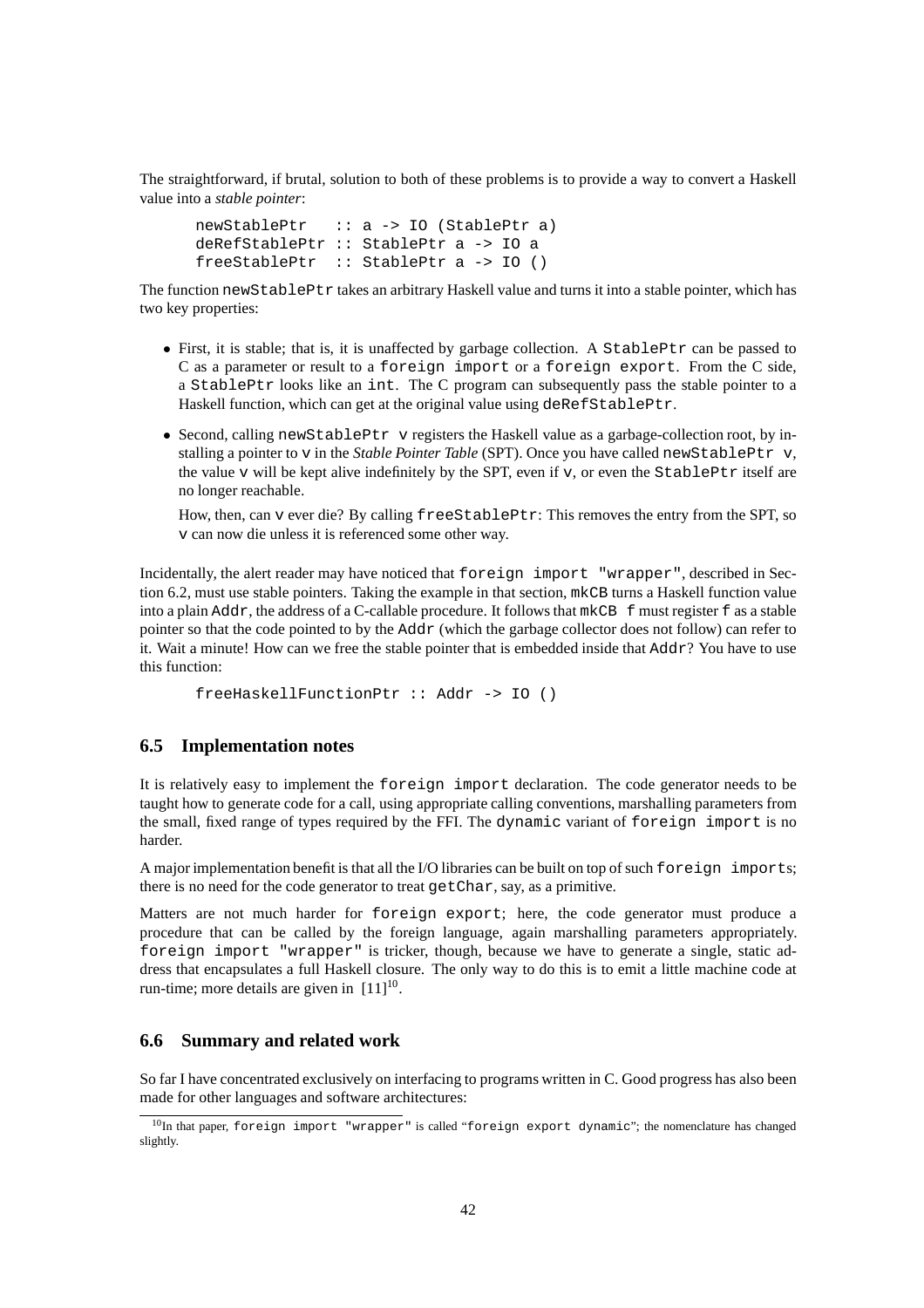- **COM** is Microsoft's Component Object Model, a language-independent, binary interface for composing software components. Because of its language independence COM is a very attractive target for Haskell. H/Direct directly supports both calling COM objects from Haskell, and implementing COM objects in Haskell [36, 10, 11, 26].
- **CORBA** addresses similar goals to COM, but with a very different balance of design choices. H/Direct can read CORBA's flavour of IDL, but cannot yet generate the relevant marshalling and glue code. There is a good CORBA interface for the functional/logic language Mercury, well described in [20].
- **Lambada** [30] offers a collection of Haskell libraries that makes it easy to write marshalling code for calling, and being called by, Java programs. Lambada also offers a tool that reads Java class files and emits IDL that can then be fed into H/Direct to generate the marshalling code. There is ongoing work on extending the foreign declaration construct to support Java calling conventions.

The actual Haskell FFI differs slightly from the one give here; in particular, there are many operations over the types Addr, ForeignObj and StablePtr that I have omitted. Indeed, some of the details are still in flux.

Finalisation can be very useful even if you are not doing mixed language working, and many languages support it, including Java, Dylan, Python, Scheme, and many others. Hayes gives a useful survey [13], while a workshop paper gives more details about the Glasgow Haskell Compiler's design for finalisers [28].

This section is notably less thorough and precise than earlier sections. I have given a flavour of the issues and how they can be tackled, rather than a detailed treatment. The plain fact is that interfacing to foreign languages is a thoroughly hairy enterprise, and no matter how hard we work to build nice abstractions, the practicalities are undoubtedly complicated. There are many details to be taken care of; important aspects differ from operating system to operating system; there are a variety of interface definition languages (C header files, IDL, Java class files etc); you have to use a variety of tools; and the whole area is moving quickly (e.g. the recent announcement of Microsoft's .NET architecture).

# **7 Have we lost the plot?**

Now that we have discussed the monadic approach in some detail, you may well be asking the following question: once we have added imperative-looking input/output, concurrency, shared variables, and exceptions, have we not simply re-invented good old procedural programming? Have we "lost the plot" — that is, forgotten what the original goals of functional programming were?

I believe not. The differences between conventional procedural programming and the monadic functional style remain substantial:

• There is a clear distinction, enforced by the type system, between *actions* which may have side effects, and *functions* which may not. The distinction is well worth making from a software engineering point of view. A function can be understood as an independent entity. It can only affect its caller through the result it returns. Whenever it is called with the same arguments it will deliver the same result. And so on.

In contrast, the interaction of an action with its caller is complex. It may read or write MVars, block, raise exceptions, fork new threads... and none of these things are explicit in its type.

• No reasoning laws are lost when monadic I/O is added. For example, it remains unconditionally true that

$$
\text{let } x = e \text{ in } b \qquad = \qquad b[e/x]
$$

There are no side conditions, such as "e must not have side effects". (There is an important caveat, though: I am confident that this claim is true, but I have not proved it.)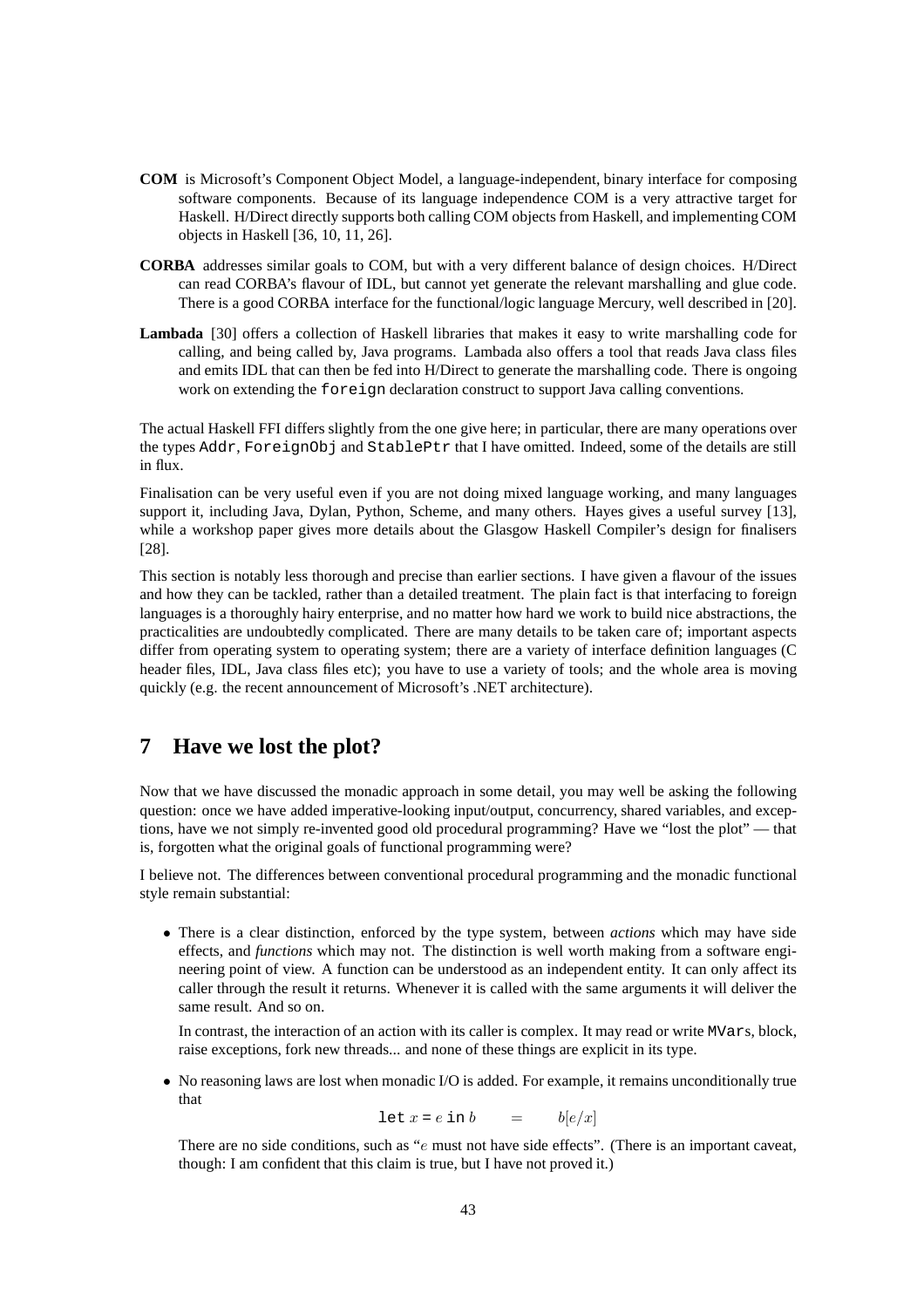- In our admittedly-limited experience, most Haskell programs consist almost entirely of functions, not actions: a small monadic-I/O "skin" surrounds a large body of purely-functional code. While it is certainly possible to write a Haskell program that consists almost entirely of I/O, it is unusual to do so.
- Actions are first class values. They can be passed as arguments to functions, returned as results, stored in data structures, and so on. This gives unusual flexibility to the programmer.

Another good question is this: is the IO monad a sort of "sin-bin", used whenever we want to do something that breaks the purely-functional paradigm? Could we be a bit more refined about it? In particular, if we argue that it is good to know from the type of an expression that it has no side effects, would it not also be useful to express in the type some limits on the side effects it may cause? Could we have a variant of IO that allowed exceptions but not I/O? Or I/O but not concurrency? The answer is technically, yes of course. There is a long history of research into so-called *effect systems*, that track what kind of effects an expression can have [21]. Such effect systems can be expressed in a monadic way, or married with a monadic type system [51]. However, the overhead on the programmer becomes greater, and I do not know of any language that uses such a system<sup>11</sup>. An interesting challenge remains, to devise a more refined system that is still practical; there is some promising work in this direction [6, 51, 45, 5]. Meanwhile I argue that a simple pure-or-impure distinction offers an excellent cost/benefit tradeoff.

# **8 Summary**

We have surveyed Haskell's monadic I/O system, along with three significant language extensions<sup>12</sup>. It is easy to extend a language, though! Are these extensions any good? Are they just an *ad hoc* set of responses to an *ad hoc* set of demands? Will every new demand lead to a new extension? Could the same effect be achieved with something simpler and more elegant?

I shall have to leave these judgments to you, gentle reader. These notes constitute a status report on developments in the Haskell community at the time of writing. The extensions I have described cover the needs of a large class of applications, so I believe we have reached at least a plateau in the landscape. Nevertheless the resulting language is undeniably complicated, and the monadic parts have a very imperative feel. I would be delighted to find a way to make it simpler and more declarative.

The extensions are certainly practical — everything I describe is implemented in the Glasgow Haskell compiler — and have been used to build real applications.

You can find a great deal of information about Haskell on the Web, at

http://haskell.org

There you will find the language definition, tutorial material, book reviews, pointers to free implementations, details of mailing lists, and more besides.

# **Acknowledgements**

These notes have been improved immeasurably by many conversations with Tony Hoare. Thank you Tony! I also want to thank Peter Aachten, Ken Anderson, Richard Bird, Paul Callaghan, Andy Cheese, Chiyan Chen, Olaf Chitil, Javier Deniz, Tyson Dowd, Conal Elliott, Pal-Kristian Engstad, Tony Finch, Sigbjorn Finne, Richard Gomes, John Heron, Stefan Karrmann, Richard Kuhns, Ronald Legere, Phil

<sup>&</sup>lt;sup>11</sup>Some smart compilers use type-based effect systems to guide their optimisers, but that is different from the programmer-visible type system.

 $^{12}I$  describe them all as "language extensions" because, while none has a significant impact on Haskell's syntax or type system, all have an impact on its semantics and implementation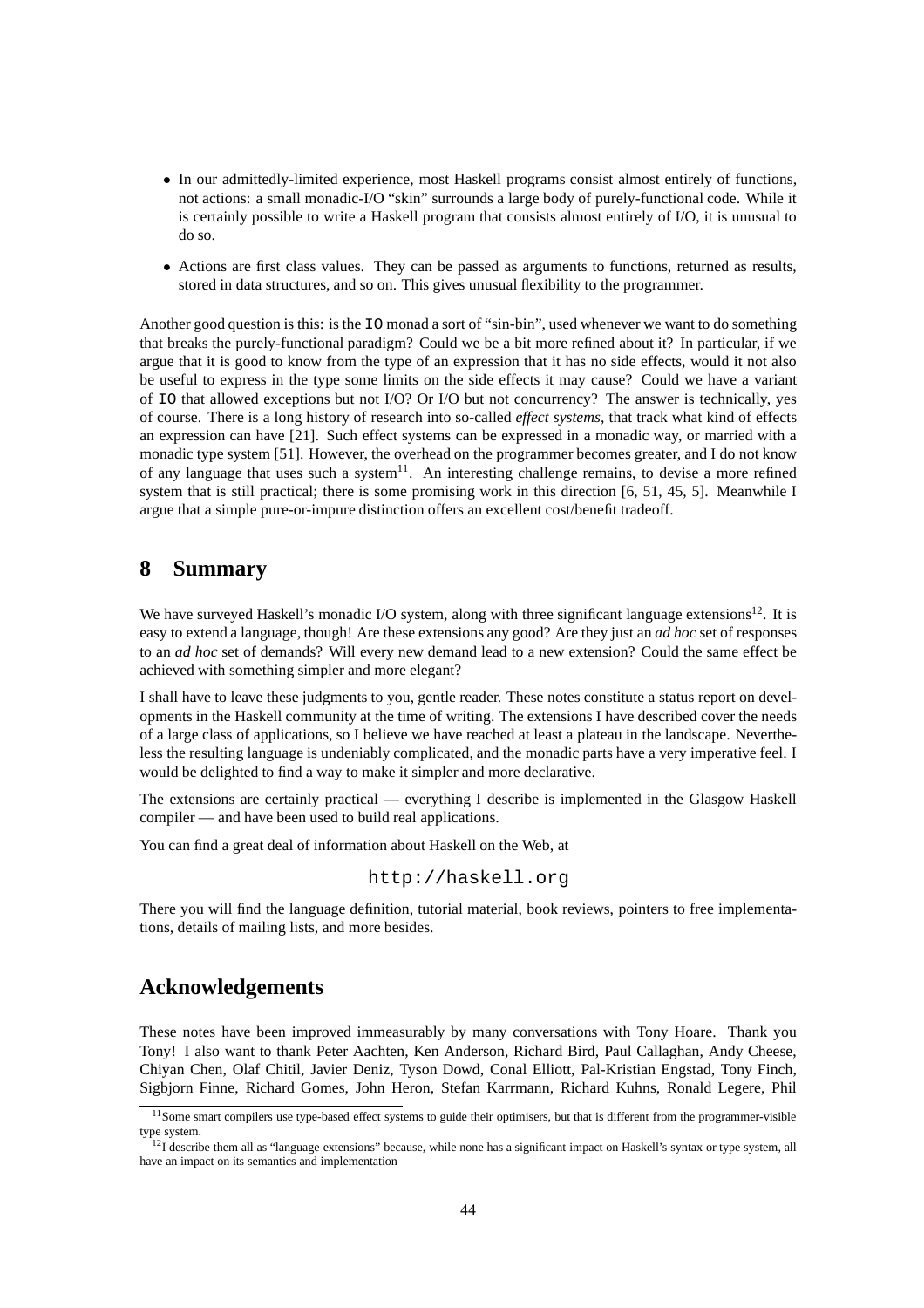Molyneux, Andy Moran, Vincent Labrecque, Anders Lau Olsen, Andy Pitts, Tom Pledger, Martin Pokorny, Daniel Russell, George Russell, Tim Sauerwein, Julian Seward, Christian Sievers, Dominic Steinitz, Jeffrey Straszheim, Simon Thompson, Mark Tullsen, Richard Uhtenwoldt, Don Wakefield, and Fredrik Winkler for their extremely helpful feedback.

# **References**

- [1] ALLISON, L. *A Practical Introduction to Denotational Semantics*. Cambridge University Press, Cambridge, England, 1986.
- [2] ARIOLA, Z., AND SABRY, A. Correctness of monadic state: An imperative call-by-need calculus. In *25th ACM Symposium on Principles of Programming Languages (POPL'98)* (San Diego, Jan. 1998), ACM.
- [3] ARMSTRONG, J., VIRDING, R., , WIKSTROM, C., AND WILLIAMS, M. *Concurrent programming in Erlang (2nd edition)*. Prentice Hall, 1996.
- [4] BARENDSEN, E., AND SMETSERS, S. Uniqueness typing for functional languages with graph rewriting semantics. *Mathematical Structures in Computer Science 6* (1996), 579–612.
- [5] BENTON, N., AND KENNEDY, A. Monads, effects, and transformations. In *Higher Order Operational Techniques in Semantics: Third International Workshop* (1999), no. 26 in Electronic Notes in Theoretical Computer Science, Elsevier, pp. 1–18.
- [6] BENTON, N., KENNEDY, A., AND RUSSELL, G. Compiling Standard ML to Java bytecodes. In ICFP98 [18], pp. 129–140.
- [7] BIRD, R., AND WADLER, P. *Introduction to Functional Programming*. Prentice Hall, 1988.
- [8] CHAKRAVARTY, M. C -> Haskell: yet another interfacing tool. In Koopman and Clack [23].
- [9] FELLEISEN, M., AND HIEB, R. The revised report on the syntactic theories of sequential control and state. *Theoretical Computer Science 103* (1992), 235–271.
- [10] FINNE, S., LEIJEN, D., MEIJER, E., AND PEYTON JONES, S. H/Direct: a binary foreign language interface for Haskell. In ICFP98 [18], pp. 153–162.
- [11] FINNE, S., LEIJEN, D., MEIJER, E., AND PEYTON JONES, S. Calling Hell from Heaven and Heaven from Hell. In ICFP99 [19], pp. 114–125.
- [12] HAMMOND, K., AND MICHAELSON, G., Eds. *Research Directions in Parallel Functional Programming*. Springer-Verlag, 1999.
- [13] HAYES, B. Finalization in the collector interface. In *International Workshop on Memory Management*, Y. Bekkers and J. Cohen, Eds., no. 637 in Lecture Notes in Computer Science. Springer Verlag, St. Malo, France, Sept. 1992, pp. 277–298.
- [14] HUDAK, P. *The Haskell school of expression*. Cambridge University Press, 2000.
- [15] HUDAK, P., AND SUNDARESH, R. On the expressiveness of purely-functional I/O systems. Tech. Rep. YALEU/DCS/RR-665, Department of Computer Science, Yale University, Mar. 1989.
- [16] HUGHES, R., AND O'DONNELL, J. Expressing and reasoning about non-deterministic functional programs. In *Functional Programming, Glasgow 1989*, K. Davis and R. Hughes, Eds. Workshops in Computing, Springer Verlag, 1989, pp. 308–328.
- [17] HUTTON, G., Ed. *Proceedings of the 2000 Haskell Workshop, Montreal* (Sept. 2000), no. NOTTCS-TR-00-1 in Technical Reports.
- [18] *ACM SIGPLAN International Conference on Functional Programming (ICFP'98)* (Baltimore, Sept. 1998), ACM.
- [19] *ACM SIGPLAN International Conference on Functional Programming (ICFP'99)* (Paris, Sept. 1999), ACM.
- [20] JEFFERY, D., DOWD, T., AND SOMOGYI, Z. MCORBA: a CORBA binding for Mercury. In *Practical Applications of Declarative Languages* (San Antonio, Texas, 1999), Gupta, Ed., no. 1551 in Lecture Notes in Computer Science, Springer Verlag, pp. 211–227.
- [21] JOUVELOT, P., AND GIFFORD, D. Algebraic reconstruction of types and effects. In *18'th ACM Symposium on Principles of Programming Languages (POPL), Orlando*. ACM, Jan. 1991.
- [22] KARLSEN, E. *Tool integration in a functional programming language*. PhD thesis, University of Bremen, Nov. 1998.